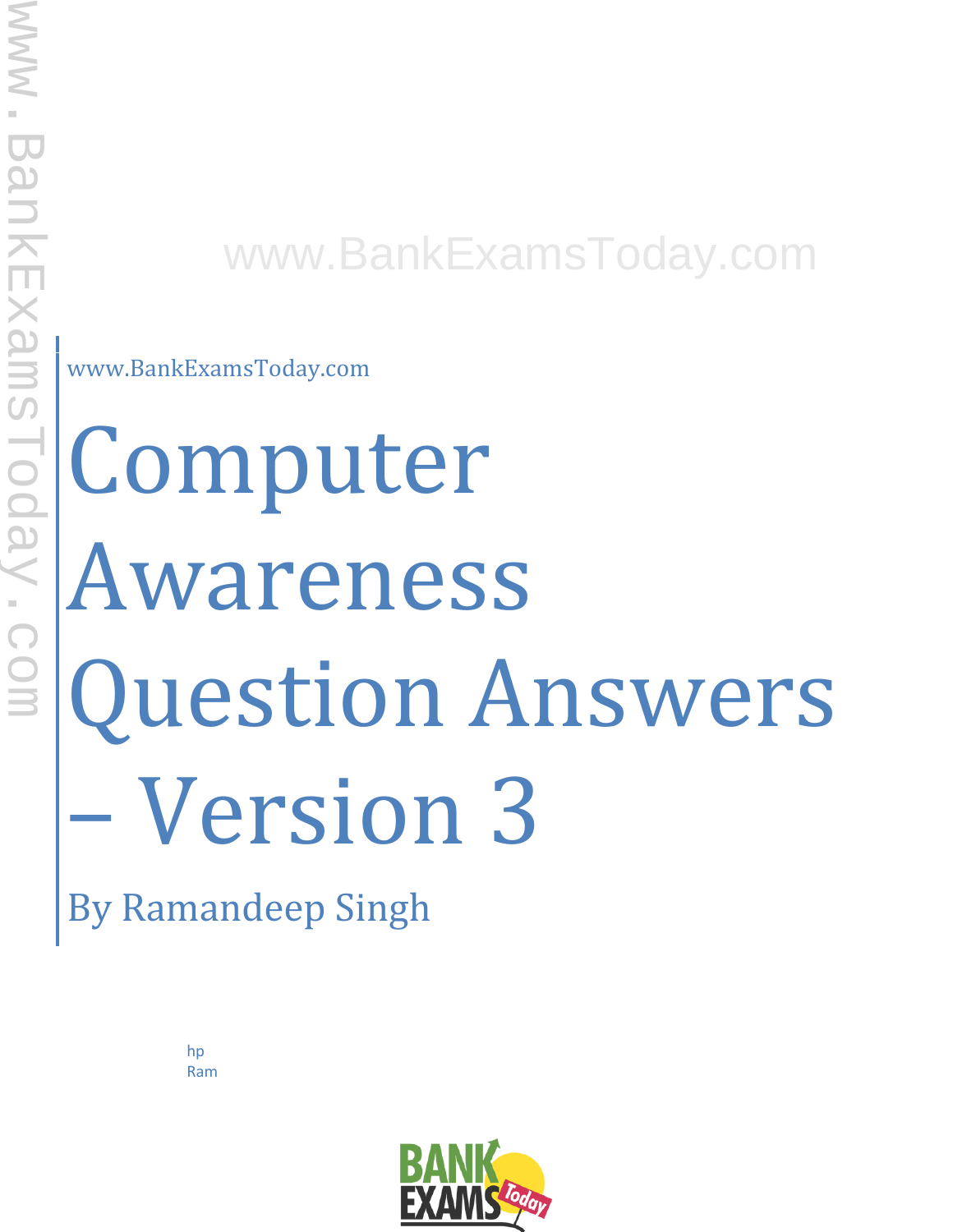#### **INDEX**

| <b>S. NO.</b> | <b>Topics</b>                                   | Page No.  |
|---------------|-------------------------------------------------|-----------|
| 1.            | Internet                                        | $3 - 5$   |
| 2.            | <b>Internet Protocol</b>                        | $6 - 8$   |
| 3.            | Cryptography                                    | $9 - 12$  |
| 4.            | Artificial Intelligence                         | $12 - 15$ |
| 5.            | <b>Network Architecture</b>                     | $15 - 21$ |
| 6.            | <b>Basics of Computer</b>                       | $21 - 26$ |
| 7.            | <b>History of Computer</b>                      | $27 - 29$ |
| 8.            | <b>Input/Output Devices</b>                     | $30 - 35$ |
| 9.            | <b>Hardware Devices</b>                         | $35 - 40$ |
| 10.           | <b>Computer Languages</b>                       | $41 - 43$ |
| 11.           | <b>Operating System</b>                         | $43 - 46$ |
| 12.           | M.S. Office Suite                               | $46 - 50$ |
| 13.           | Questions for IBPS Exams (PO and Clerk Level)   | $50 - 78$ |
|               | (include previous PO and Clerk exams questions) |           |
| 14.           | <b>Cyber Crimes</b>                             | $78 - 81$ |
| 15.           | Firewall                                        | $81 - 84$ |

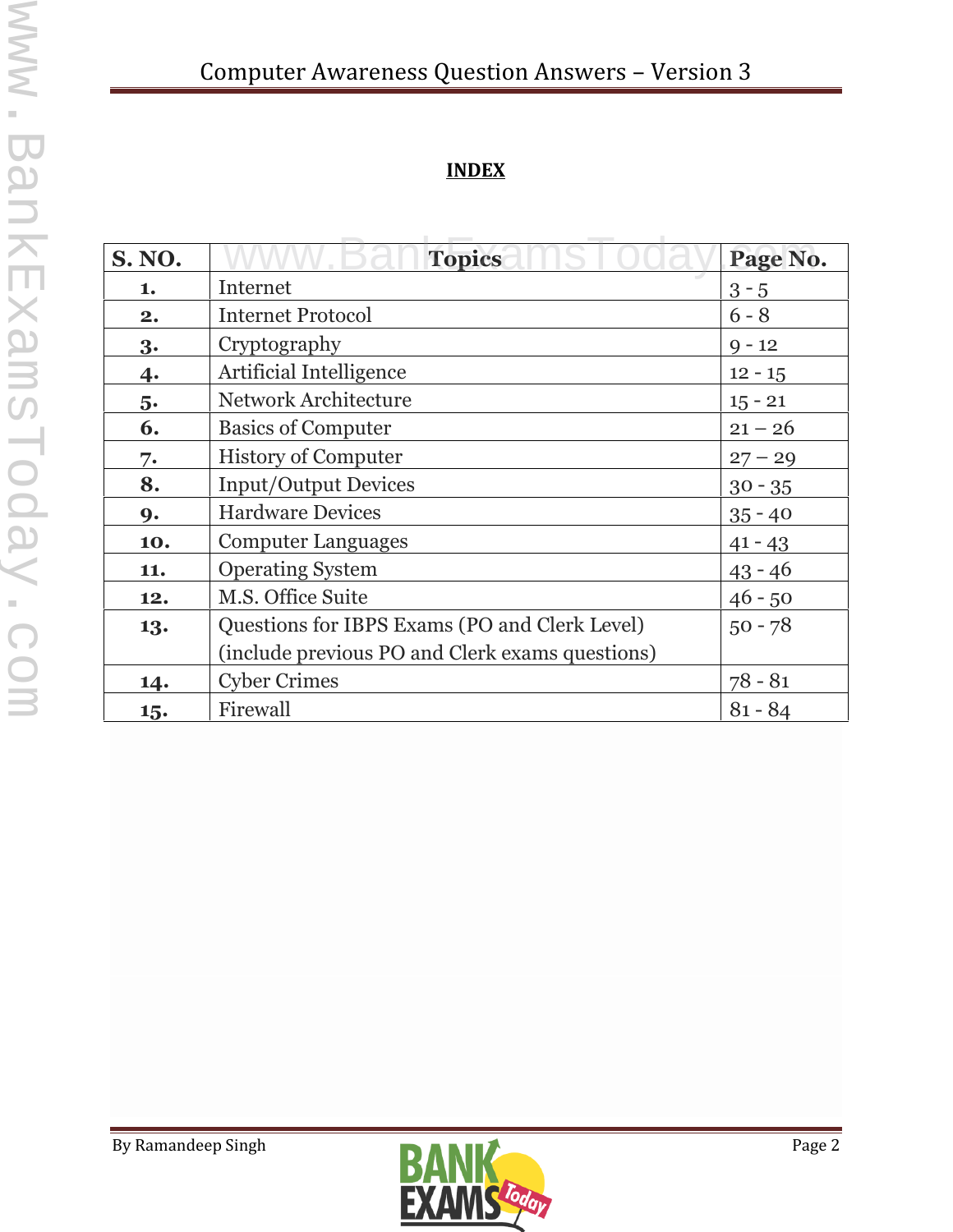### **Internet** www.BankExamsToday.com

#### **Q1. Internet's Initial development was supported by:**

#### **a) ARPANET**

b) IBM

c) Microsoft

d) None of These

#### **Q2. World Wide Web was proposed by:**

- a) Bill Gates
- b) Bill Rogers

#### **c) Tim Berners Lee**

d) None of These

#### **Q3. What are the uses of the Internet:**

- a) Communication
- b) Information Retrieval
- c) Presentation of Information
- **d) All of the Above**

#### **Q4. .net domain is used for:**

a) educational institution

#### **b) Internet Infrastructure and Service Providers**

- c) International Organizations
- d) None of These

#### **Q5. URL stands for: a) Uniform Resource Locator**

b) Uniform Resource Library

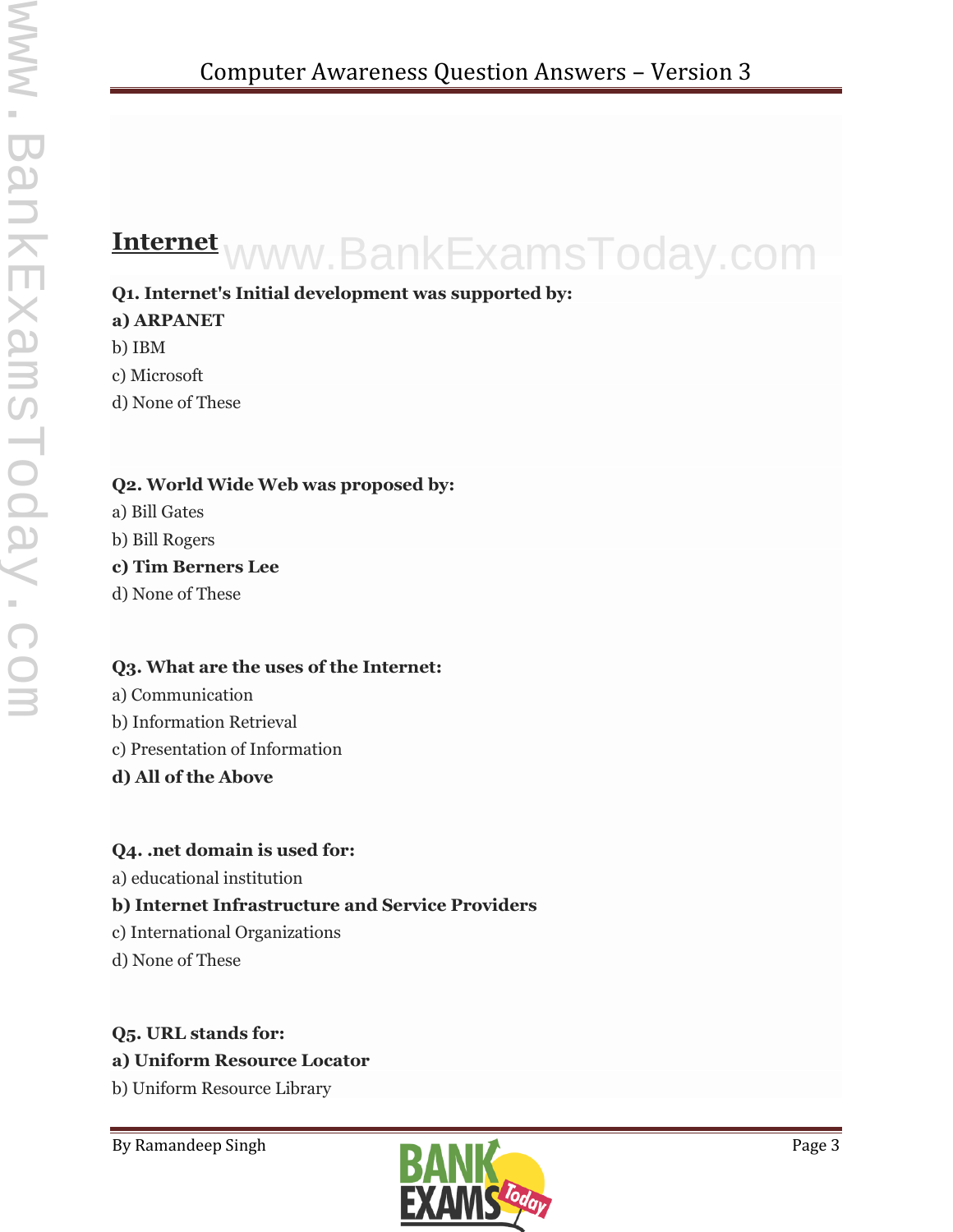c) United Resource Locators

d) None of These

## **Q6. Benefits of Email are:** www.BankExamsToday.com

a) Speed

b) Cost

c) Record Keeping

- d) None of These
- **e) All of the Above**

#### **Q7. WWW provides standardized access to:**

a) GOPHER b) TELNET c) FTP

d) None of These

**e) All of the Above**

#### **Q8. Which among the following is not an internet browser:**

- a) Netscape Navigator
- b) Chrome

**c) Drupal**

d) Opera

#### **Q9. What should be minimum requirement of random access memory (RAM) for internet access:**

- a) 8 MB
- b) 16 MB
- **c) 32 MB**
- d) 64 MB

#### **Q10. A modem is not needed when accessing the internet through:**

**a) LAN**

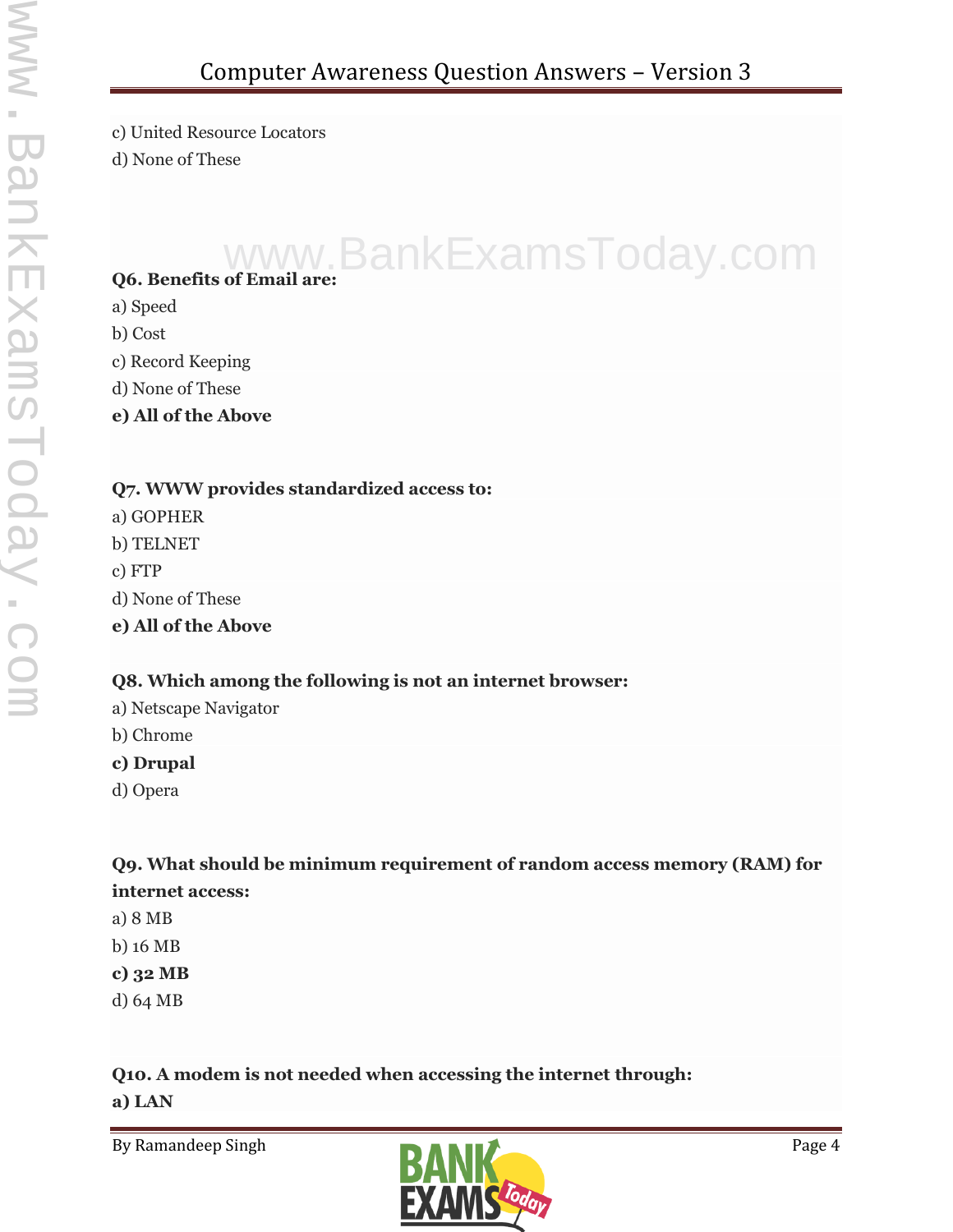b) Cable c) Wi - Fi d) None of These

Q11. In order to use cable for browsing web you will need:<br>a) A cable modem Q11. In order to use cable for browsing web you will need:  $\bigcirc$  and  $\vee$  . COM

b) Network Interface Card (NIC)

#### **c) Both of Above**

d) None of These

#### **Q12. ADSL gives:**

#### **a) Faster downloading speeds (receiving) than uploading speeds (sending)**

- b) Slower downloading speeds (receiving) than uploading speeds (sending)
- c) Same downloading speeds (receiving) as uploading speeds (sending)
- d) None of These

#### **Q13. What is the minimum bandwidth required for broadband connection:**

- a) 128 kbps
- **b) 256 kbps**
- c) 512 kbps
- d) None of These

#### **Q14. The limit for ASDL service is:**

- a) 8000 Feet
- b) 10,000 Feet
- **c) 18,000 Feet**
- d) None of These

#### **Q15. Which of these is a variation of ADSL, but the modem can adjust the speed of the connection depending on the length and quality of the line:**

- a) VDSL
- b) SDSL
- **c) RADSL**
- d) None of These

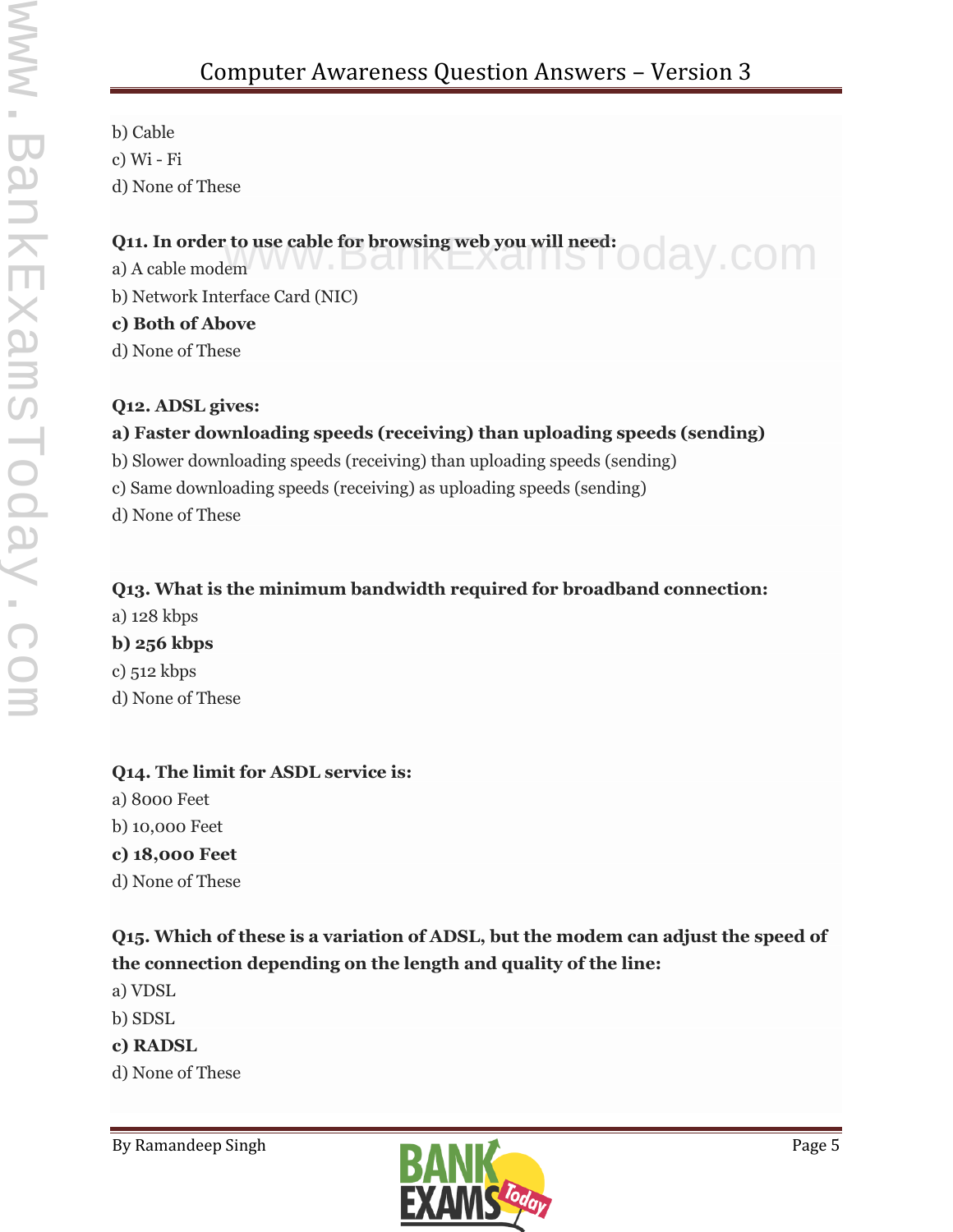### **Internet Protocol** www.BankExamsToday.com

#### **Q16. An IP address is a:**

a) binary number that uniquely identifies computers.

b) also identifies other devices on TCP/IP network

#### **c) Both of Above**

d) None of These

#### **Q17. TCP stands for:** a) Tools Control Protocol **b) Transmission Control Protocol** c) Transfer Control Protocol

d) None of These

#### **Q18. IP stands for:**

a) Internal Protocol **b) Internet Protocol** c) Interior Protocol

d) None of These

#### **Q19. Which among the following is correct:**

a) An IP address can be private - for use on Local Area Network (LAN).

b) It can be use on the internet or other wide area network (WAN).

c) IP addresses can e determined statistically (assigned to a computer by a system

administrator) or dynamically (assigned by another device on the network on demand).

#### **d) All of the Above**

e) None of These

#### **Q20. An internet protocol address (IP address) is:**

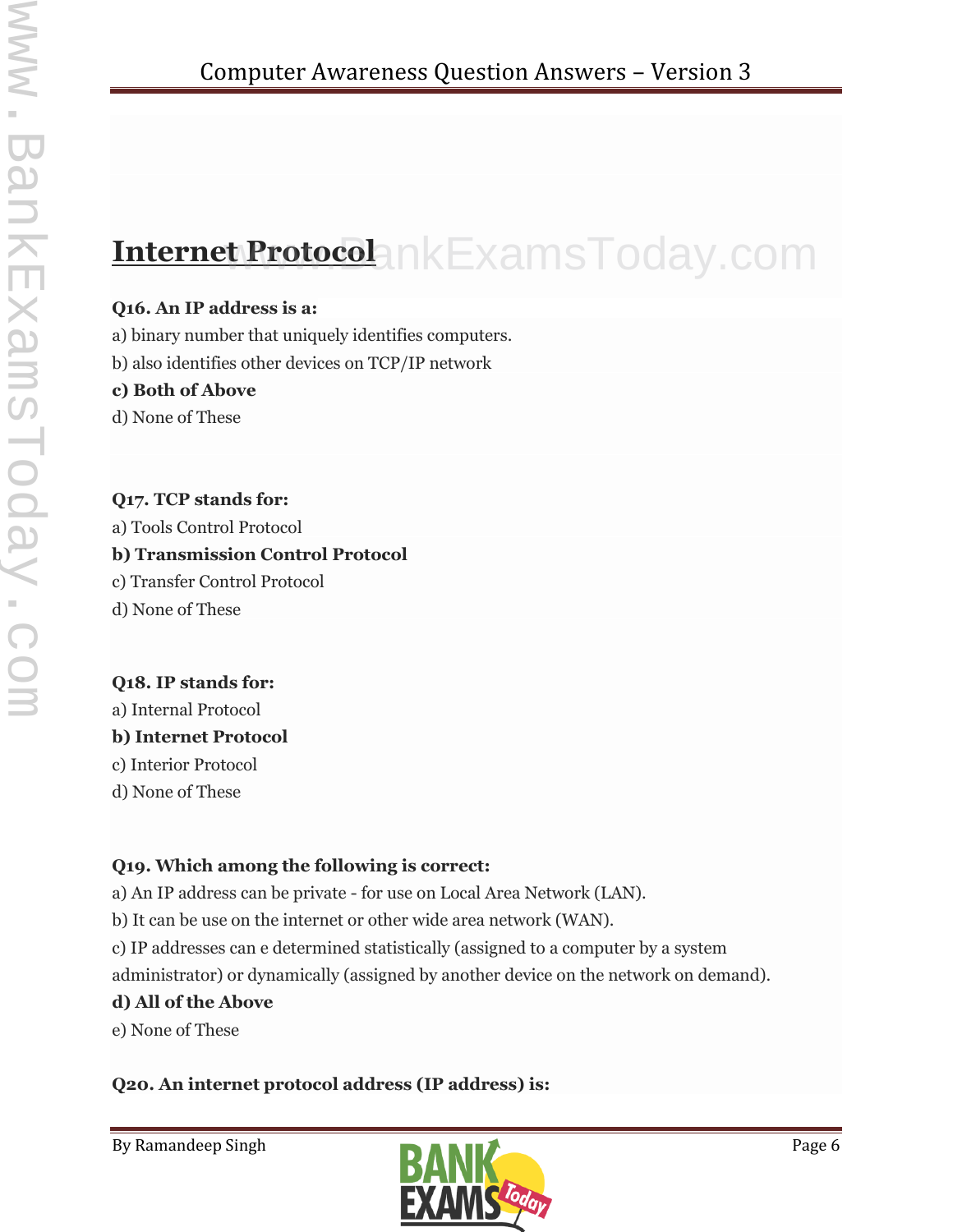a) a numerical label assigned to each device (e.g. computer, printer) participating in a computer network

b) It working for the communication

- **c) Both of Above**
- d) None of These www.BankExamsToday.com

#### **Q21. An IP address serves which among the following principal functions:**

- a) Host or network interface identification
- b) Location Addressing
- **c) Both of Above**
- d) None of These

#### **Q22. Role of IP addressing is:**

- a) A name indicates what we seek
- b) An address indicates where it is
- c) A route indicates how to get there

#### **d) All of the Above**

e) None of These

#### **Q23. The designers of the Internet Protocol defined an IP address as a**

- **\_\_\_\_number:**
- **a) 32 Bit**
- b) 34 Bit
- c) 31 Bit
- d) None of These

**Q24. 32 Bit system was known as Internet protocol version \_\_\_\_which is still in use today:**

- **a) 4**
- b) 5
- c) 3
- d) None of These

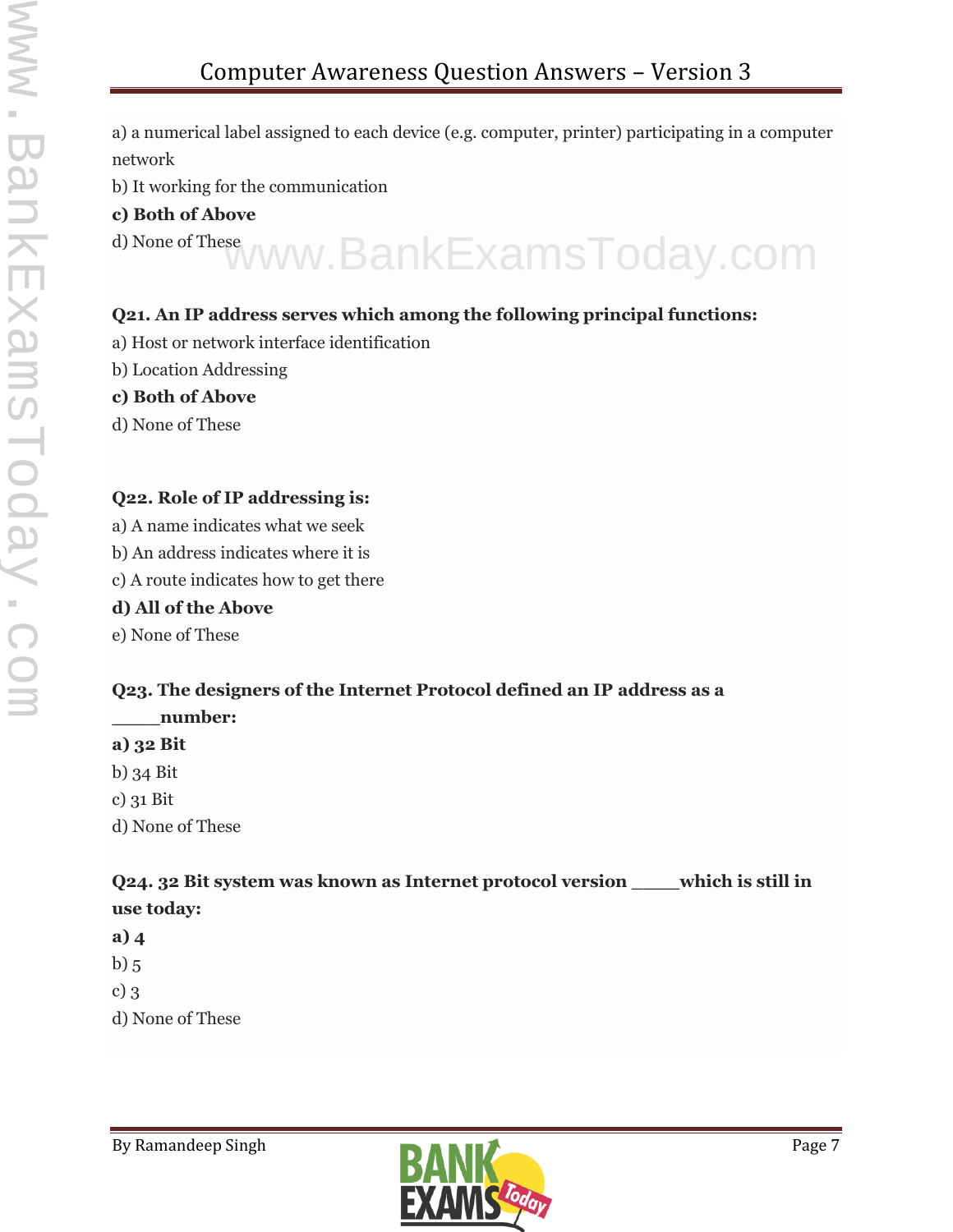**Q25. Due to the growth of the internet and the predicted depletion of available addresses, a new version of IP version 6 using \_\_\_\_\_for the address was developed in 1995:**

**a) 128 Bits**

b) 129 Bits

c) 130 Bits

d) None of These

**Q26. Two versions of the internet protocol (IP) are in use such as IP version 4 and IP version 6 each version defines an IP address \_\_\_\_:**

www.BankExamsToday.com

a) Same

b) Unique

**c) Different**

d) None of These

#### **Q27. In the early stages of development of the internet protocol, network administrators interpreted an IP address in \_\_\_\_parts:**

a) Network Number Portion

b) Host Number Portions

**c) Both of Above**

d) None of These

**Q28. High levels of demand have decreased the supply of un-allocated internet protocol version 4 addresses available for assignment to internet service providers and end user organization since the \_\_\_\_\_:**

**a) 1980s**

- b) 1990s
- c) 2000s
- d) None of These

#### **Q29. Which among the following definitions is correct:**

a) Address - The unique number ID assigned to one host or interface in a network

b) Subnet - A portion of a network sharing a particular subnet address

c) Subnet mask - A 32 bit combination used to describe which portion of an address refers to the subset and which part refers to the host

d) Interface - A network connection

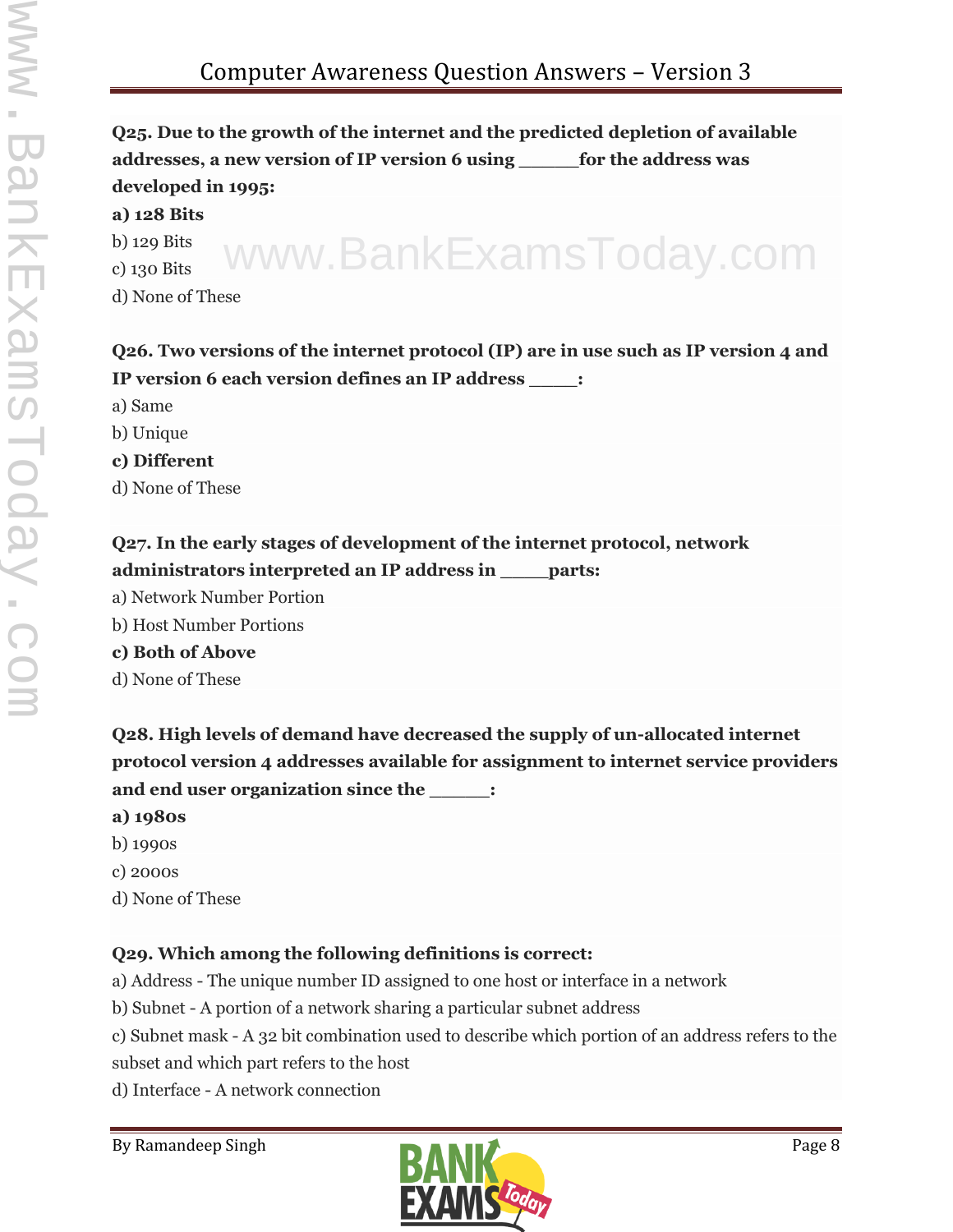e) None of These

**f) All of the Above**

**Q30. NAT stands for: a) Network Address Translator** a) Network Address Translator $\cap$  KExams $\top$ Oday.com

c) Network Acquired Translator

d) None of These

### **Cryptography**

**Q31. Cryptography is derived from the \_\_\_\_word: a) Greek** b) French c) Latin d) None of These

#### **Q32. Cryptography is the study of information\_\_\_\_\_\_:**

- a) Hiding
- b) Verification

#### **c) Both of Above**

d) None of These

**Q33. Cryptography includes the \_\_\_\_\_\_\_\_\_\_to securely and consistently prevent or delay unauthorized access to sensitive information and enable verifiability of every component in a communication:**

- a) Protocols
- b) Algorithms
- c) Strategies

#### **d) All of the Above**

e) None of These

**Q34. Cryptography and Cryptanalysis are sometimes grouped together under the \_\_\_\_term cryptology, encompassing the entire subject. In practice,**

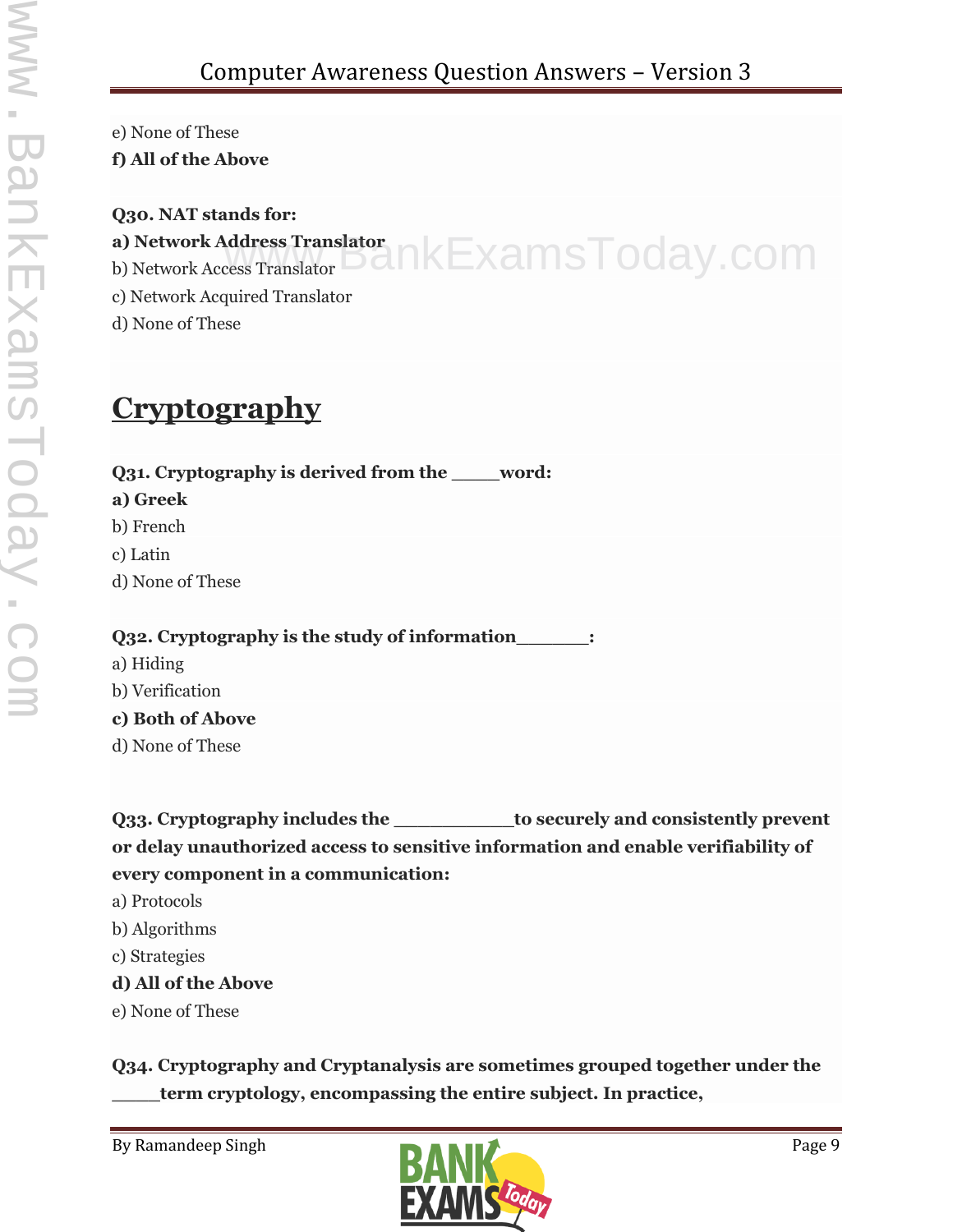#### **"cryptography" is also often used to refer to the field as a whole, especially as an applied science: a) Umbrella** b) Shield c) Veil <sup>c) Veil</sup><br>d) None of These<sup>V</sup>WW.BankExamsToday.com

**Q35. Cryptography is an interdisciplinary subject, drawing from several fields. Before the time of computers, it was closely related to linguistic. Nowadays the emphasis has shifted, and cryptography makes extensive use of technical ares of mathematics, especially those areas collectively known as \_\_\_\_\_\_\_mathematics:** a) Increte

#### **b) Discrete**

c) Both of Above

d) None of These

#### **Q36. An example of the sub - fields of cryptography is:**

a) Steganography

b) Traffic Analysis

#### **c) Both of Above**

d) None of These

#### **Q37. Which among the following is correct:**

a) Traffic Analysis is the analysis of patterns of communication in order to learn secret information.

b) Steganography is the study of hiding the very existence of a message, and not necessarily the contents of the message itself like microdots or invisible ink.

#### **c) Both of Above**

d) None of These

#### **Q38. When information is transformed from a useful form of understanding to an opaque form of understanding, this is called:**

#### **a) Encryption**

- b) Decryption
- c) Both of Above

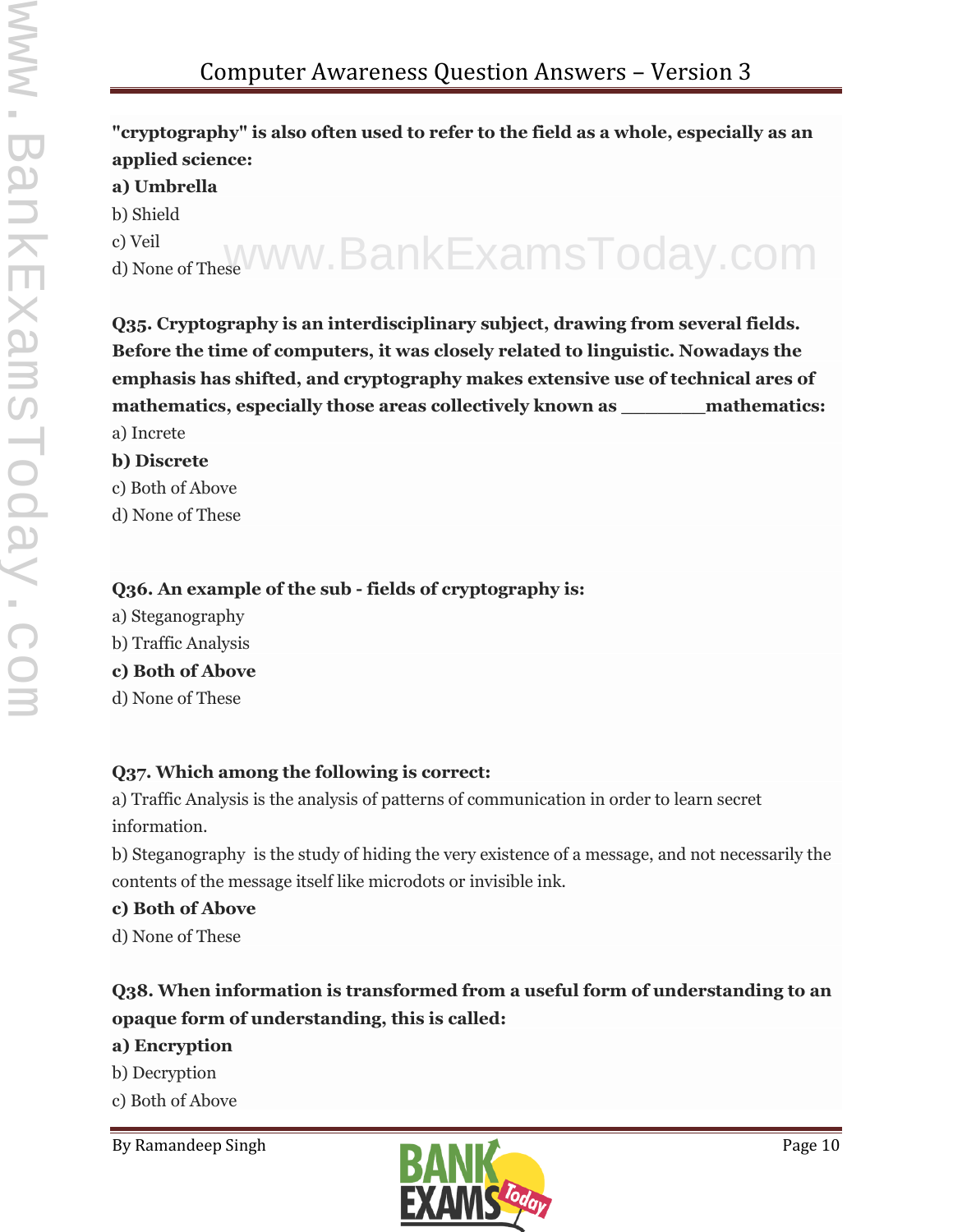d) None of These

#### **Q39. When the information is reverted back into a useful form it is called:**

- a) Standard encryption
- b) Plain text encryption **c) Decryption** www.BankExamsToday.com
- 
- d) None of These

**Q40. Symmetric - key cryptography refers to \_\_\_\_\_\_methods in which both the sender and receiver share the same key ( or , less commonly, in which their keys are different but related in an easily computable way):**

- **a) Encryption**
- b) Decryption
- c) Both of above
- d) None of These

#### **Q41. Symmetric key cryptography was the only kind of encryption publicly known until:**

a) July 195 **b) June, 1976** c) June 1988 d) None of These

#### **Q42. Which among the following is correct about goals in cryptography:**

a) Confidentiality - Only an authorized recipient should be able to extract the contents of the message from its encrypted form. Resulting from steps to hide, stop or delay free access to the encrypted information.

b) Message Integrity - The recipient should be able to determine if the message has been altered. c) Sender Authentication - The recipient should be able to verify from the message, the identity of the sender, the origin or the path it traveled (or combinations) so to validate claims from emitter or to validated the recipient expectations.

d) Sender Non repudiation - The emitter should not be able to deny sending the message e) None of These

#### **f) All of the Above**

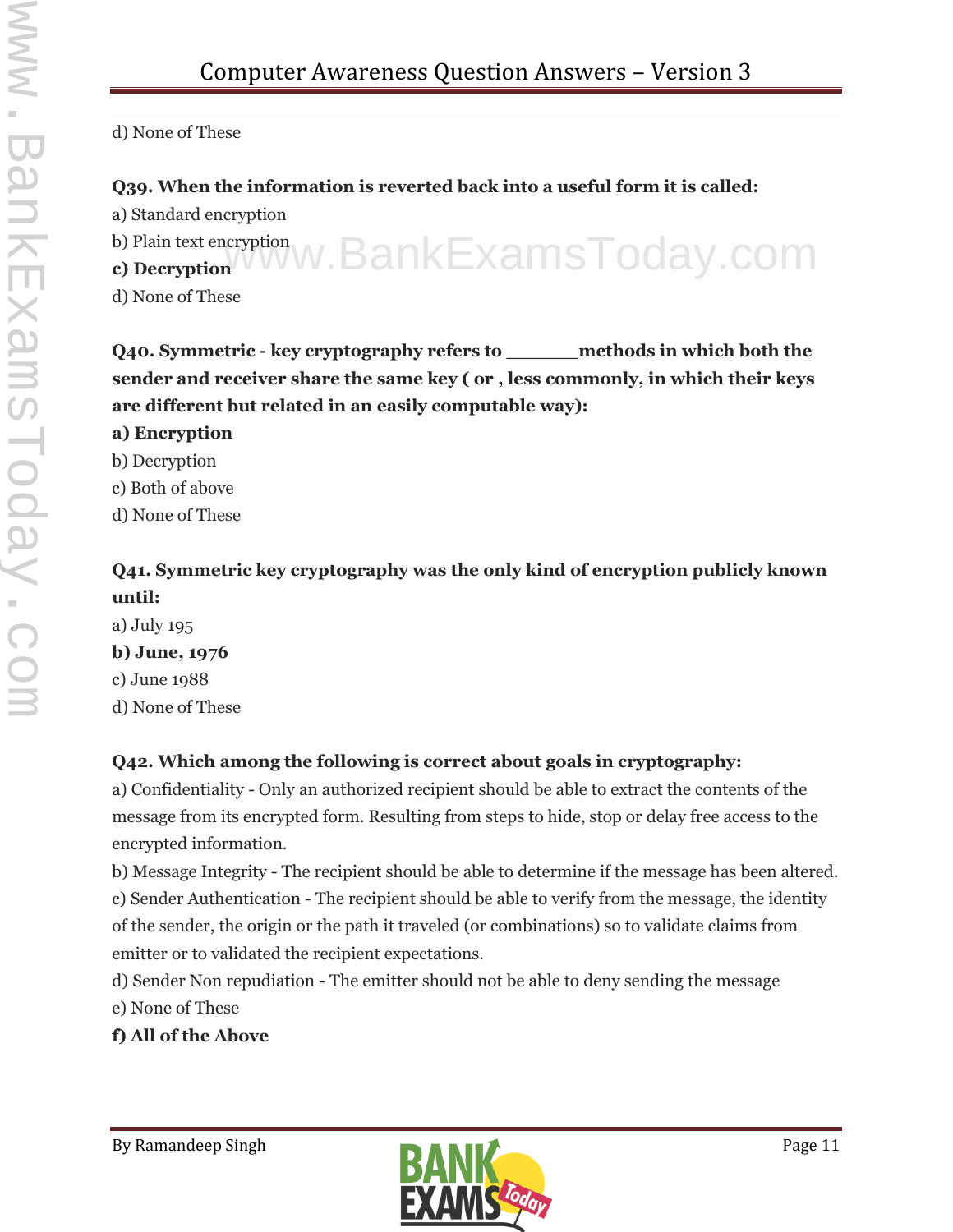#### **Q43. License is still required to use cryptography in which among the following countries:**

#### **a) Iran and China**

b) China and India

c) India and Pakistan

### c) India and Pakistan WW.BankExamsToday.com

#### **Q44. NSA stands for: a) National Security Agency**

b) Norway Security Agency

c) National Security Assessment

d) None of These

**Q45. In the United Kingdom, the Regulation of Investigatory Powers Act gives UK police the powers to force suspects to \_\_\_\_\_that protect encryption keys:**

- a) Hand over passwords
- b) Decrypt Files
- **c) Both of Above**
- d) None of These

### **Artificial Intelligence**

#### **Q46. Which among the following is correct about the 'Artificial Intelligence':**

a) It is the science and engineering of making intelligent machines, especially intelligent computer programs.

b) Artificial Intelligence is the intelligence exhibited by machines or software.

c) Artificial Intelligence is the branch of computer science concerned with making computers behave like humans.

#### **d) All of the Above**

e) None of These

#### **Q47. The term 'Artificial Intelligence' was first coined in \_\_\_\_\_\_:**

a) 1960

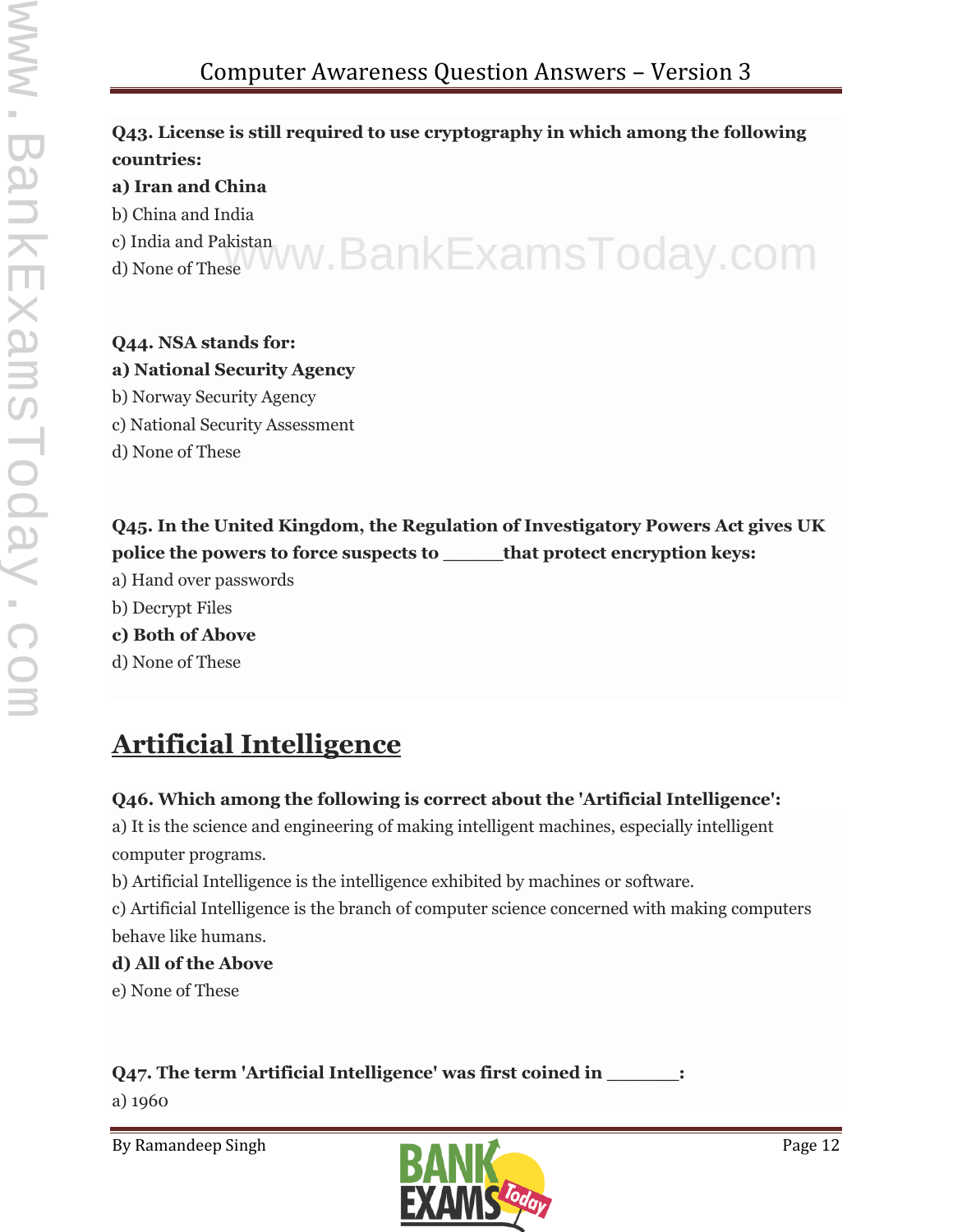b) 1950

**c) 1955**

d) None of These

#### **Q48. The term Artificial Intelligence was coined in 1955 by and all y** COM a) James Gosling V W W . D dl  $IKLX$  dl  $I$  i  $\bigcup$

**b) John Mc Carthy** c) Charles Babbage

d) None of These

#### **Q49. Which among the following includes the areas of Artificial Intelligence specialization:**

a) Games (Programming computers to play games against human opponents)

b) Natural Languages (Programming computers to understand natural human languages)

c) Neutral Networks (Systems that simulate intelligence by attempting to reproduce the types of physical connections that occur in animal brains)

#### **d) All of the Above**

e) None of These

**Q50. In May 1997 an IBM super computer called \_\_\_\_\_\_defeated world chess champion Gary Kasparov in a chess match:**

a) Syntax Blue

#### **b) Deep Blue**

c) Blue Stan

d) None of These

**Q51. Which among the following is necessary for General Intelligence (in computer language):**

a) Artificial Consciousness

- b) Artificial Brain
- **c) Both of Above**
- d) None of These

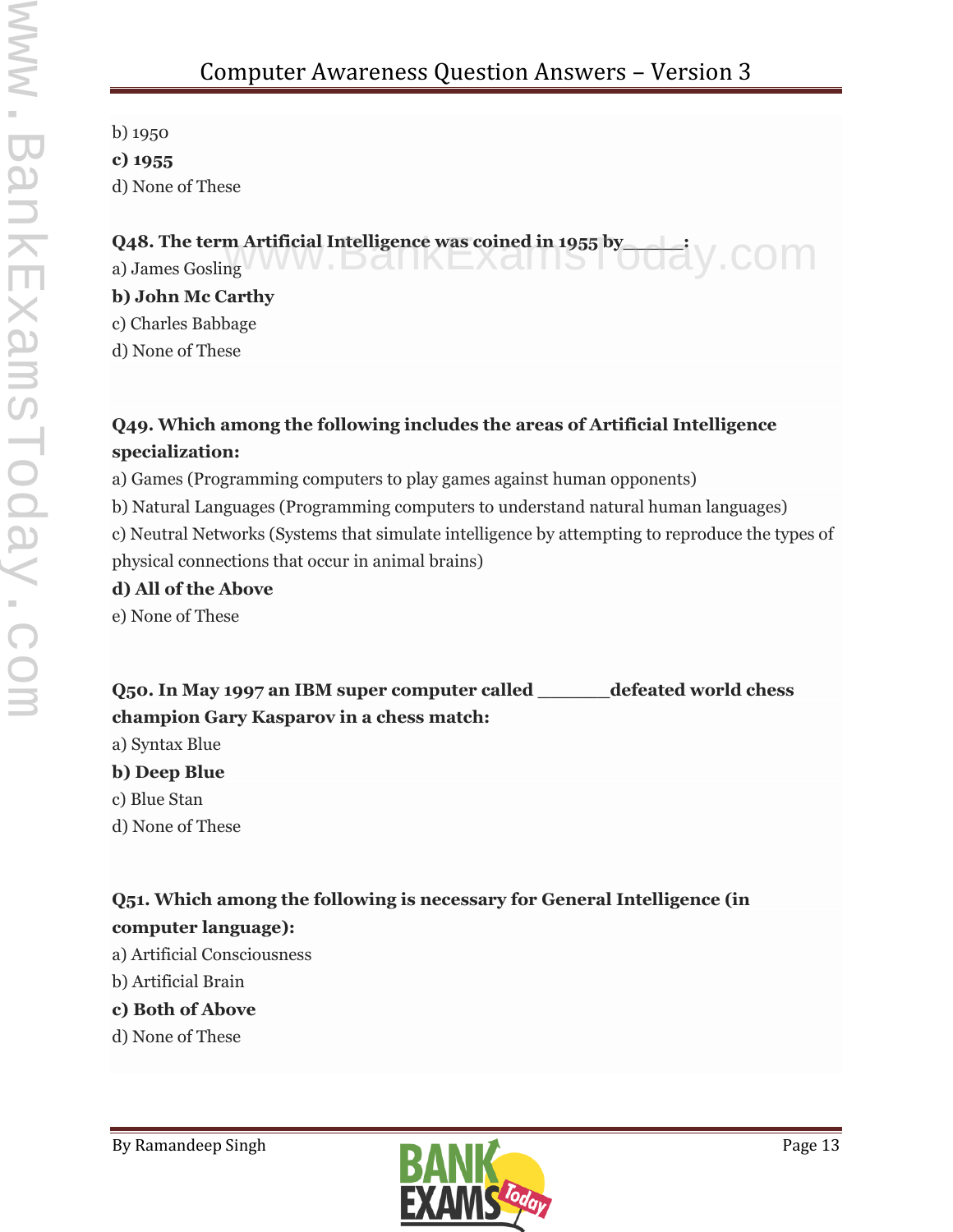#### **Q52. Computers Contains IQ???**

a) Yes

**b) No**

c) None of These

#### **Q53. Which among the following definitions are correct:** www.BankExamsJ

a) Epistemology - It is a study of the kinds of knowledge that are required for solving problems in the world

b) Ontology - It is the study of the kinds of things that exist. In AI, the programs and sentences deal with various kinds of objects, and we study what these kinds are and what their basic properties are. Emphasis on ontology begins in the 1990s.

#### **c) Both of Above**

d) None of These

#### **Q54. A \_\_\_\_\_is defined as "some sort of hardware architecture or software framework (including application frameworks), that allows software to run:**

a) Antalogy

#### **b) Platforms**

- c) Toylogy
- d) None of These

#### **Q55. \_\_\_\_\_\_argues that "artificial intelligence is the next stage in evolution": a) Edward Fredkin**

- b) George Dyson
- c) Nikeal Dyano
- d) None of These

#### **Q56. Which among the following is correct about ''Intelligent Agent":**

a) It is a system that perceives its environment and takes actions which maximize its chances of success.

b) The simplest intelligent agents are programs that solve specific problems

c) More complicated agents include human beings and organizations of human beings (such as firms)

d) None of These

**e) All of the Above**

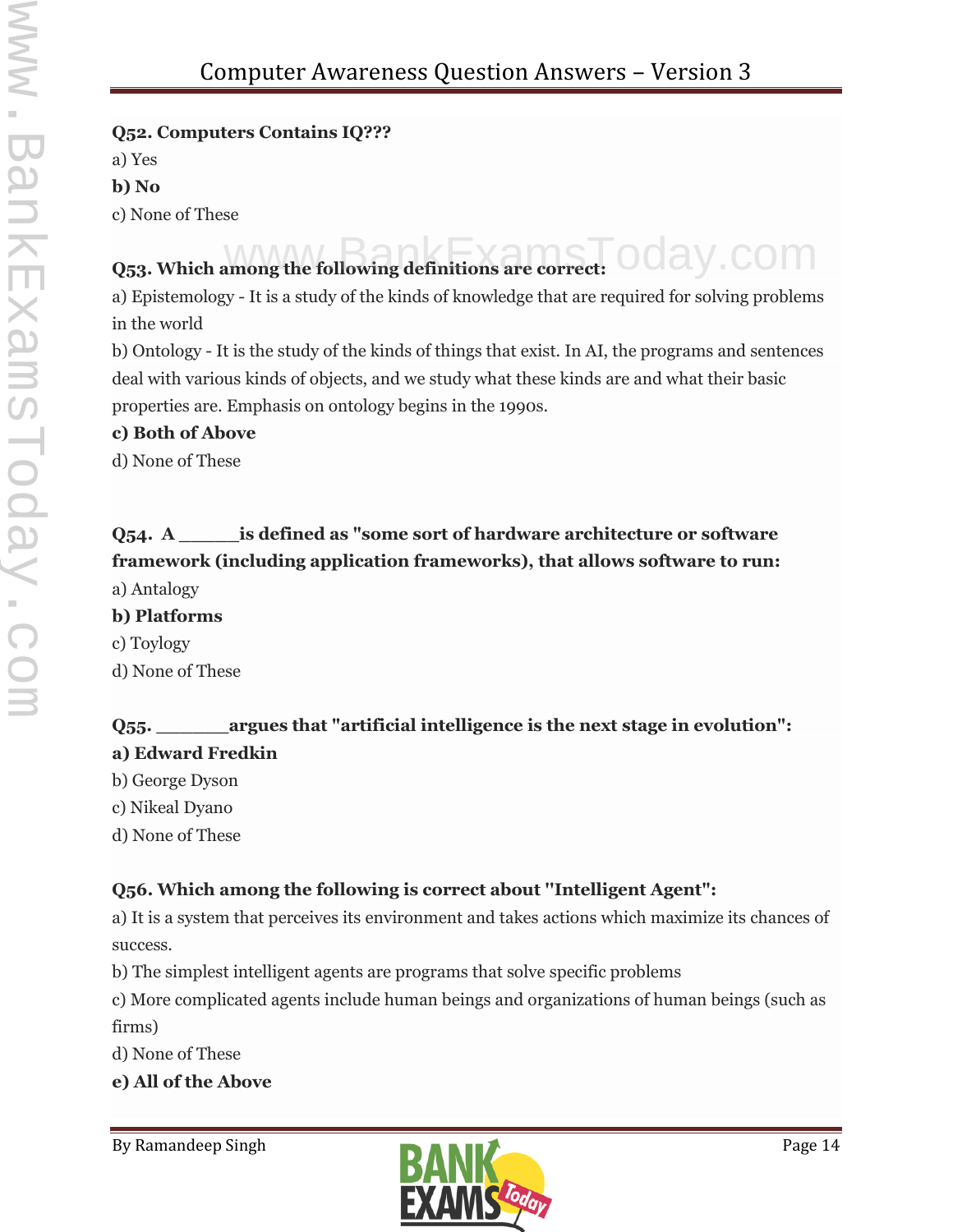#### **Q57. The intelligent agent paradigm became widely acceptable during the period of**

**\_\_\_\_\_:** a) 1980s

#### **b) 1990s**

c) 1960s <sup>c) 1960s</sup><br>d) None of These<sup>V</sup>WW.BankExamsToday.com

#### **Q58. Artificial Intelligence consists of:**

- a) Theoretical Side
- b) Experimental Side

**c) Both of Above**

d) None of These

**Q59. The number of atomic facts that are average person knows is astronomical. Research projects that attempt to build a complete knowledge base of \_\_\_\_\_\_: a) Commonsense Knowledge**

- b) General Awareness
- c) Static Knowlege
- d) None of These

#### **Q60. Long term goals for Artificial Intelligence is:**

- a) Social Intelligence
- b) Creativity
- c) General Intelligence
- d) None of These
- **e) All of the Above**

### **Network Architecture**

**Q61. Network Architecture refers to the layout of the network consisting of the hardware, software, connectivity, communication protocols and mode of transmission, such as \_\_\_\_:**

- a) Wired
- b) Wireless
- **c) Wired or Wireless**
- d) None of These

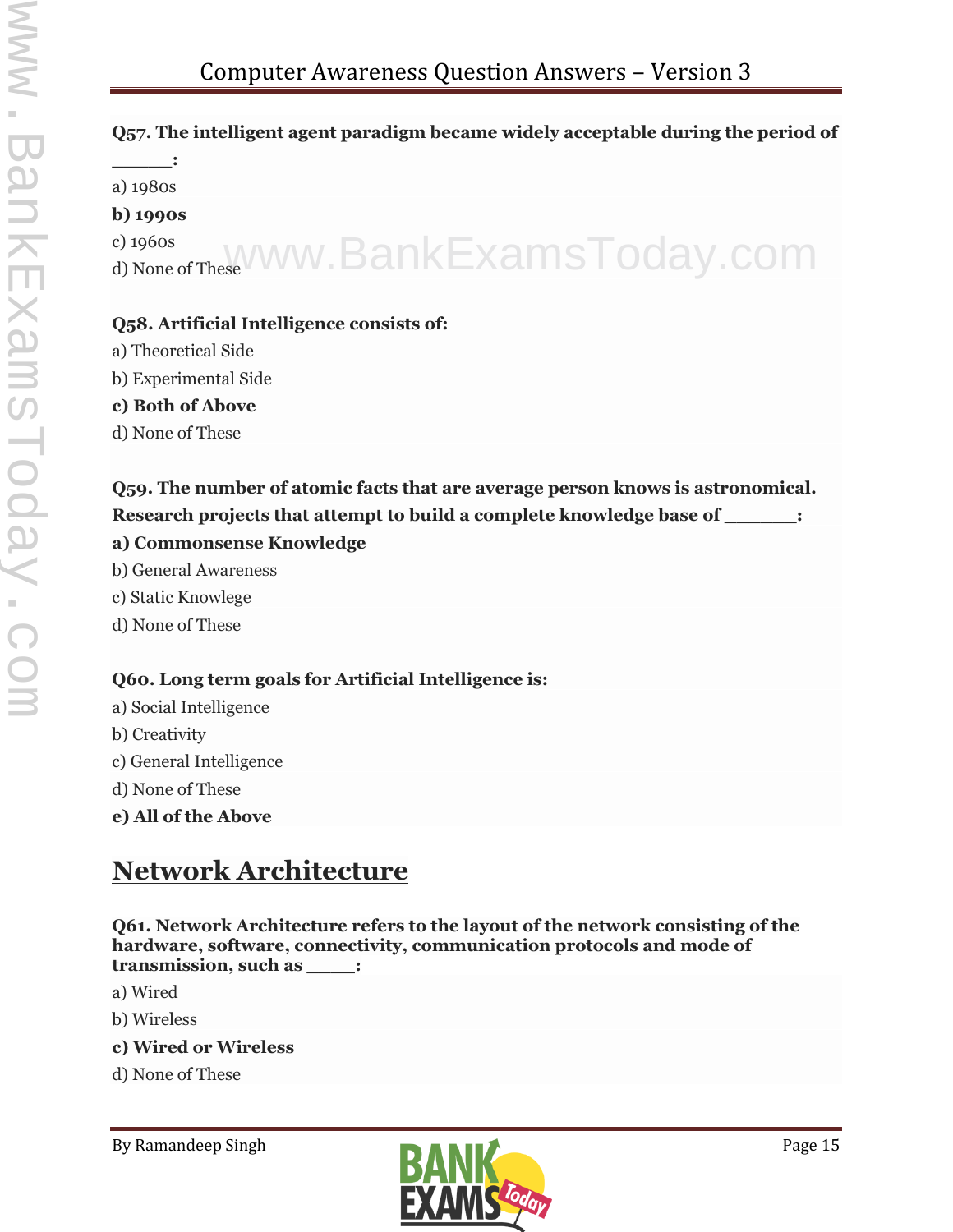#### **Q62. Which among the following is used to access the network:**

#### **a) Application Layer**

b) Presentation Layer b) Presentation Layer<br>c) Session Layer VWW. BankExamsToday.com

d) None of These

#### **Q63. Which among the following layer' main function is data formats, data encryption/decryption, data compression/decompression etc:**

a) Session Layer

b) Transport Layer

- **c) Presentation Layer**
- d) None of These

#### **Q64. Which layer has access to particular network services, billing functions etc:**

#### **a) Session Layer**

- b) Presentation Layer
- c) Transport Layer
- d) None of These

#### **Q65. In OSI Model, OSI stands for:**

#### **a) Open Systems Interconnection**

- b) Operational System Interconnection
- c) Occur System Interconnection
- d) None of These

#### **Q66. OSI model is a product of the Open Systems Interconnection effort at the**

**\_\_\_\_:** a) IBM

#### **b) ISO (International Organization for Standardization)**

- c) WTO (World Trade Organziation)
- d) None of These

**Q67. Which among the following is incorrect about PAN (Personal Area Network):**

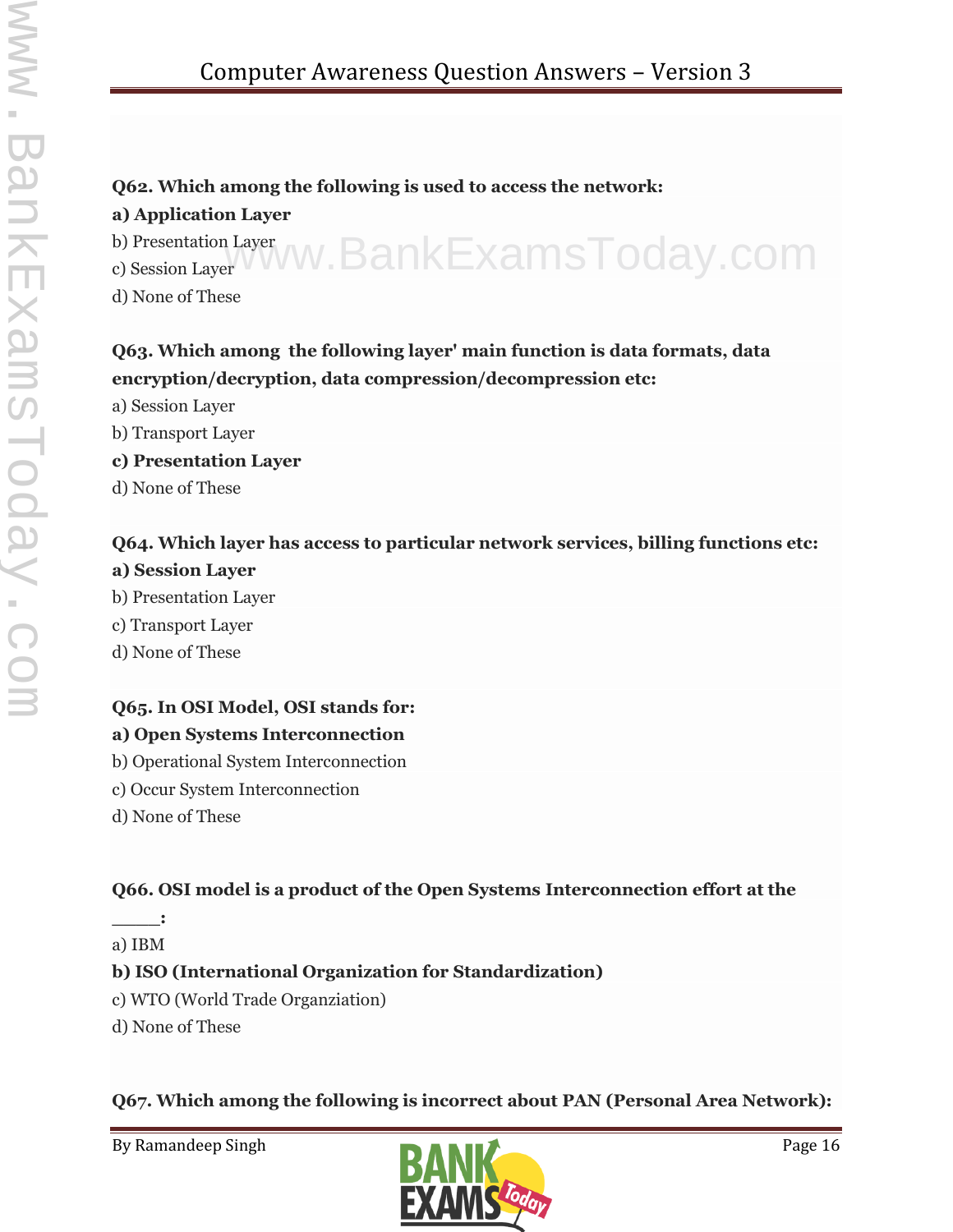- a) PAN is for one person only. .
- b) Example of PAN is wireless communication network.
- c) Some of the PAN applications include mobile commerce
- **d) None of These**

### www.BankExamsToday.com

#### **Q68. Which among the following is correct features about LAN (Local Area Network):**

a) LANs are small size networks which only covers a few buildings or a campus up to few kilometers.

b) LANs are widely used to connect personal computers and workstations in company offices,factories and universities to share resources and exchange information.

- c) Example of LAN is to share printers in a Lab or in a department.
- d) None of These

#### **e) All of the Above**

#### **Q69. The size of a \_\_\_\_\_\_can cover a city whose scope is less than 100 kilometer such as cable TV networks etc: a) MAN**

#### b) LAN

- c) WAN
- d) None of These

#### **Q70. The fundamental approaches to build a point - to - point network is:**

- a) Circuit Switching
- b) Packet Switching
- **c) Both of Above**
- d) None of These

#### **Q71. The \_\_\_\_\_layer defines the electrical and physical specifications for devices:**

- a) Data Link Layer
- b) Presentation Layer
- **c) Physical Layer**
- d) None of These

#### **Q72. HBA stands for:**

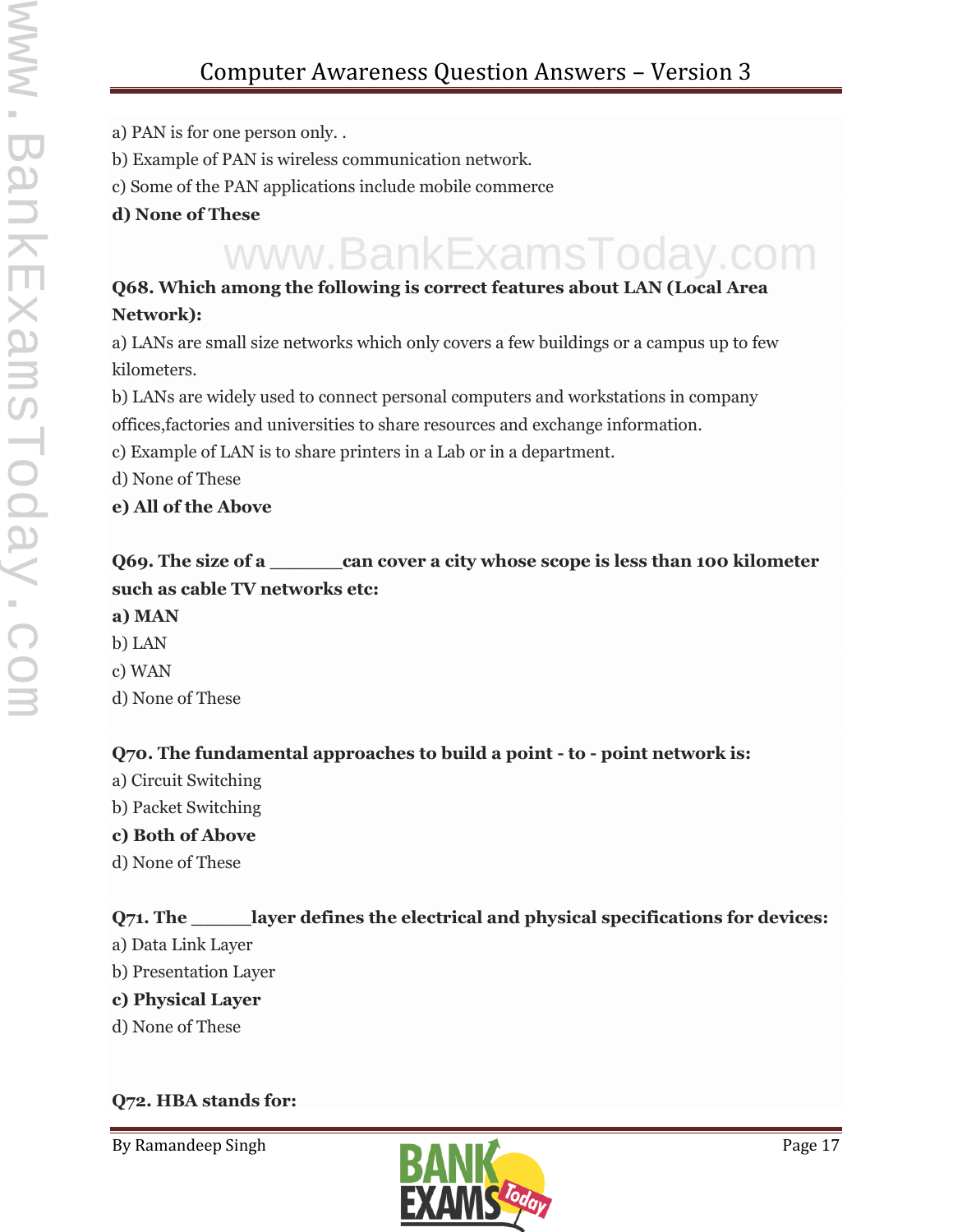#### **a) Host Bus Adapters**

- b) Host Base Adapters
- c) Hedged Base Adapters
- d) None of These

## $_{\rm Q73. \, HBA \, is \, used \, in \, W. \, B}$ ankExamsToday.com

#### **a) Storage Area Networks**

b) Software Based Networks Only

- c) Both of Above
- d) None of These

#### **Q74. FDM stands for:**

#### **a) Frequency Division Multiplexing**

- b) Fidelty Division Multiplexing
- c) Fast Division Multiplexing
- d) None of These

#### **Q75. TDM stands for:**

a) Task Division Multiplexing

#### **b) Time Division Multiplexing**

- c) Testing Division Multiplexing
- d) None of These

**Q76. In cable modem internet access, cable modem terminations system (CMTS) is at:**

a) cable provider's end

b) customer end

#### **c) Both of Above**

d) None of The Above

#### **Q77. What type of internet technology sends information to you without you requesting that information:**

- a) Infoware
- b) F2b2C

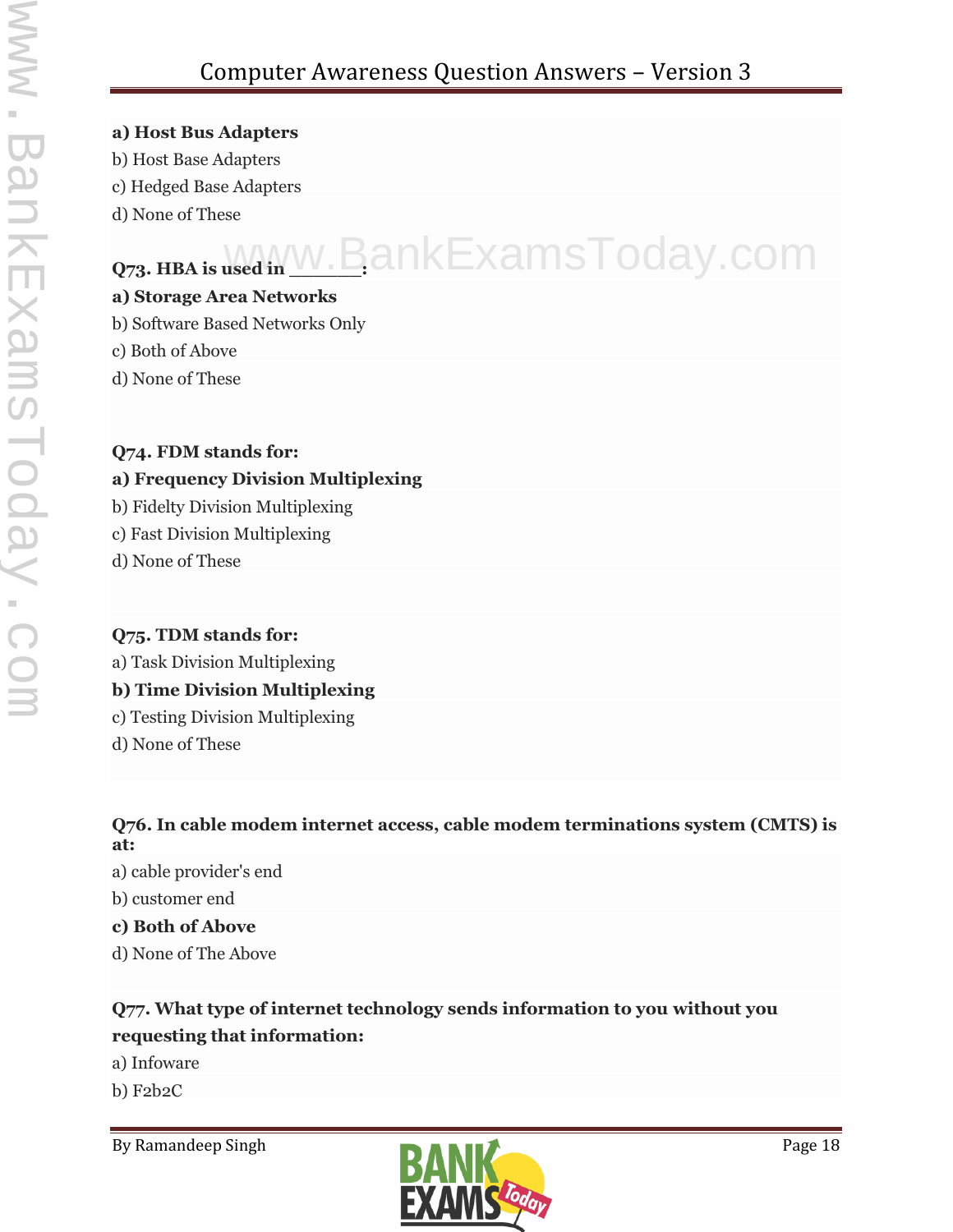#### **c) Push**

d) None of The Above

#### **Q78. What is the second generation of the Web called:**  $Q$ 78. What is the second generation of the Web called:  $\blacksquare$   $\bigcirc$   $\bigcirc$   $\bigcirc$   $\bigcirc$   $\bigcirc$   $\bigcirc$   $\bigcap$   $\bigcirc$   $\bigcirc$   $\bigcirc$   $\bigcap$   $\bigcirc$   $\bigcirc$   $\bigcirc$   $\bigcap$   $\bigcirc$   $\bigcirc$   $\bigcirc$   $\bigcirc$   $\bigcirc$   $\bigcirc$   $\bigcirc$   $\bigcirc$   $\bigcirc$   $\bigcirc$   $\bigcirc$   $\$

#### **b) Web 2.0**

c) Emerging Space

d) None of The Above

#### **Q79. What type of web technology allows its community members to continuously change the contents on a web site:**

a) Intelligent Bots

b) Social Networks

**c) Wiki**

d) None of The Above

#### **Q80. Which of the following is not a primitive data type:**

#### **a) String**

- b) Double
- c) Boolean
- d) None of The Above

#### **Q81. The finally block is executed:**

- a) Only when a checked exception is thrown
- b) Only when a unchecked exception is thrown
- c) Only when an exception is thrown

#### **d) Irrespective of whether an exception is thrown or not**

e) None of The Above

**Q82. The Statement - System.out.print ( (double) 7/4 );**

- **prints:**
- **a)1.75**
- b) 1

c) 2.0

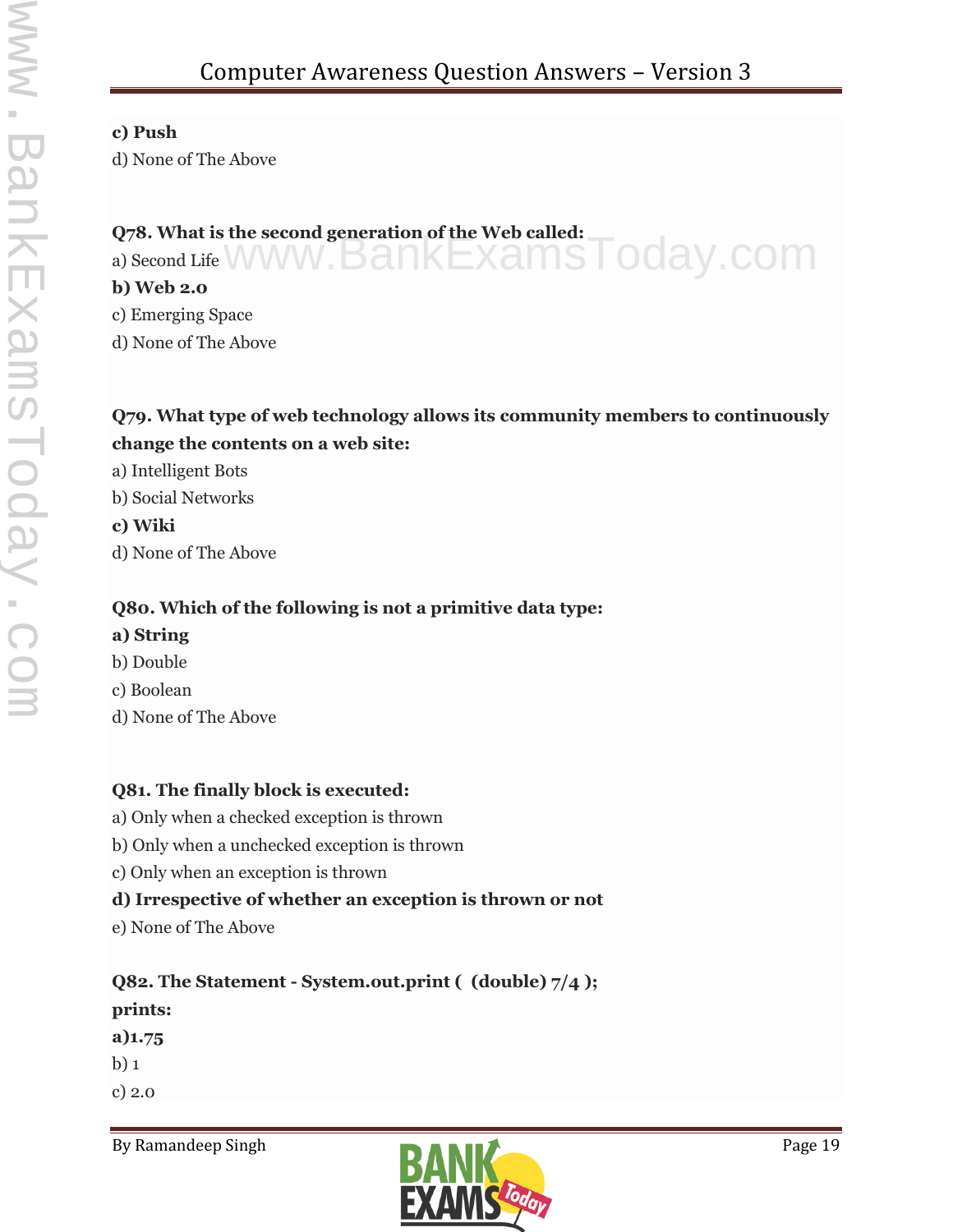#### **Q83. What is the environment variable that contains a list of directions where Java looks for classes referenced in a program: a) CLASSPATH WW.BankExamsToday.com**

b) PATHDIR c) SEARCHPATH

d) PATHCLASS

e) None of The Above

#### **Q84. Consider the statement - System.out.print (Math.round(Math.random 0)); Above statement can print:**

- a) Only 0
- b) Only 1

**c) Only 0 or 1**

d) None of The Above

#### **Q85. Subclass is also called:**

- a) Base Class
- b) Child Class
- c) Derived Class and Super Class

#### **d) Child Class and Derived Class**

e) None of The Above

#### **Q86. Which of the class definition has/have initialization bock:**

- a) First
- b) My Class
- c) Second

#### **d) Third**

e) None of The Above

#### **Q87. The Keywords - try, catch, and finally are typically used in the sequence:**

a) Finally, Try and Catch

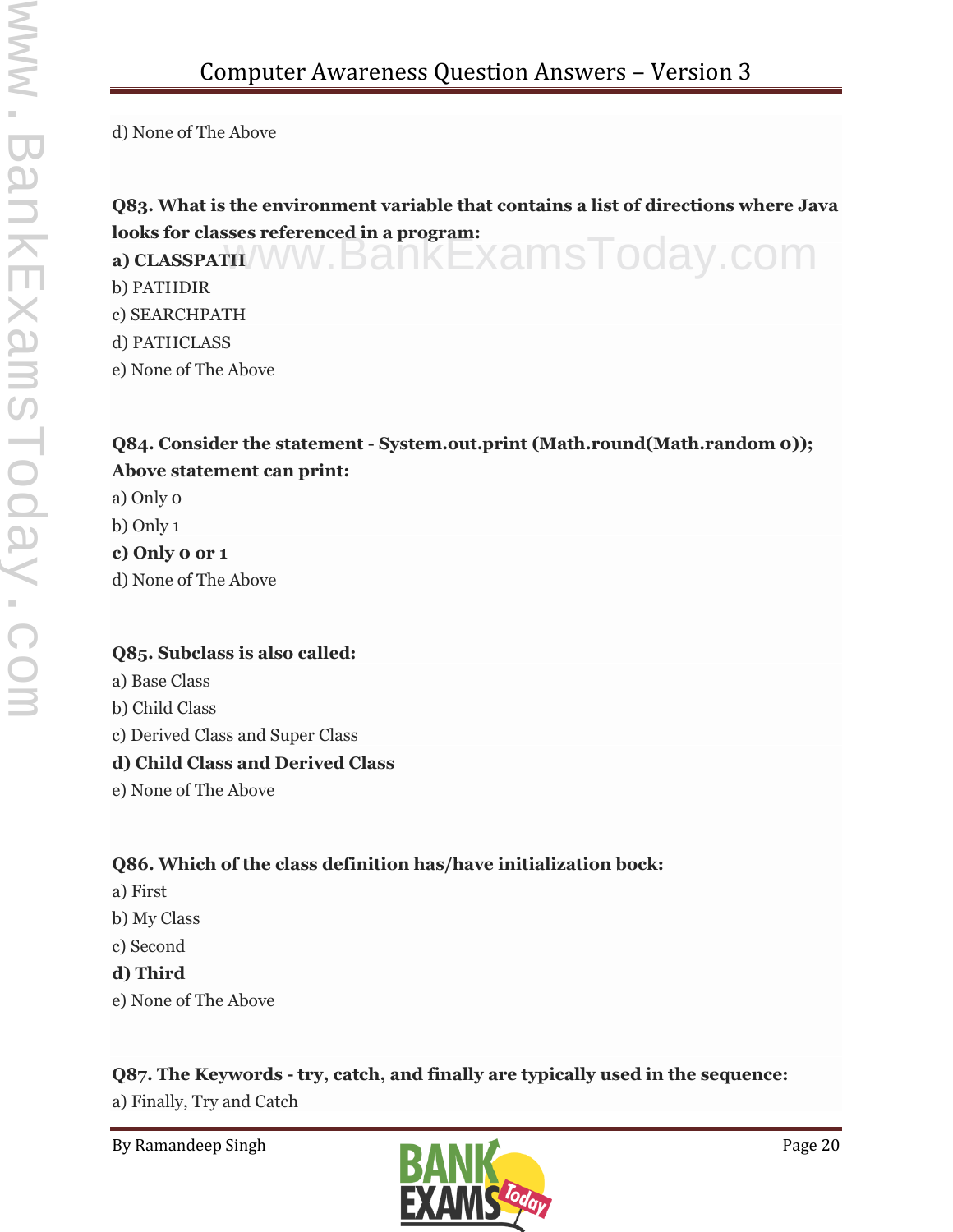b) Try, Finally and Catch **c) Try, Catch and Finally** d) Catch, Try and Finally e) None of The Above

## www.BankExamsToday.com

#### **Q88. Automatic conversion from primitive type to an object of the corresponding wrapper class is called:**

- a) Coercing
- b) Casting
- **c) Boxing**
- d) Widening
- e) None of The Above

#### **Q89. Which of the following does not have a super class:**

- a) System
- b) Lang
- c) Exception
- **d) Object**
- e) None of The Above

#### **Q90. A class is a variable of variable that is declared inside a class as:**

- a) Final
- **b) Static**
- c) Abstract
- d) Extends
- e) None of The Above

#### **Basics of Computer**

#### **Q91. Punched Cards were first introduced by:**

- a) Powers
- b) Jacquard
- c) Pascal

#### **d) Herman Hollerith**

e) None of The Above

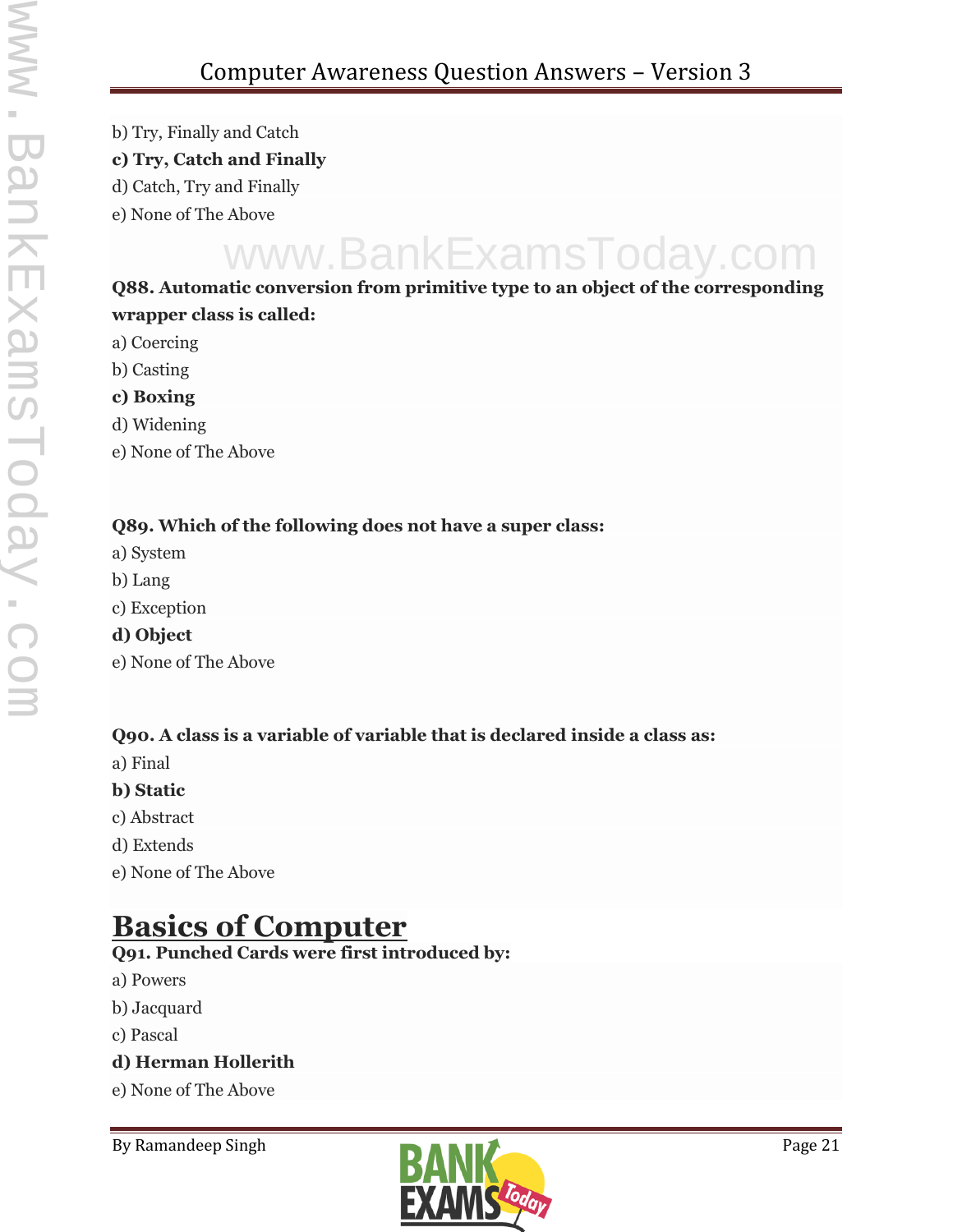#### **Q92. Word Length of a Personal Computer is \_\_\_\_\_\_:**

a) 4 Bits **b) 8 Bits** c) 16 Bits d) None of The Above www.BankExamsToday.com

#### **Q93. Operating Systems, editors and debuggers comes under:**

**a) System Software** b) Application Software c) Utilities d) None of The Above

#### **Q94. Which among the following device is required for the Internet Connection:**

a) Joystick

#### **b) Modem**

- c) CD Drive
- d) None of The Above

#### **Q95. DMA stands for:**

#### **a) Direct Memory Access**

- b) Direct Module Access
- c) Direct Memory Access
- d) None of The Above

#### **Q96. When did John Napier develop logarithm:**

#### **a) 1614**

- b) 1416
- c) 1641
- d) None of The Above

#### **Q97. The Second Generation computer was based on:**

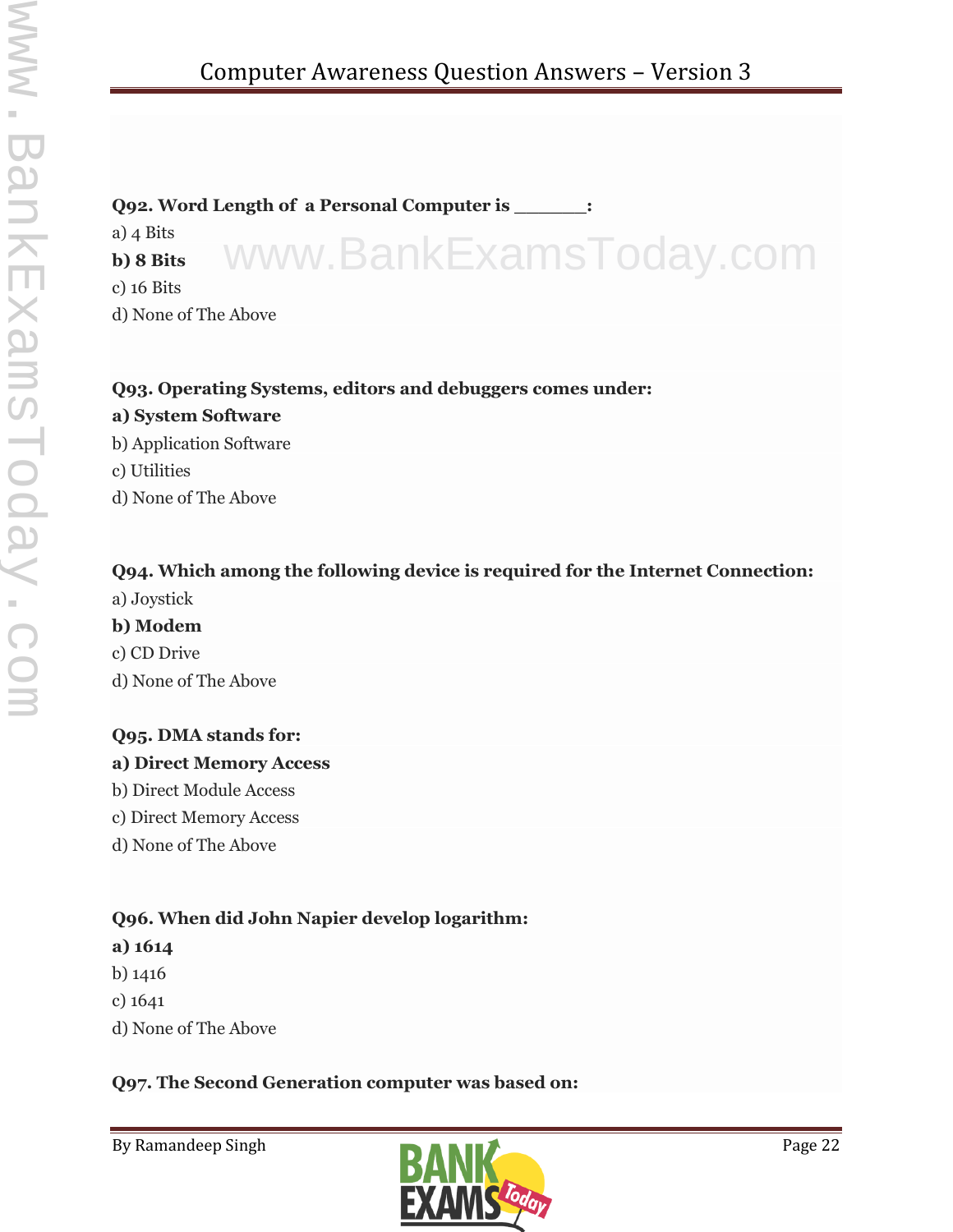- a) Vacuum Chips
- b) Silicon Chips

#### **c) Transistor**

- d) Bio Chips
- 

### d) None of The Above www.BankExamsToday.com

#### **Q98. BIOS stands for:**

a) Basic Input Output Software

#### **b) Basic Input Output System**

- c) Basic Input Output Standards
- d) None of The Above

#### **Q99. What do you call a single point on a computer screen:**

- a) Cell
- b) Element
- **c) Pixel**
- d) None of The Above

#### **Q109. How was the generation of computer classified:**

- a) by the speed of the computer
- b) by the model of the computer

#### **c) by the device used in memory & processor**

- d) by the accuracy of the computer
- e) None of The Above

#### **Q101.Through which device the main components of the computer communicates with each other:**

#### **a) System Bus**

- b) Keyboard
- c) Monitor
- d) None of The Above

#### **Q102. Which is a valid program to access the internet:**

- a) Access
- b) Front Page
- **c) Netscape**

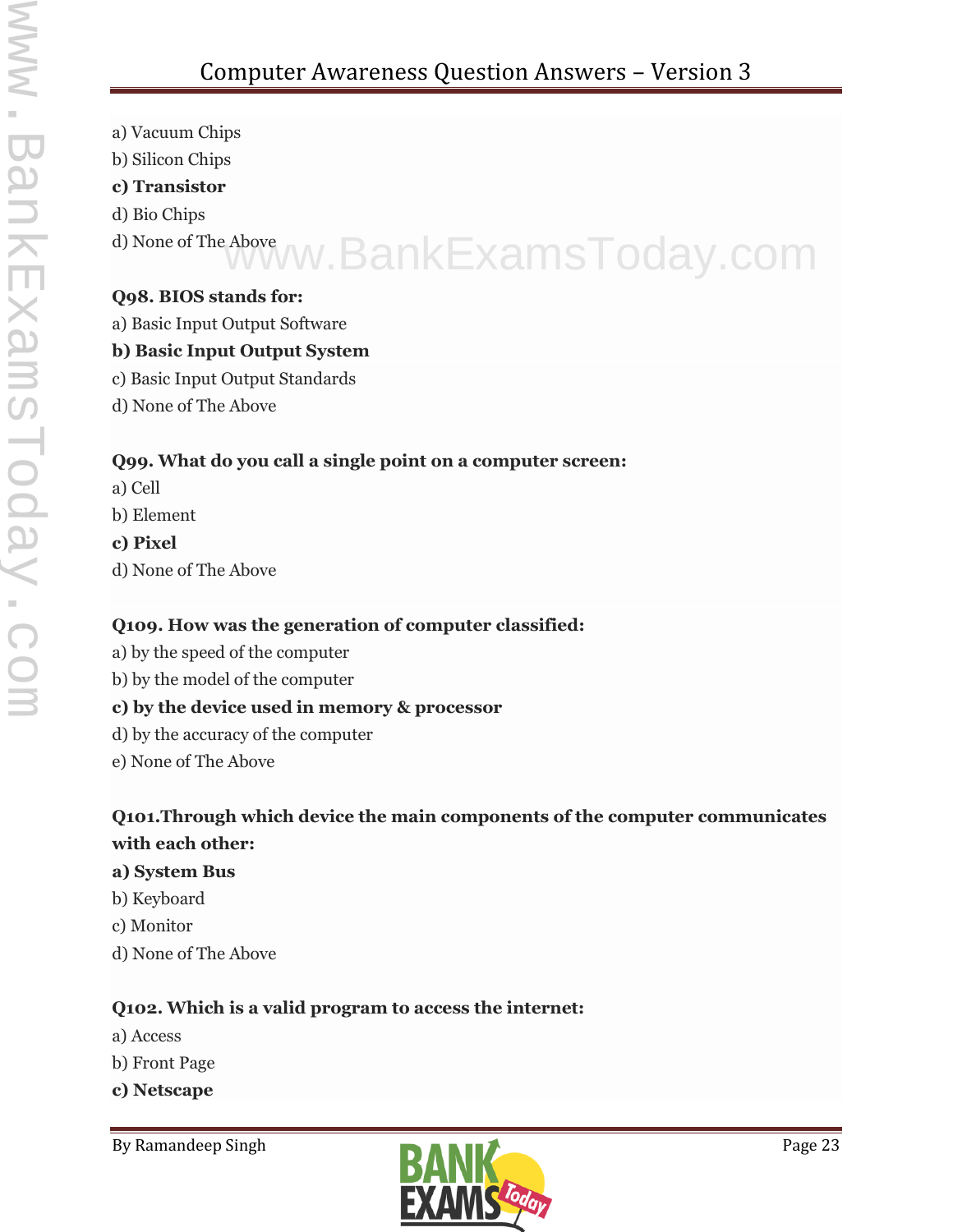#### **Q103. Which one is the Low Level Language:**

#### **a) Assembly**

a) Assembly<br>b) Visual Basic WWW.BankExamsToday.com c) Java

d) C++

e) None of The Above

#### **Q104. Which is a volatile memory:**

- a) ROM
- b) BIOS
- c) PROM

#### **d) RAM**

e) None of The Above

#### **Q105. The digital signals can be represented by:**

- a) Binary Codes
- $b)$  o and  $1$
- c) High and Low

#### **d) All of The Above**

e) None of The Above

#### **Q106. \_\_\_\_\_\_is used for scanning the pictures and putting them in digitized form in the computer:**

- a) CD-ROM
- b) Plotter
- **c) Scanner**
- d) None of The Above

#### **Q107. Which among the following is correct:**

a)  $1 KB = 8 Bytes$  $b)$  1 MB = 8 KB **c) 1 KB = 1024 Bytes**

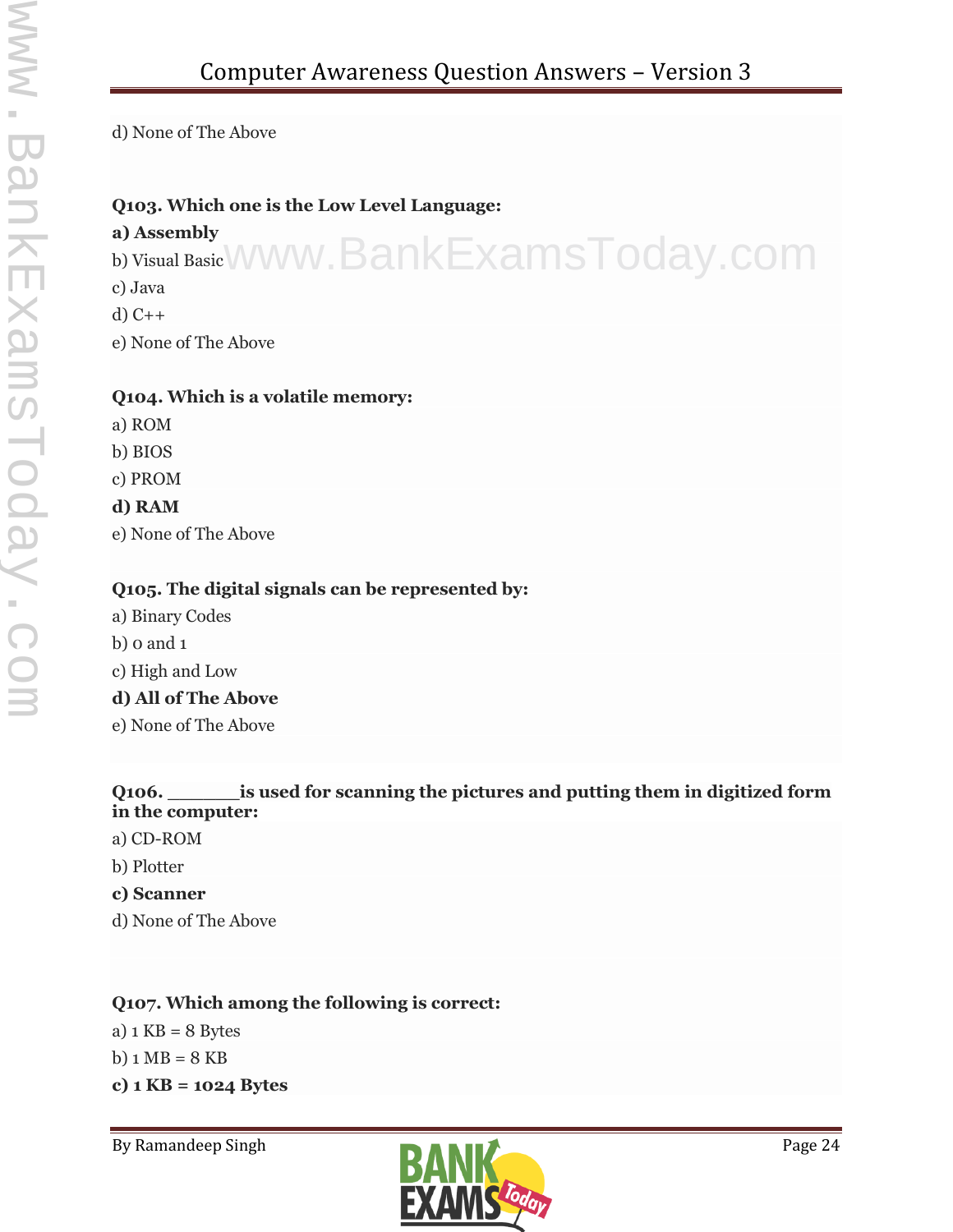#### **Q108. Who is known as the father of Computer Science:**

#### **a) Charles Babbage**

a) Charles Babbage<br>b) Herman Hollerith VW. BankExamsToday.com

- c) James Gosling
- d) None of The Above

#### **Q109. A personal computer (PC) is a \_\_\_\_\_\_\_\_computer:**

a) Super

b) Main Frame

#### **c) Micro**

d) None of The Above

#### **Q110. Full Form of RAM:**

#### **a) Random Access Memory**

- b) Read Access Memory
- c) Rapid Access Memory
- d) None of The Above

#### **Q111. A Page Fault occurs:**

#### **a) When the Page is not in Memory**

- b) When the Page is in the Memory
- c) When the process is in the ready state
- d) None of The Above

#### **Q112. What is a shell:**

a) It is a hardware component

#### **b) It is a command Interpreter**

- c) It is a part in computer
- d) None of The Above

#### **Q113. Multi-programming systems\_\_\_\_\_\_\_\_:**

- a) Are easier to develop than single programming systems
- b) Execute each job faster

#### **c) Execute more jobs in the same time**

By Ramandeep Singh Page 25

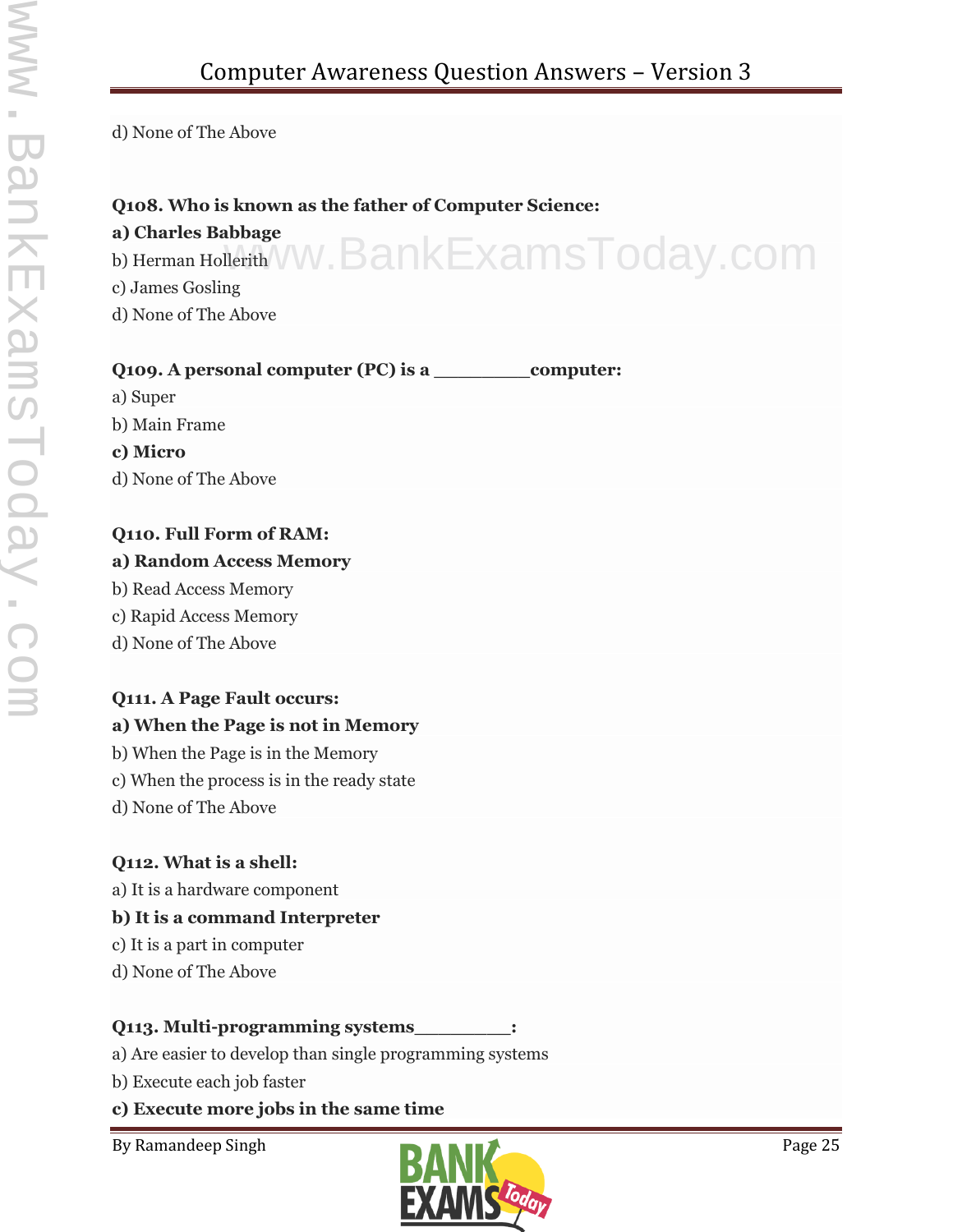#### **Q114. PCB stands for:**

a) Process Control Block

b) Printed Circuit Board

### b) Printed Circuit Board<br>**c) Both of The Above** N. BankExamsToday.com

d) None of The Above

#### **Q115. FIFO scheduling is:**

a) Preemptive Scheduling

#### **b) Non Preemptive Scheduling**

- c) Deadline Scheduling
- d) None of The Above

#### **Q116. A thread is a\_\_\_\_\_\_:**

#### **a) lightweight process where the context switching is low**

- b) lightweight process where the context switching is high
- c) is used to speed up paging
- d) None of The Above

#### **Q117.\_\_\_\_\_\_\_sent data or instructions to the computer:**

- a) Digital
- b) Output
- **c) Input**
- d) None of The Above

#### **Q118. The input device most commonly used to enter text would be the:**

- a) Bar Code Reader
- b) Microphone
- **c) Keyboard**
- d) None of The Above

#### **Q119. Most Keyboards use an arrangement of keys given the name:**

a) Dvork

#### **b) QWERTY**

c) CISC

By Ramandeep Singh Page 26

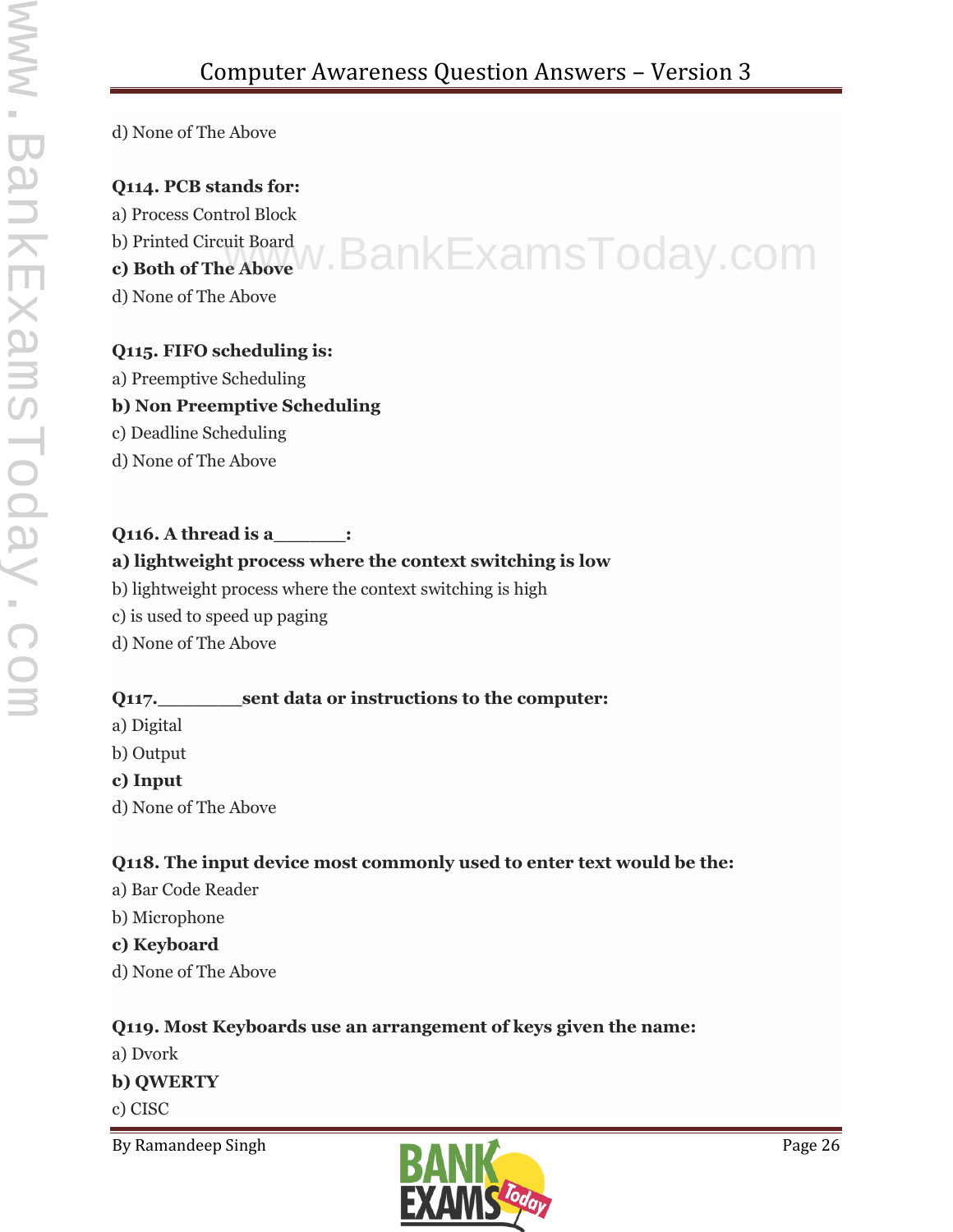www.BankExamsToday.com

d) None of The Above

**Q120. A key that tuns a function on or off is called a \_\_\_\_\_\_key:**

a) Power

**b) Toggle**

c) Control

d) None of The Above

#### **History of Computer**

#### **Q121. Computer was invented by:**

- a) John Vincent
- b) Mark Steven
- **c) Charles Babbage**
- d) None of These

#### **Q122. Word "COMPUTER" was first used in:**

- a) 1749
- b) 1592
- **c) 1613**
- d) None of These

#### **Q123. Which was first computer company:**

- a) Digital Electronics
- b) Com-Techno Limited
- **c) Electronic Controls Company**
- d) None of These

#### **Q124. Memory:**

a) is an device that performs a sequence of operations specified by instructions in memory

- b) is a sequence of instructions
- **c) is the device where information is stored**

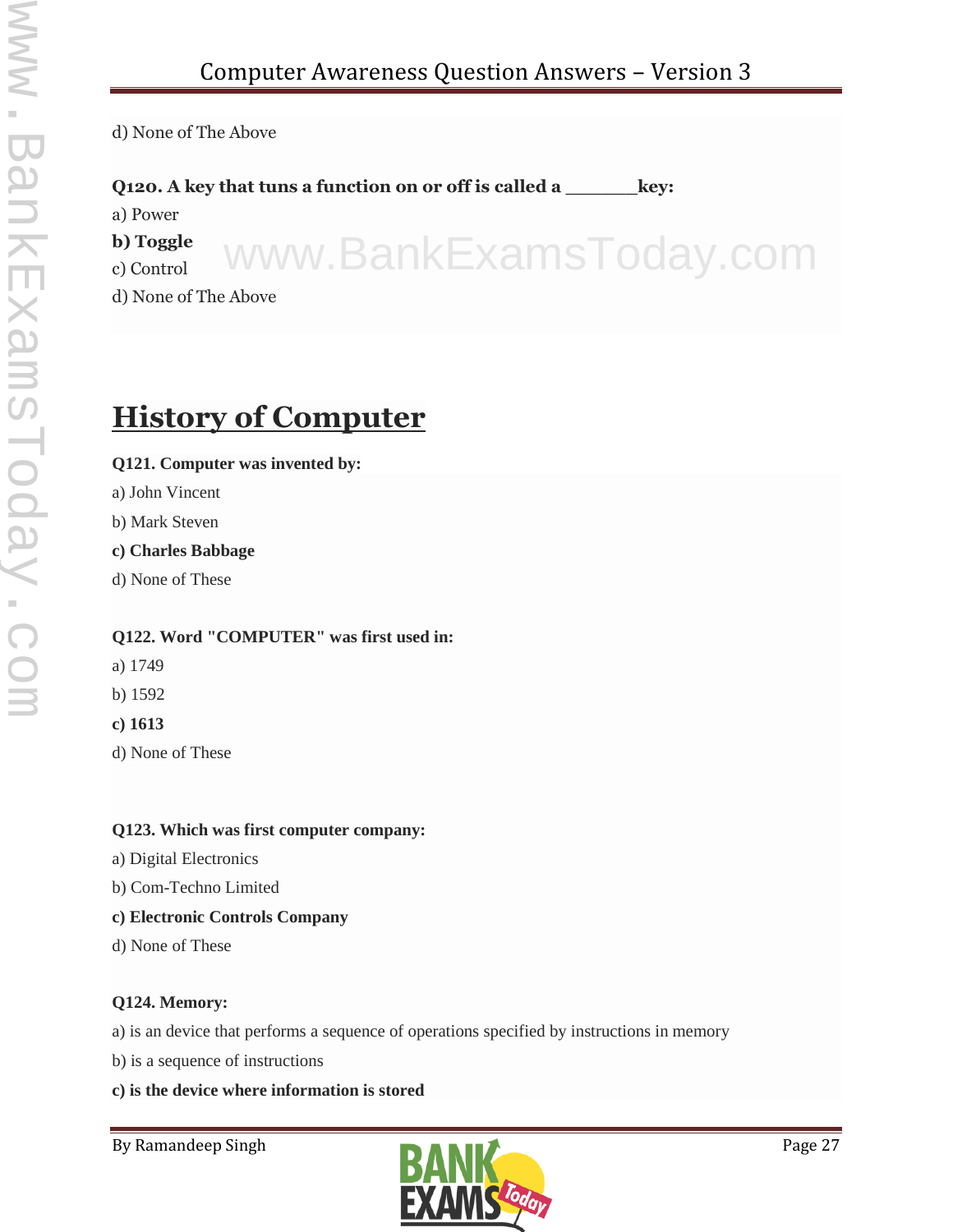#### **Q125. A program:**

a) is a device that performs a sequence of operations specified by instructions in memory<br> **b**) is a sequence of instructions

#### **b**) is a sequence of instructions **DCIINEXCIIIS**

c) is the device where information is stored

d) None of The Above

#### **Q126. Which is the Brain of the Computer:**

#### **a) CPU**

- b) Software
- c) Both
- d) None of These

#### **Q127. Which of the following is not a hardware:**

- a) Microprocessor
- b) Monitor
- **c) Microsoft Word**
- d) None of These

#### **Q128. Who among the following is father of 'C' Language:**

a) Ericsson

#### **b) Dennis Ritchie**

- c) A.S.Douglas
- d) None of These

#### **Q129. Founder of E-Mail:**

a) James Gosling

#### **b) Shiva Ayyadurai**

- c) Ajay V. Bhatt
- d) None of These

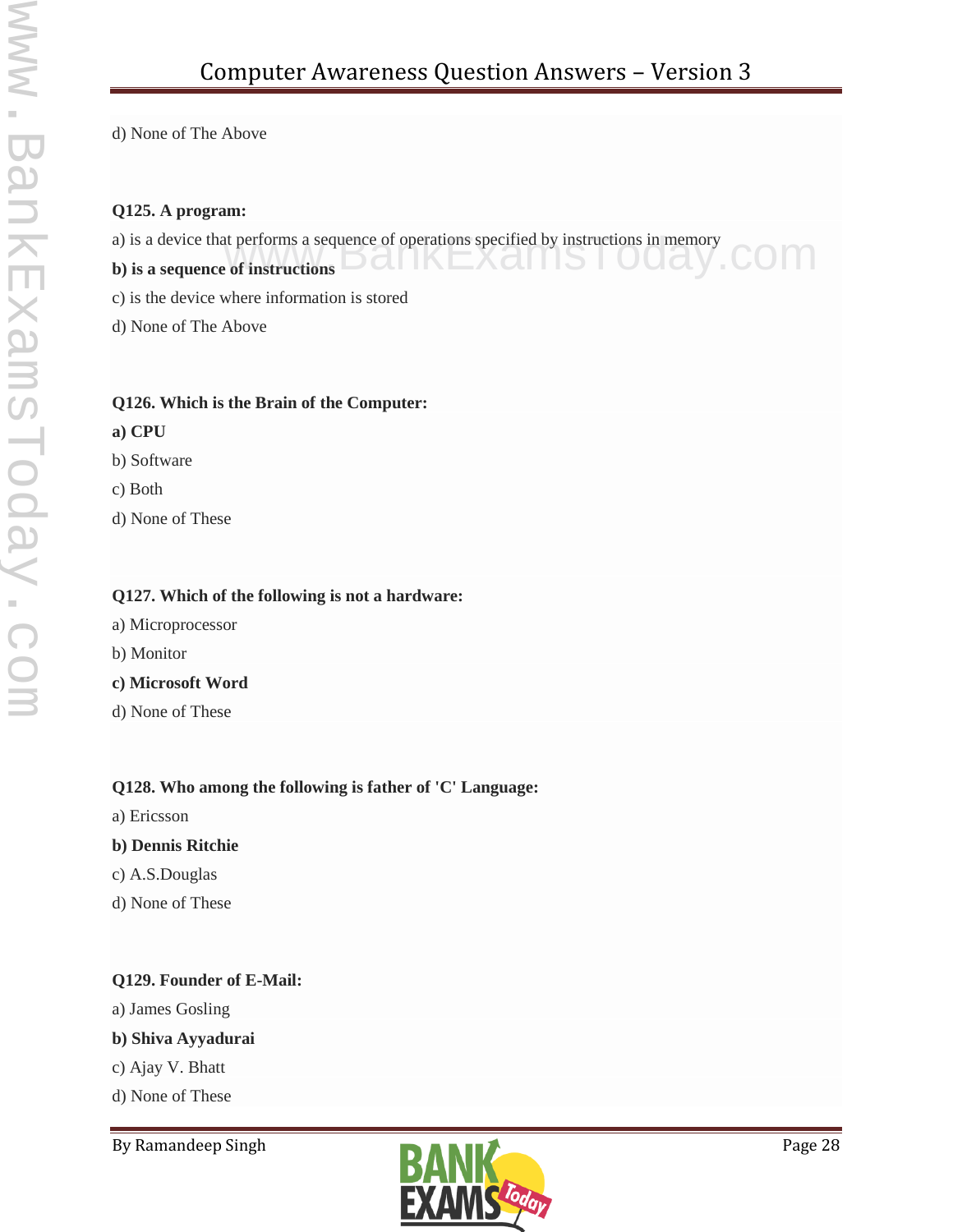#### **Q130. What is Output:**

a) What the processor takes from the user

#### **b) What the processor gives to the user**

c) What the processor gets from the user

d) None of These

### ۱kExamsToday.com

#### **Q131. An error in a computer program is:**

a) Crash

**b) Bug**

c) Power Failure

d) None of These

#### **Q132. Microsoft Word was first released in:**

a) 1984

**b) 1983**

c) 1985

d) None of These

#### **Q133. First time after establishment, MS - Word was known as:**

a) Multi Work Word

#### **b) Multi Tool Word**

c) Multi Task Word

d) None of These

#### **Q134. MS Word is written in:**

a) Java

**b) C++**

c) C

d) None of These

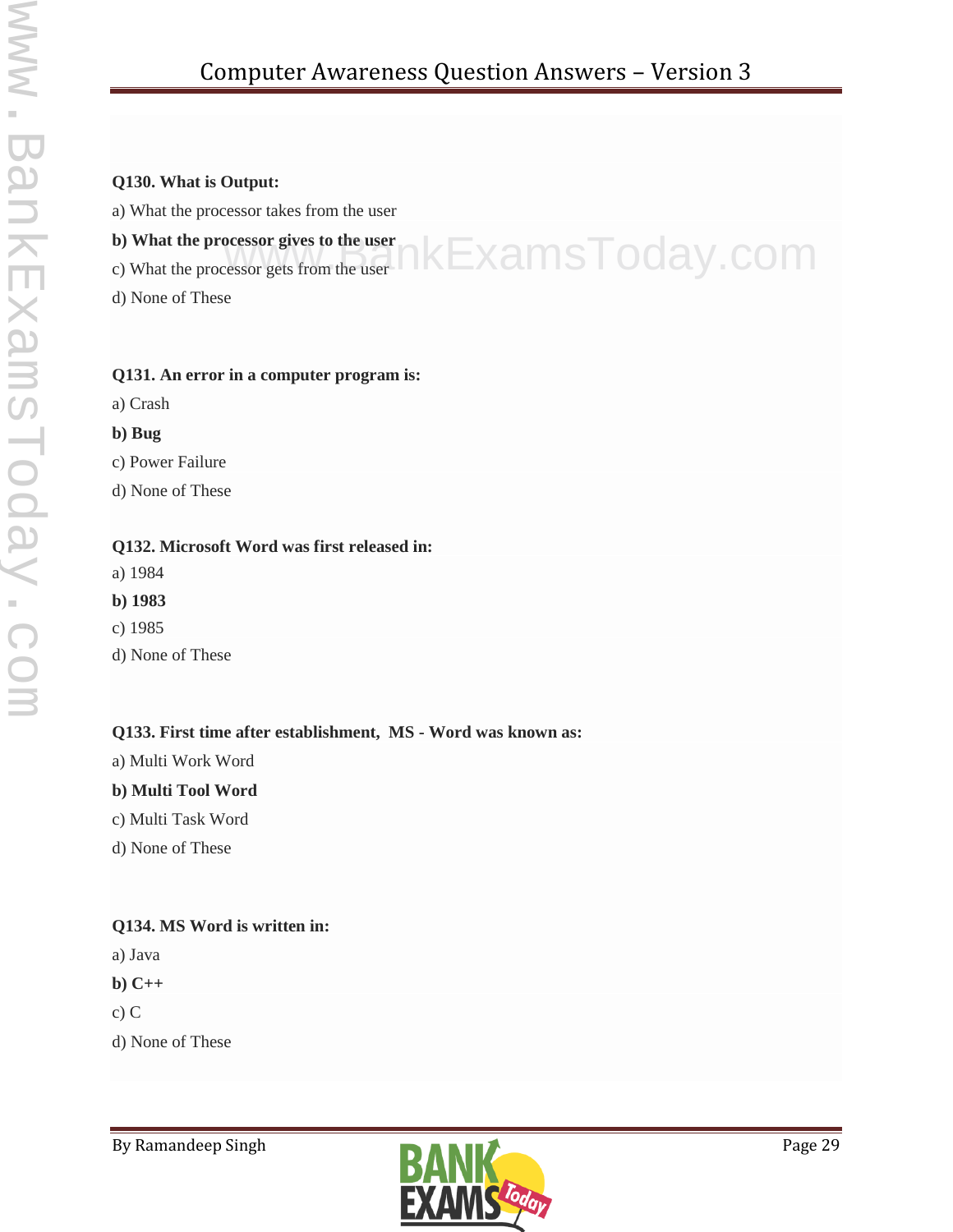#### **Q135. What is an Excel:**

a) A Graphic Program

#### **b) A Spreadsheet**

c) A Presentation Software

d) None of The Above WW. BankExamsToday.com

#### **Input/Output Devices**

#### **Q136. Microfilm reader is a:**

#### **a) COM Device**

- b) MICR Device
- c) OCR Device
- d) None of The Above

#### **Q137. Offline device is:**

#### **a) A device which is not connected to CPU**

- b) A device which is connected to CPU
- c) A direct access storage device
- d) None of The Above

#### **Q138. In which of the following terminals the screen is regarded as an array of pixels, where each pixel is either on or off:**

a) Character Map Terminal

#### **b) Bit Map Terminal**

- c) RS 232 C Terminal
- d) None of The Above

**Q139. The stack pointer in the 8085 microprocessor is a: a) 16 bit register that points to stack memory locations**

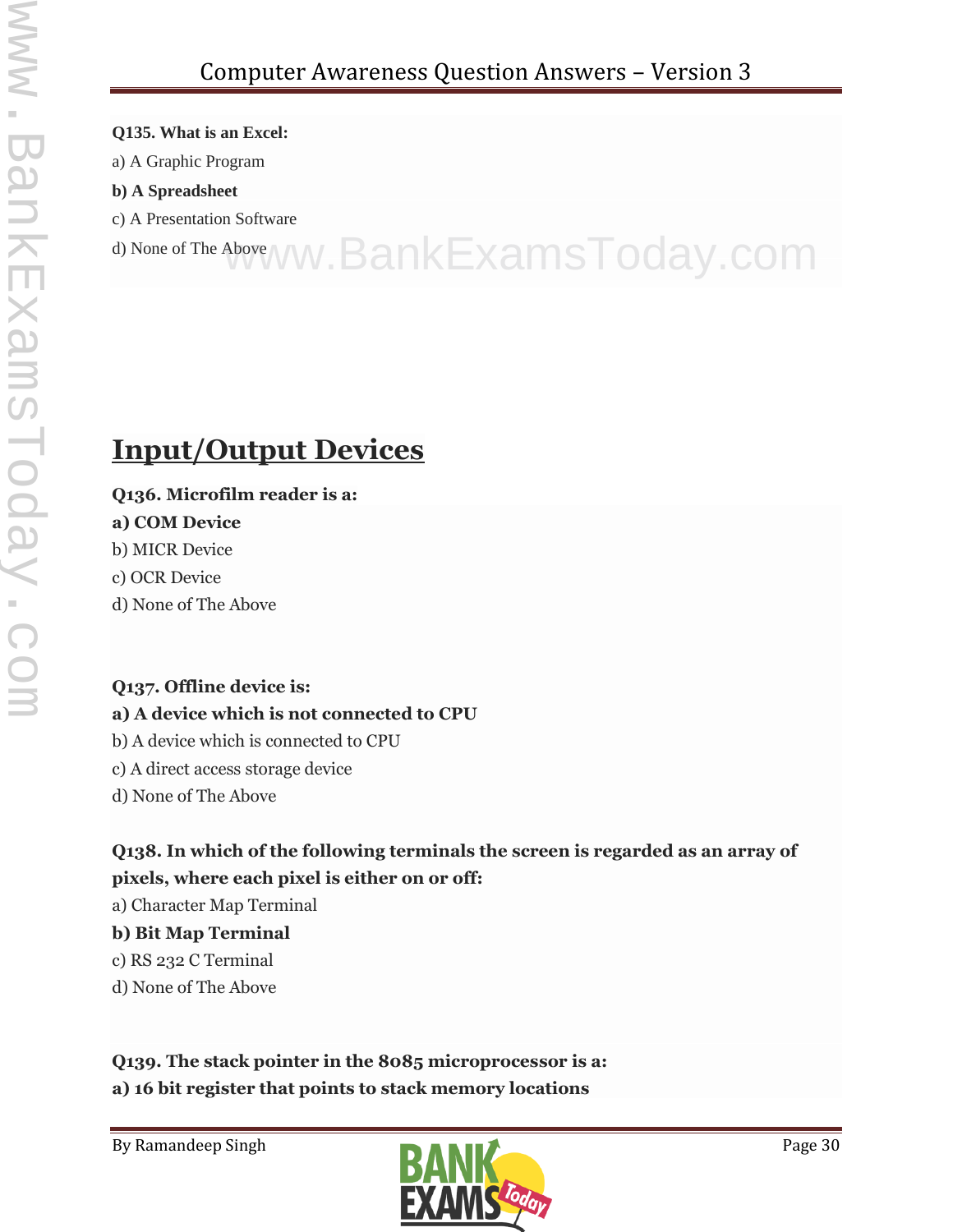b) 16 bit accumulator c) Memory location in the stack d) None of The Above

### **Q140. Who launched IBM's first PC in 1981:**  $\partial \text{MSTOday}$  **.com**

a) Dean Cline

**b) C.B. Rogers Jr.**

c) David Swenson

d) None of The Above

#### **Q141. Which of the following company is called Big Blue:**

a) Microsoft Corporation b) Compaq Corporation **c) IBM** d) None of The Above

#### **Q142. The first IBM PC did not have any:**

a) RAM **b) Disk Drive** c) Port

d) None of The Above

**Q143. Today's computer giant IBM was earlier known by a different name which was changed in 1924. What was that name:**

a) Tabulator Machine Corp.

#### **b) Computer Tabulating Recording Corp.**

- c) International Computer Limited
- d) None of The Above

#### **Q144. In computer, wetware means:**

a) Human Intelligence

#### **b) An organic Intelligence**

- c) Artificial Intelligence
- d) None of The Above

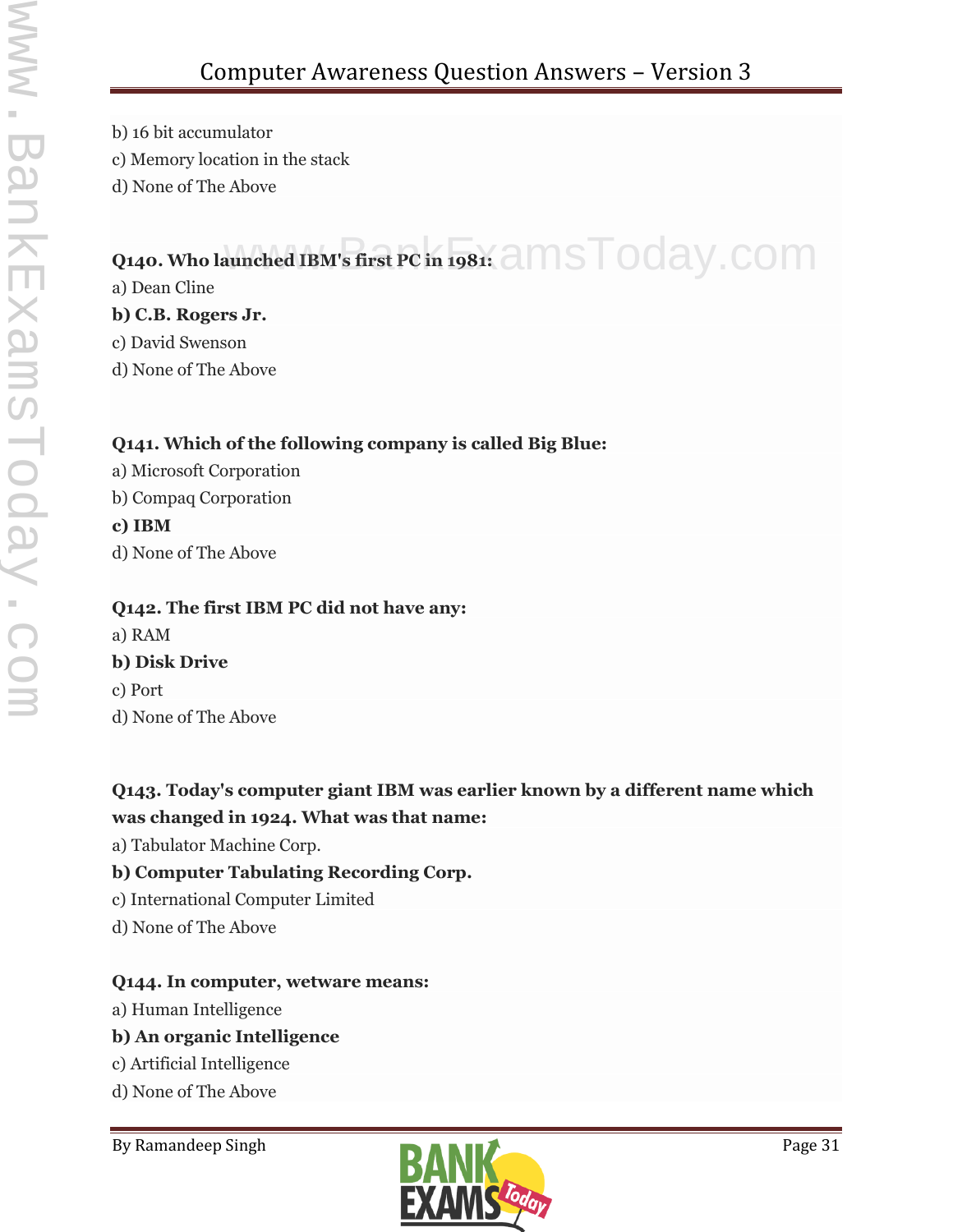#### **Q145. If a computer is on but does not respond to a system reset, what is it said to be:**

www.BankExamsToday.com

- a) Dead
- **b) Hang**
- c) Insensitive
- d) None of The Above

#### **Q146. What is the term which represents the use of links between information of all sorts:**

a) Hypertext

#### **b) Hypermedia**

- c) Hyper Card
- d) None of The Above

#### **Q147. A term associated with the comparison of processing speeds of different computer systems is:**

- a) EFTS
- b) MPG
- **c) MIPS**
- d) None of The Above

#### **Q148. The process of starting or restarting a computer system by loading instructions from a secondary storage device into the computer memory is called:**

- a) Duping
- b) Booting
- **c) Padding**
- d) None of The Above

#### **Q149. A high speed device used in CPU for temporary storage during processing is called:**

#### **a) A register**

- b) A Data Bus
- c) All of The Above
- d) None of The Above

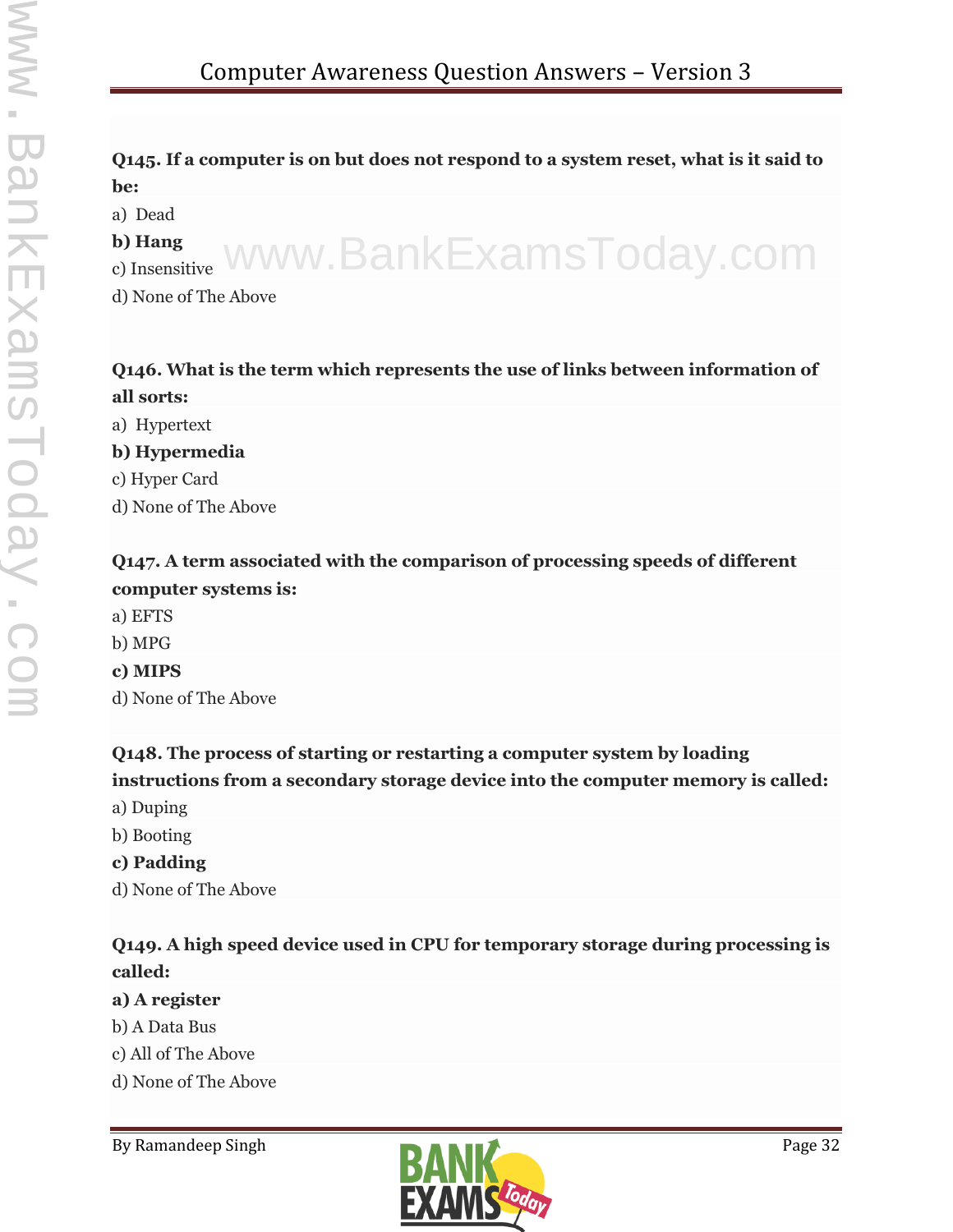#### **Q150. RATS stands for:**

#### **a) Regression Analysis Time Series**

- b) Real Analysis Time Sharing
- c) Regression Analysis Series
- d) None of The Above

#### **Q151. Which of the following functions most like a copy machine:** www.BankExamsToday.com

a) Portable Scanner

#### **b) Flatbed Scanner**

- c) Touch Screen
- d) None of The Above

#### **Q152. A universal product code is read by what type of scanner:**

#### **a) Bar - Code**

- b) Flatbed
- c) OCR/MICR
- d) None of The Above

#### **Q153. Which of the following types of character recognition systems requires the use of magnetic ink:**

- a) OCR
- **b) MICR**
- c) OMR
- d) None of The Above

#### **Q154. This reading device is readily used in banks to read the numbers on the bottom of checks and deposit slips:**

#### **a) MICR**

- b) OCR
- c) GRE
- d) None of The Above

#### **Q155. A (n) \_\_\_\_\_\_camera records images on a disk instead of on films:**

- a) video
- **b) digital**

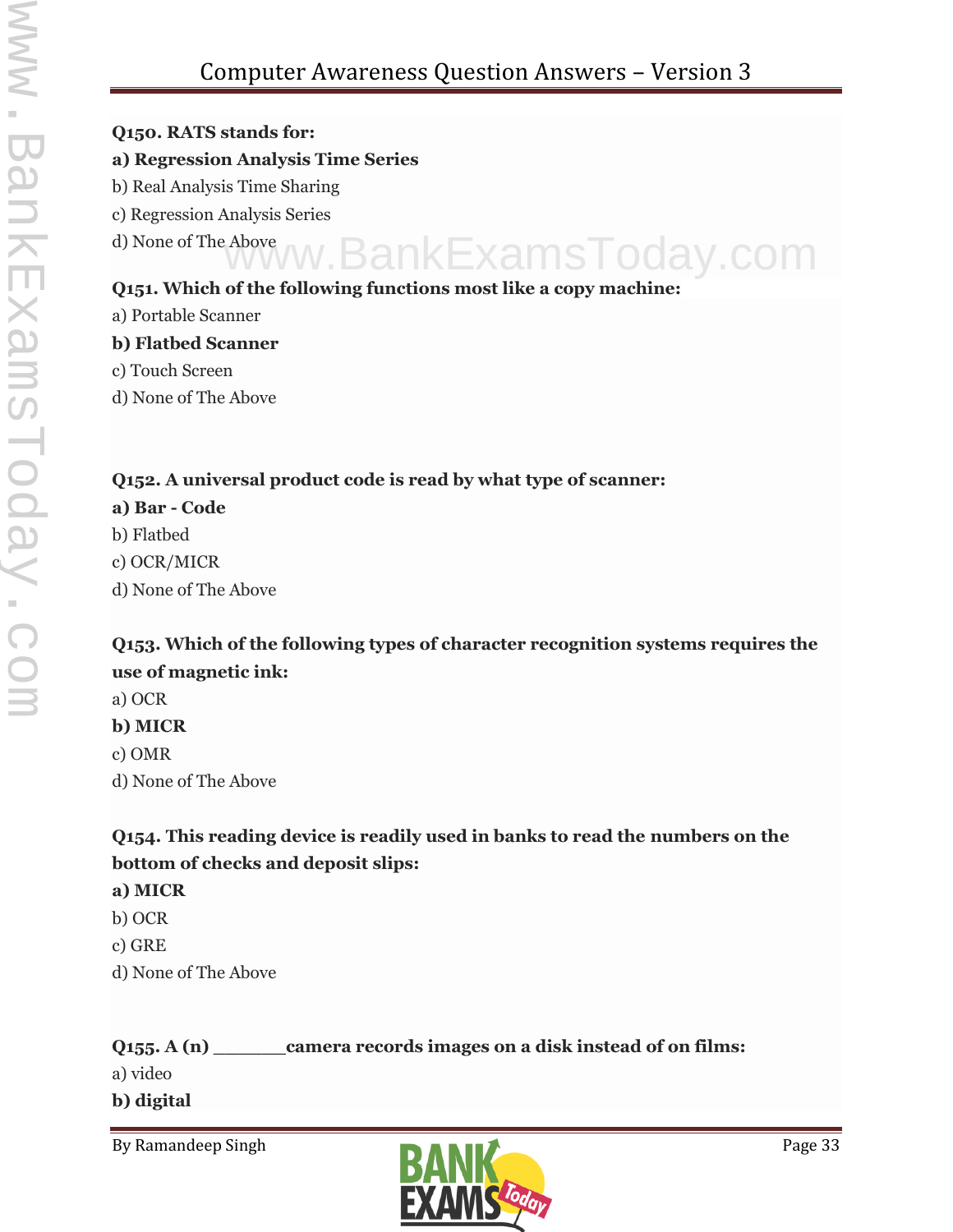c) traditional

d) None of The Above

#### **Q156. Which of the following refers to a special type of video camera used for broadcasting images on the internet:** broadcasting images on the internet:<br>a) WebCam WWW.DdllKEXaMSToday.COM

b) icam

c) eCamera

d) None of The Above

#### **Q157. \_\_\_\_\_\_devices convert a sketch or a figure into a form that the computer can understand:**

#### **a) Digitizing**

b) Plotting

c) UPC

d) None of The Above

#### **Q158. Which of the following devices would require the use of a stylus:**

#### **a) graphics tablet** b) digital notebook c) bar-code reader d) None of The Above

#### **Q159. A (n) \_\_\_\_\_\_\_records the movements of the user's pen over a piece of**

#### **paper:**

#### **a) digital notepad**

- b) graphics tablet
- c) touch screen
- d) None of The Above

#### **Q160. The most important characteristic of a monitor is its:**

a) dot pitch

#### **b) clarity**

- c)resolution
- d) None of The Above

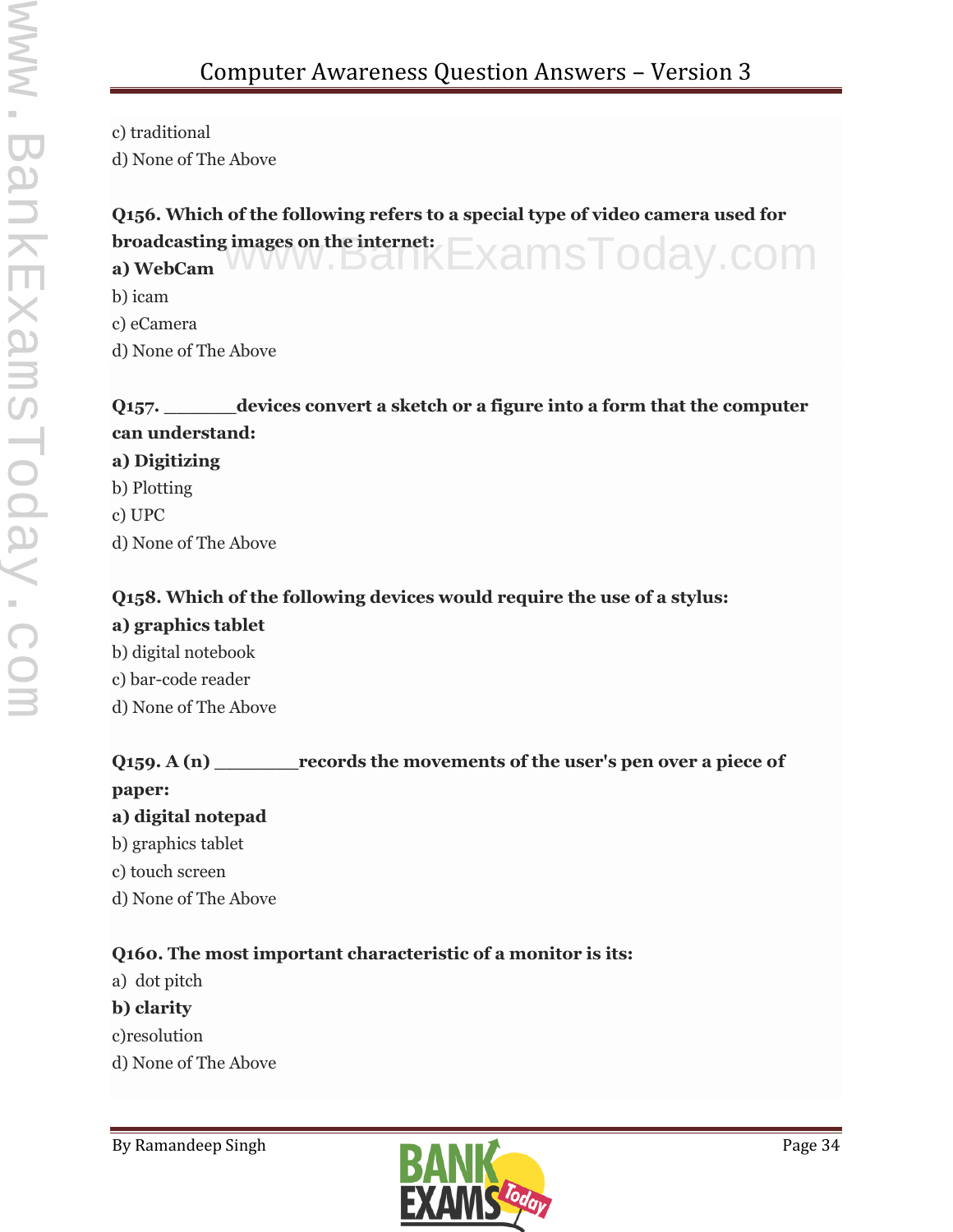#### **Q161. The individual dots that form the image on a monitor are called:**

a) picas **b) pixels** c) particles d) None of The Above www.BankExamsToday.com

#### **Q162. Which of the following monitor types most closely resembles a television:**

a) flat panel

#### **b) cathode ray tube**

- c) e book reader
- d) data projector
- e) None of The Above

#### **Q163. A (n) \_\_\_\_\_\_printer works by spraying tiny droplets of ink onto the paper: a) ink - jet**

- b) laser
- c) thermal
- d) None of The Above

#### **Q164. Which of the following printer types requires special paper:**

a) chain

#### **b) thermal**

- c) laser
- d) None of The Above

#### **Q165. Which of the following can create the largest printouts:**

a) chain

#### **b) plotter**

- c) thermal
- d) None of The Above

### **Hardware Devices**

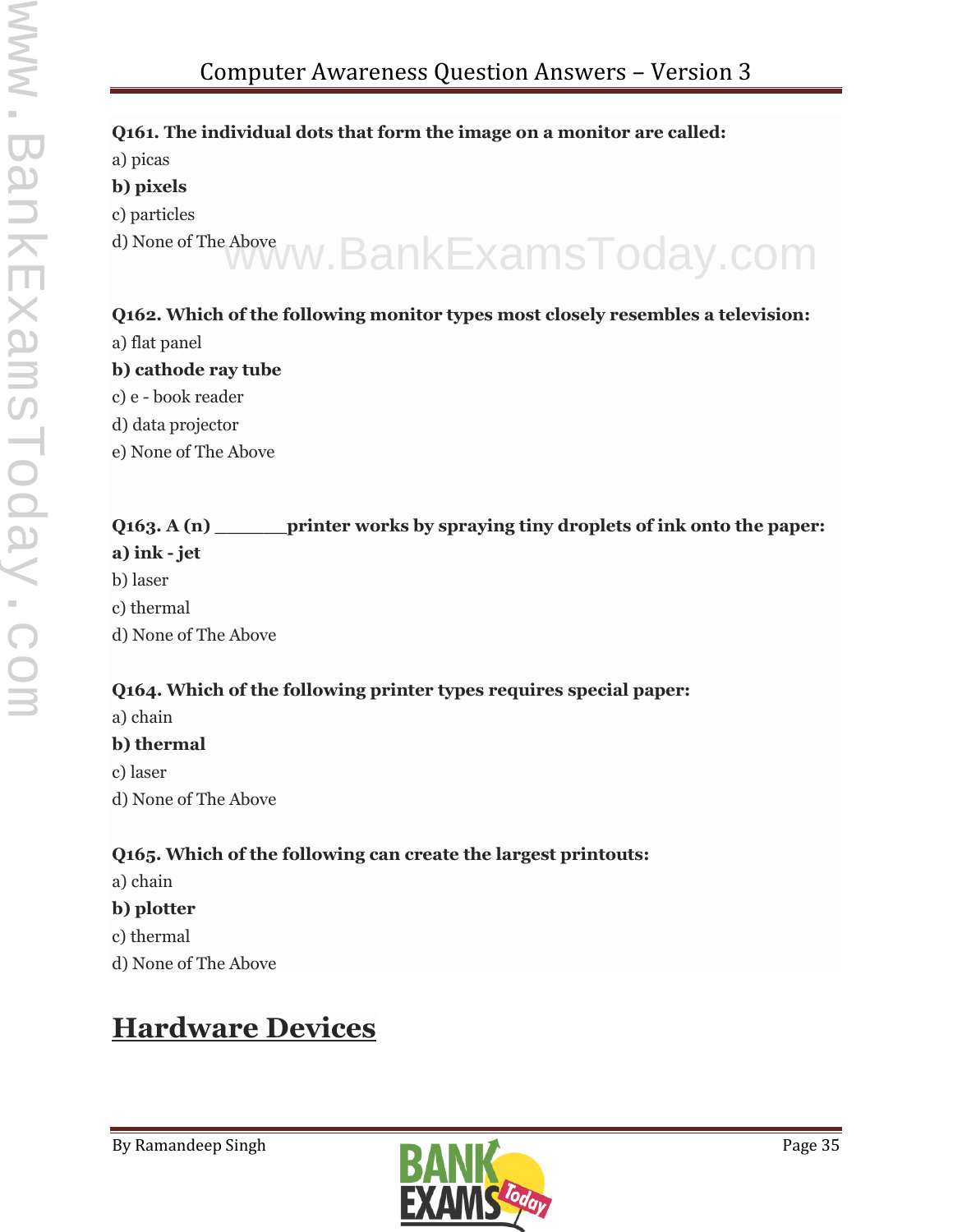#### **Q166. What is required when more than one persons use a central computer at the same time:**

- a) Light Pen
- b) Mouse
- **c) Terminal**

d) None of The Above www.BankExamsToday.com

#### **Q167. Which kind of terminal is entirely dependent for all its capabilities on the computer system to which it is connected:**

a) Smart Terminal

#### **b) Dumb Terminal**

- c) Micro Computer
- d) None of The Above

#### **Q168. Hard Disks and Diskettes are:**

#### **a) Direct Access Storage Devices**

- b) Sequential Access Storage Devices
- c) Rarely used Microcomputers
- d) None of The Above

#### **Q169. The Computer code for interchange of information between terminals is: a) ASCII**

- b) BCD
- c) All of The Above
- d) None of The Above

#### **Q170. A character is represented in EBCDIC by:**

- a) One bit
- b) Four bits

#### **c) Eight bits**

d) None of The Above

#### **Q171. The metals disks which are permanently housed in salad and contamination free containers are called:**

a) Hard Disk

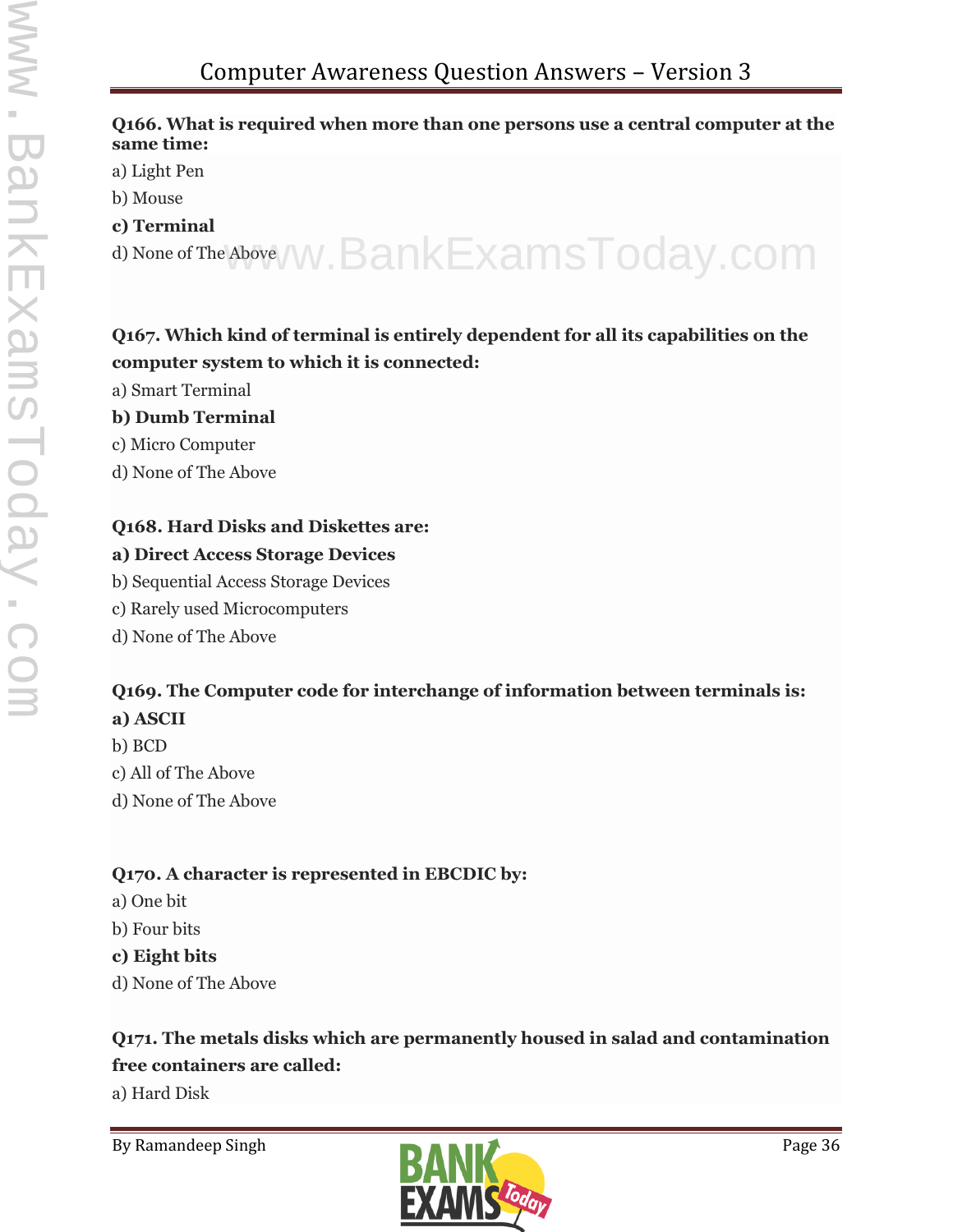**b) Winchester Disk**

c) Flexible Disk

d) None of The Above

### **Q172. Which among the following memory is capable of operating at "electronics"**<br>speed": **speed":**

#### **a) Semiconductor memory**

- b) Magnetic Disks
- c) Magnetic Drums
- d) None of The Above

#### **Q173. Which of the following is not an advantage of storied programs:**

a) Reliability

#### **b) Reduction in Operational Costs**

- c) The Computers becoming general purpose
- d) None of The Above

#### **Q174. Which of the Following is not true of immediate processing:**

- a) It is often used in real time applications
- b) It can be used in an airline reservation system

#### **c) It can occur with either sequential or direct access files**

d) None of The Above

#### **Q175. \_\_\_\_\_is the product of data processing:**

a) Data

#### **b) Information**

- c) A Computer
- d) None of The Above

#### **Q176. A transaction file is a type of:**

a) Master File

#### **b) Data File**

- c) Access Method
- d) None of The Above

### **Q177. Which of the following is a computer code:**

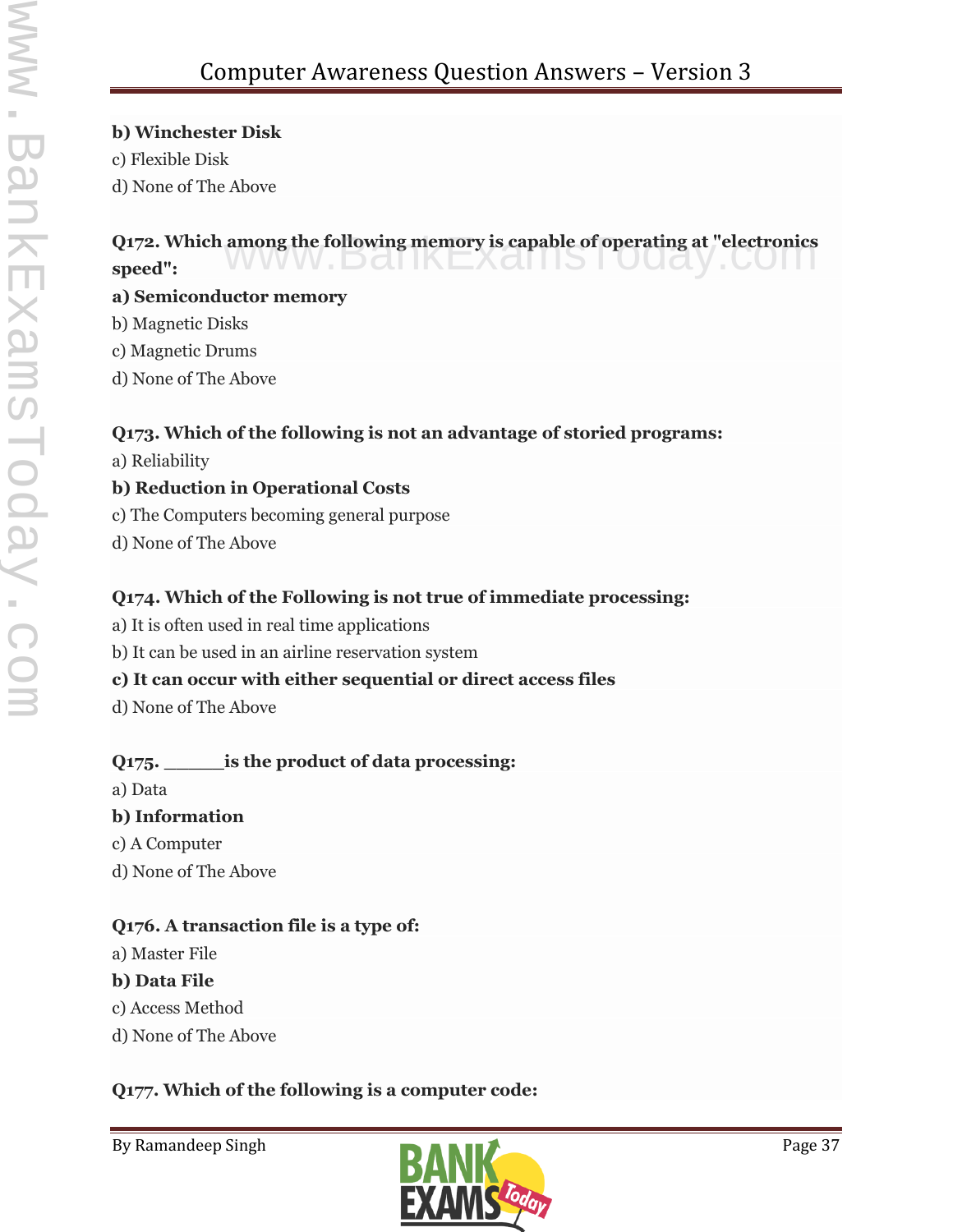a) EPROM b) FAT **c) EBCDIC** d) None of The Above

# www.BankExamsToday.com

## **Q178. A Winchester disk is a: a) Disk Stack** b) Removable Disk

- c) Flexible Disk
- d) None of The Above

## **Q179. The register which keeps track of the execution of a program and which contains the memory address of the instruction currently being executed is known**

## **as:**

- a) Index Register
- b) Memory Address Register

#### **c) Program Counter**

d) None of The Above

### **Q180. The register which contains the data to be written into or readout of the addressed location is called:**

- a) Index Register
- b) Memory Address Register

### **c) Memory Data Register**

d) None of The Above

### **Q181. Where does a computer add and compare data:**

a) Floppy Disk **b) CPU Chip**

## c) Memory Chip

d) None of The Above

### **Q182. The word "Computer" usually refers to the Central Processing Unit plus:**

a) Input Devices

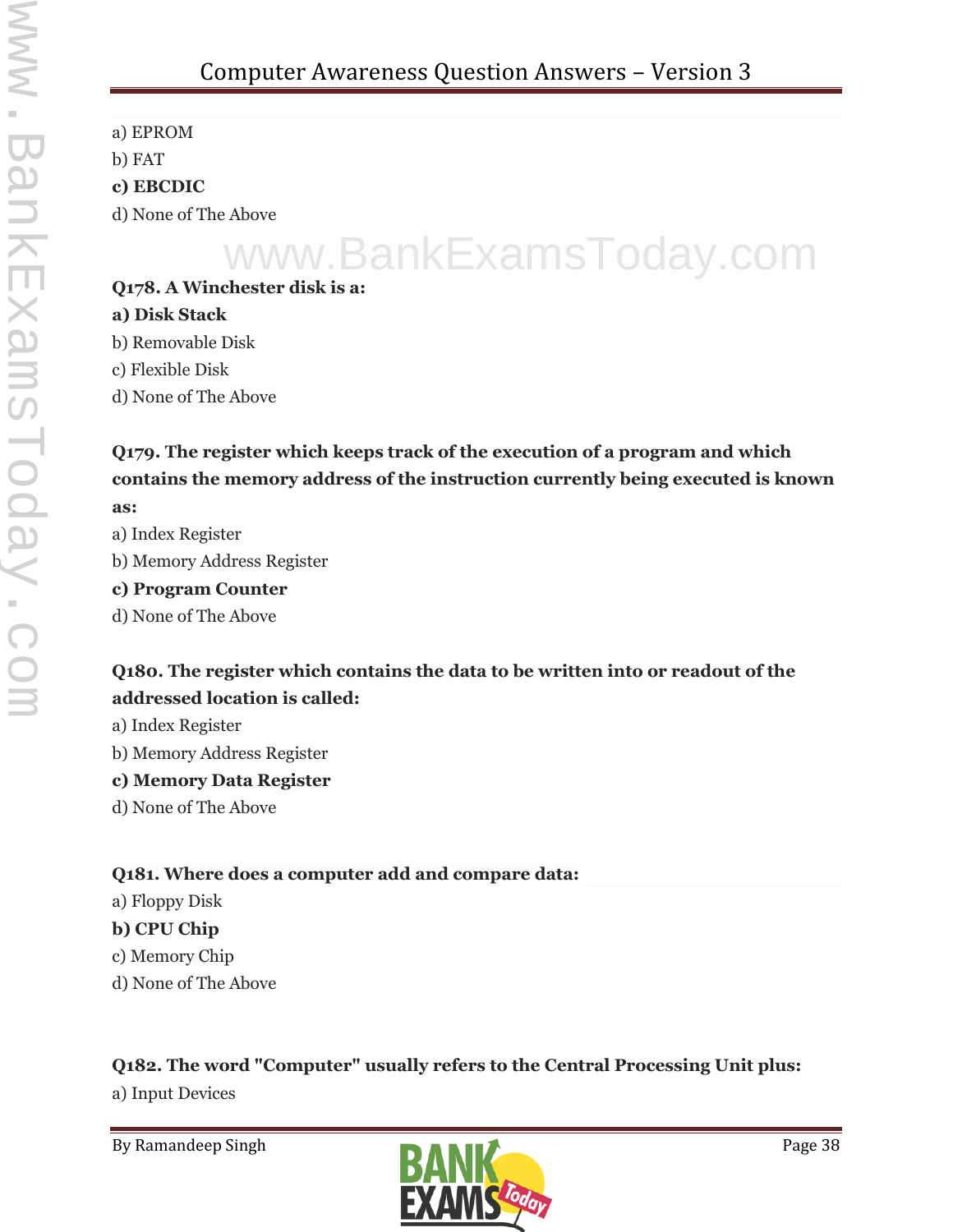- b) External Memory
- **c) Internal Memory**
- d) None of The Above

#### **Q183. What hardware was used by the initial generations of computers:**

a) ICs www.DankExamsToday.c

- b) VLSI
- **c) Valves**
- d) None of The Above

#### **Q184. A computer program consists of:**

- a) System Flowchart
- b) Program Flowchart

#### **c) Algorithm's written in any computer language**

d) None of The Above

#### **Q185. Which device can produce the final product of machine processing into a form usable by humans:**

- a) Storage
- b) Input Device

#### **c) Output Device**

d) None of The Above

#### **Q186. Which is not true for primary storage:**

- a) Information must be transferred to primary storage
- b) It is relatively more expensive
- c) It allows very fast access to data

#### **d) It is part of processor**

e) None of The Above

#### **Q187. Which is not a factor when categorizing a computer:**

a) Speed of the output device

#### **b) where it was purchased**

- c) cost of the system
- d) None of The Above

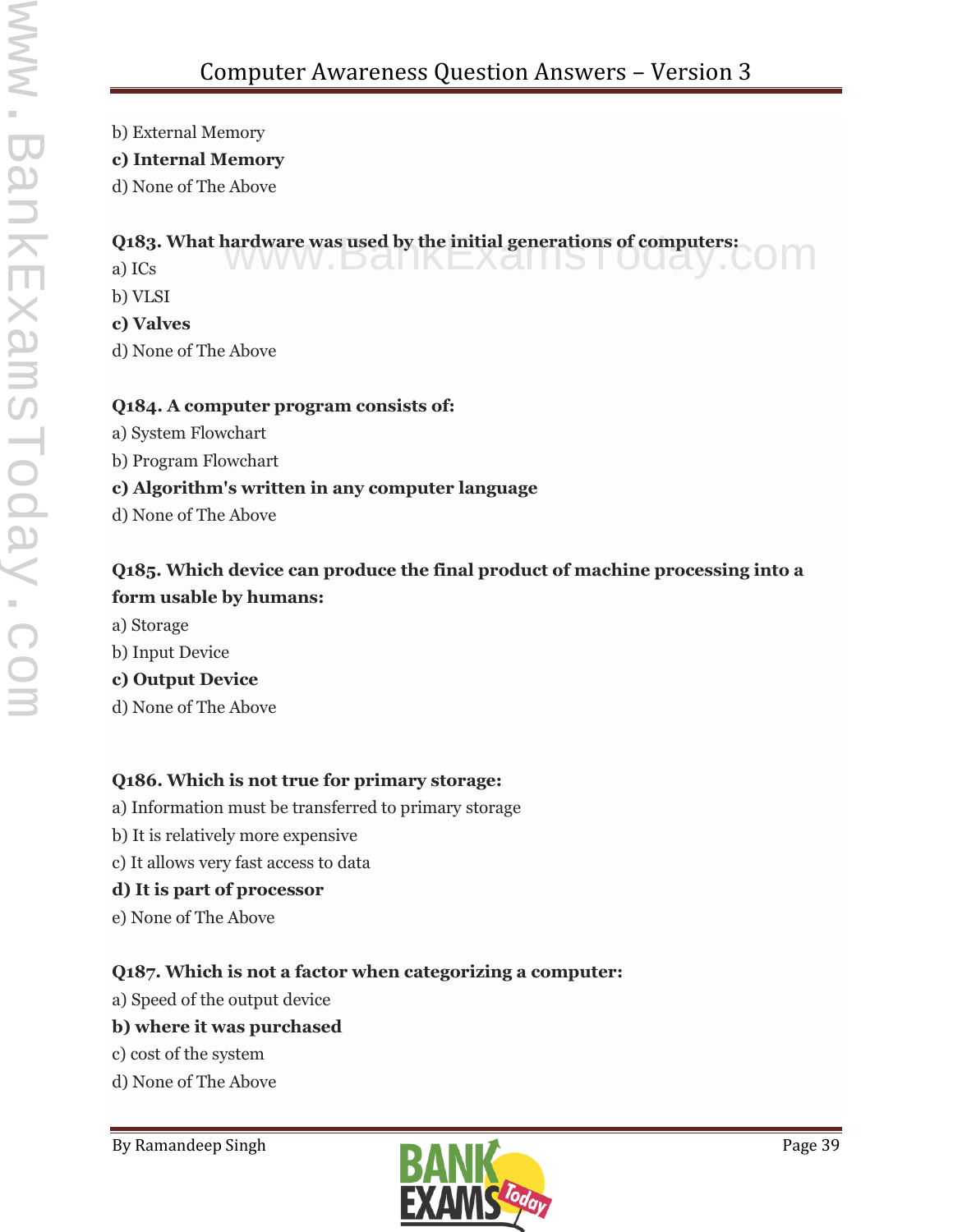## Computer Awareness Question Answers – Version 3

#### **Q188. The ascending order of a data hierarchy is:**

#### **a) Bit - Bytes - Field - Record - File - Database**

- b) Bit Bytes Record Field File Database
- c) Bytes Bit Record Field File Database
- d) None of The Above www.BankExamsToday.com

### **Q189. Where was the India's first computer installed and when:**

a) Institute of Social Science, Agra, 1955

#### **b) Indian Statistical Institute, Calcutta 1955**

- c) Indian Institute of Science, Bangalore 1971
- d) None of The Above

#### **Q190. The first computer made available for commercial use was:**

- a) ENIAC
- b) EDSAC
- **c) UNIVAC**
- d) None of The Above

#### **Q191. Who is called the "Grandfather" of the computer:**

a) Blaise Pascal

#### **b) Charles Babbage**

- c) Joseph Jacquard
- d) None of The Above

#### **Q192. The first mechanical computer designed by Charles Babbage was called:**

a) Abacus

#### **b) Analytical Engine**

- c) Calculator
- d) None of The Above

#### **Q193. Father of the punch card processing:**

a) Charles Babbage

#### **b) Dr. Herman Hollerith**

- c) Blaise Pascal
- d) None of The Above

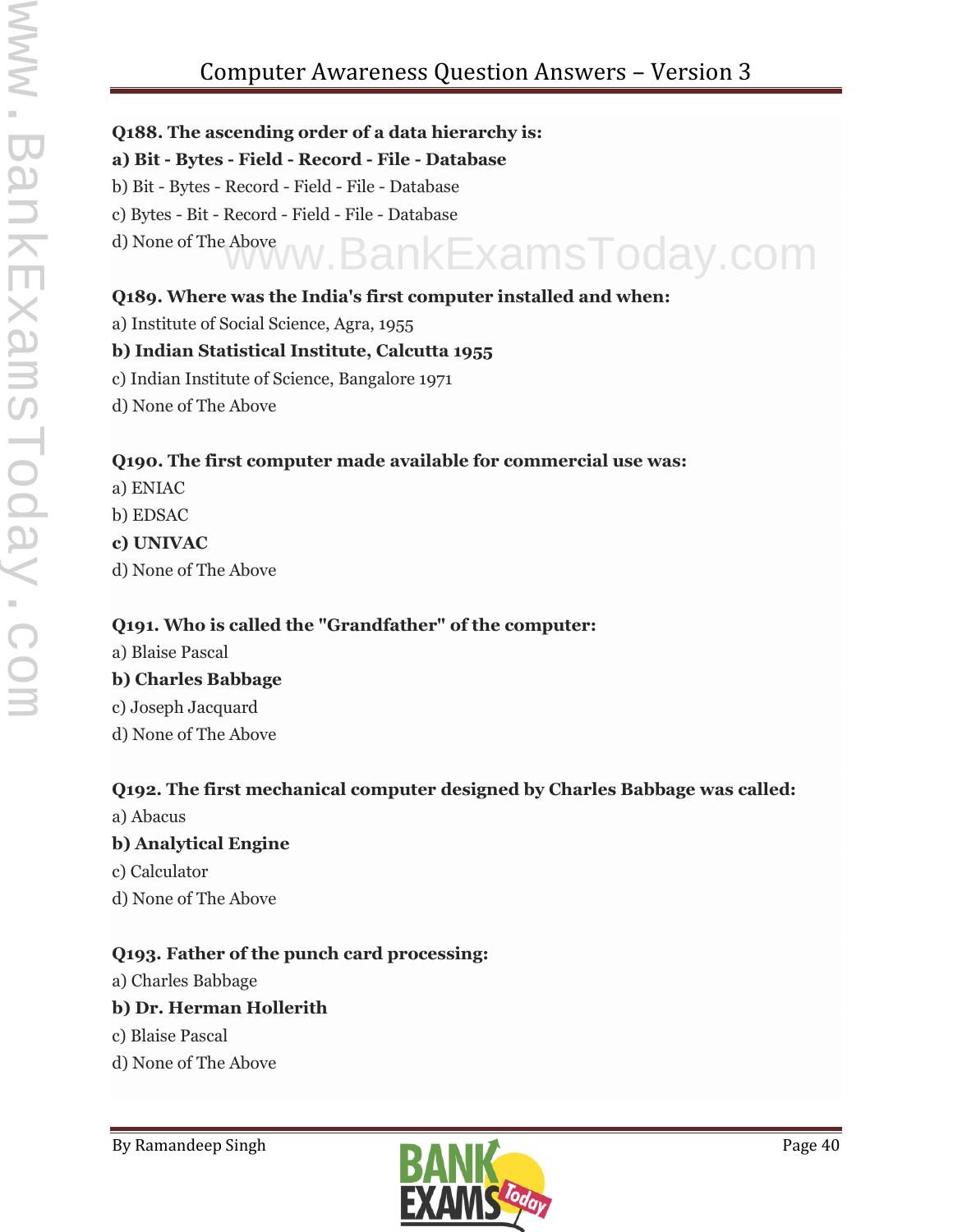#### **Q194. Which is true for Digital Computer:**

- a) It is less accurate than analog computer
- **b) It is used primarily in scientific applications**
- c) It represents the decimal numbers through a string of binary digits
- d) None of The Above www.BankExamsToday.com

#### **Q195. Which is considered a direct entry device:**

- a) Optical Scanner
- b) Light Pen
- c) Digitizer
- **d) All of The Above**
- e) None of The Above

## **Computer Languages**

#### **Q196. Binary means:**

- a) Three
- b) Four
- **c) Two**
- d) None of The Above

**Q197. The digits used in binary number system are \_\_\_\_and\_\_\_\_:**

- a) 1 and 2
- **b) 0 and 1**
- c) 0 and 9
- d) None of The Above

### **Q198. Names, numbers and other information needed to solve a problem are called:**

- a) Program
- **b) Data**
- c) Controls
- d) None of The Above

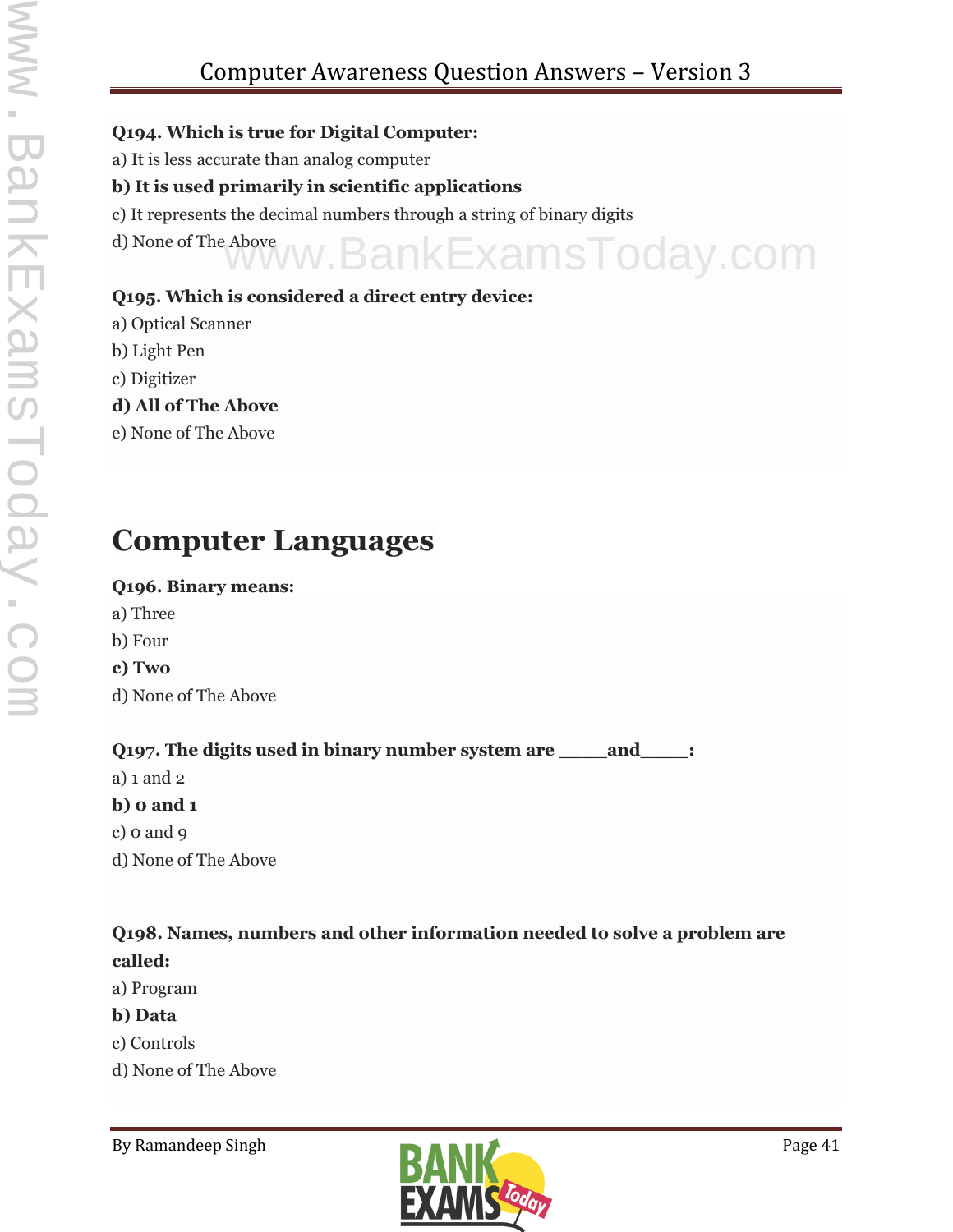## Computer Awareness Question Answers – Version 3

| Q <sub>199</sub> . The same is a sequence of instructions that tells the computer how to |
|------------------------------------------------------------------------------------------|
| process the data:                                                                        |
| a) program                                                                               |
| b) data                                                                                  |
| c) controls<br>d) None of The Above W. BankExamsToday.com                                |
|                                                                                          |
|                                                                                          |
| Q200. Computer ICs work reliably because they are based on<br>design:                    |
| a) top - bottom                                                                          |
| b) two stage                                                                             |

#### **c) two states**

d) None of The Above

| Q201. When a transistor is cut off or saturated, transitory<br>have almost no |  |
|-------------------------------------------------------------------------------|--|
| effect:                                                                       |  |

a) wave

#### **b) variations**

c) stage

d) None of The Above

#### **Q202. A \_\_\_\_is a group of devices that store digital data:**

a) circuits

#### **b) register**

c) bit

d) None of The Above

#### **Q203. \_\_\_\_\_is an abbreviation for binary digit:**

- a) bingit
- b) base
- **c) bit**
- d) None of The Above

#### **Q204. A byte is a string of \_\_\_\_\_bits:**

a) two

b) ten

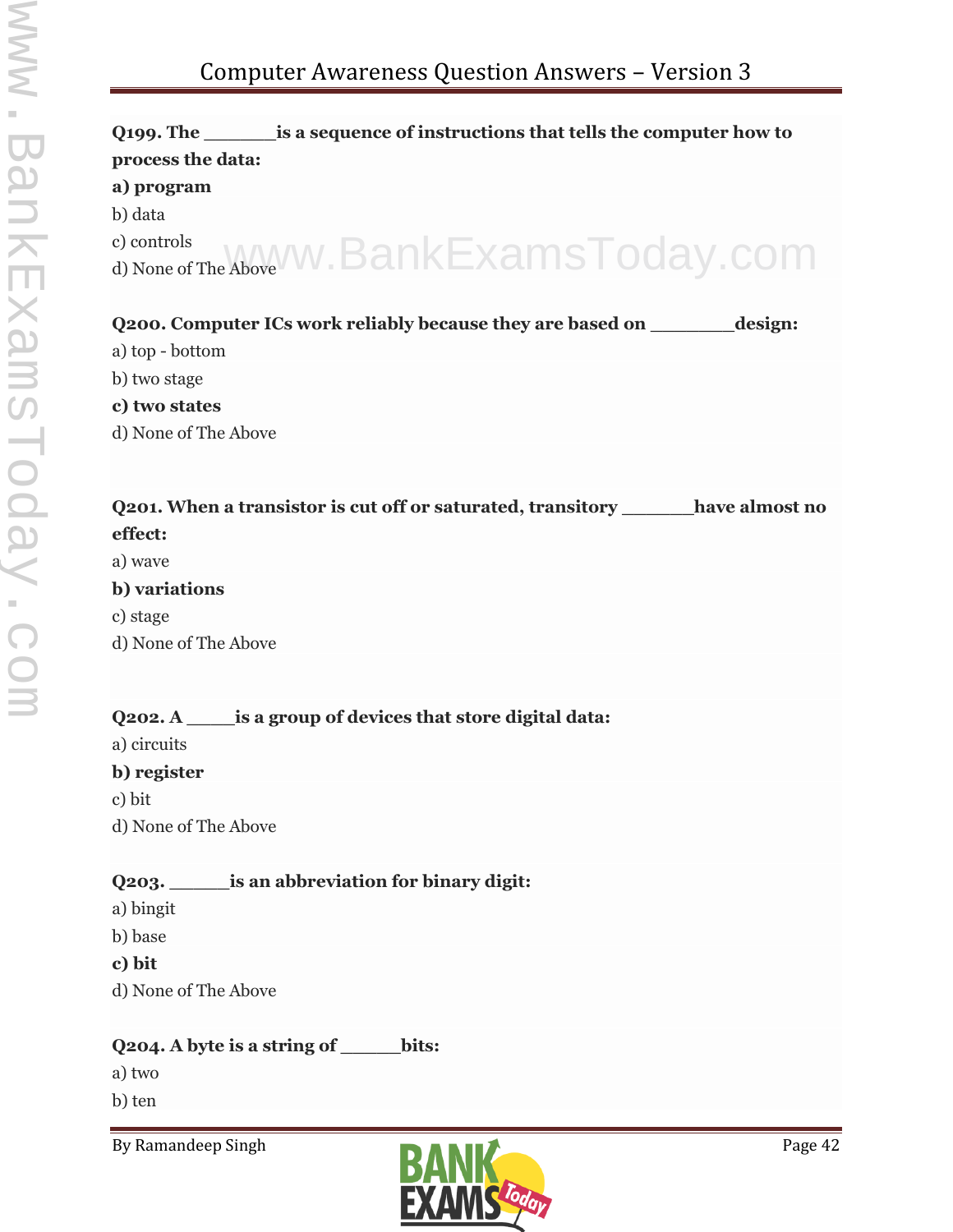#### **c) eight**

d) None of The Above

#### **Q205. The control and arithmetic-logic sections are called:**

 $Q$ 205. The control and arithmetic-logic sections are called:<br>a) block diagram  $WW$  ,  $BANKEXalMS$  ,  $Oday$  ,  $COM$ 

b) control unit

#### **c) central processing unit**

d) None of The Above

#### **Q206. The hexadecimal digits are 0 to 9 and A to \_\_\_\_\_:**

a) E b) G

**c) F**

d) None of The Above

## **Q207. The main advantage of hexadecimal numbers is the case of conversion from hexadecimal to \_\_\_\_and vice versa:**

#### **a) binary**

- b) decimal
- c) BCD
- d) None of The Above

#### **Q208. BCD stands for:**

a) Base Coded Decimal b) Bilateral Coded Decimal **c) Binary Coded Decimal**

## d) None of The Above

### **Q209. ASCII stands for:**

a) Asian Standard Code for Information Interchange

### **b) American Standard Code for Information Interchange**

- c) Associate Standard Code for Information Interchange
- d) None of The Above

### **Q210. The ASCII code is a 7 bit code for:**

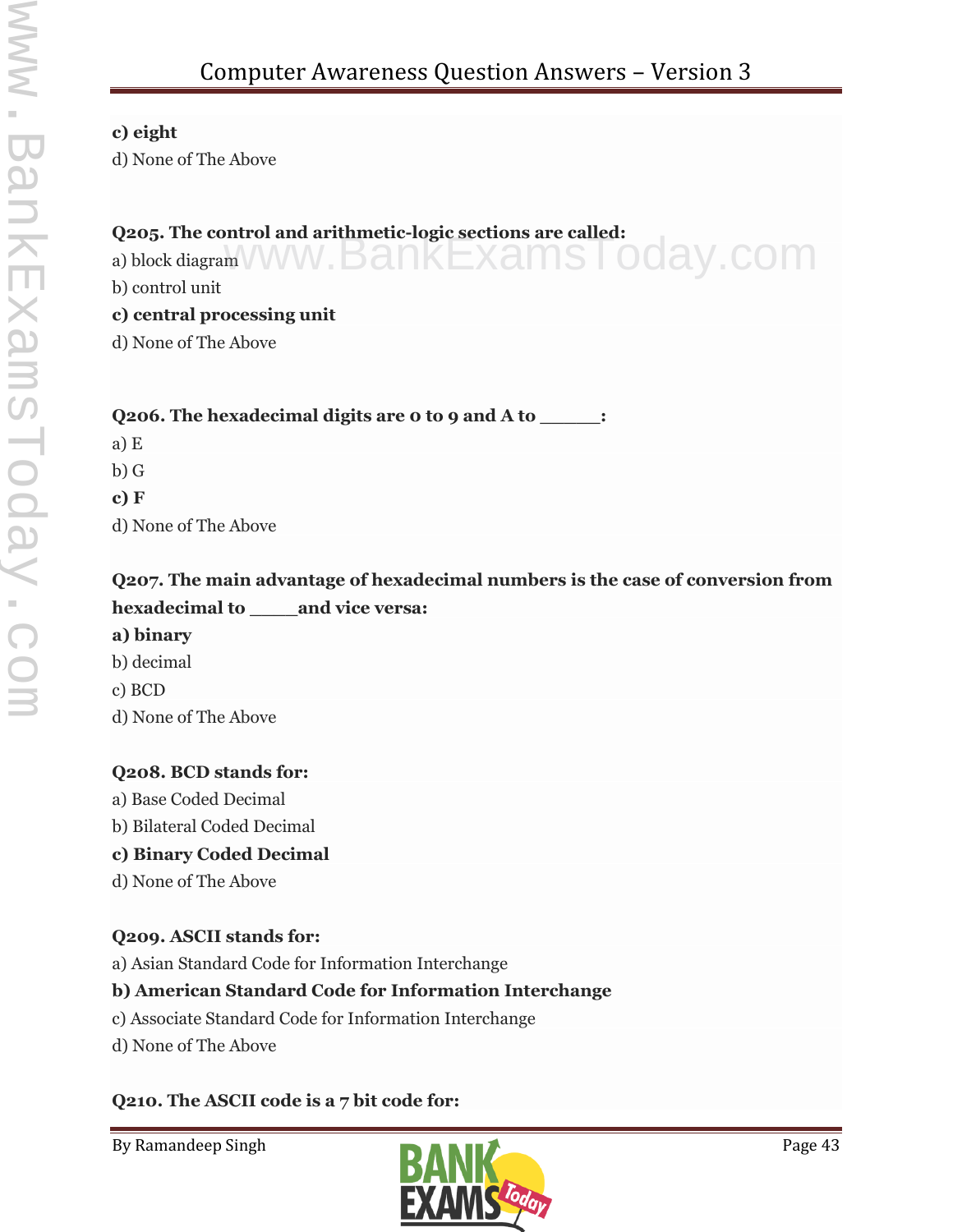- a) Letters
- b) Numbers
- c) Other Symbols

#### **d) All of The Above**

# e) None of The Above www.BankExamsToday.com

## **Operating System**

### **Q211. Virtual Memory is:**

- a) An extremely large main memory
- b) An extremely large secondary memory.

## **c) An illusion of an extremely large memory.**

d) None of The Above

## **Q212. Overlay is:**

a) A part of an operating system

## **b) A single contiguous memory that is used in olden days for running large programs by swapping**

- c) Overloading the system with many user files
- d) None of The Above

## **Q213. Concurrent Process are:**

a) process that do not overlap in time

## **b) process that overlap in time**

- c) process that are executed by a processor at the same time
- d) None of The Above

## **Q214. Fragmentation is:**

- a) Dividing the secondary memory into equal sized fragments
- b) Fragments of memory words used in a page

## **c) Fragments of memory words unused in a page**

d) None of The Above

## **Q215. Critical Region is:**

**a) a set of instructions that access common shared resources which exclude one another in time**

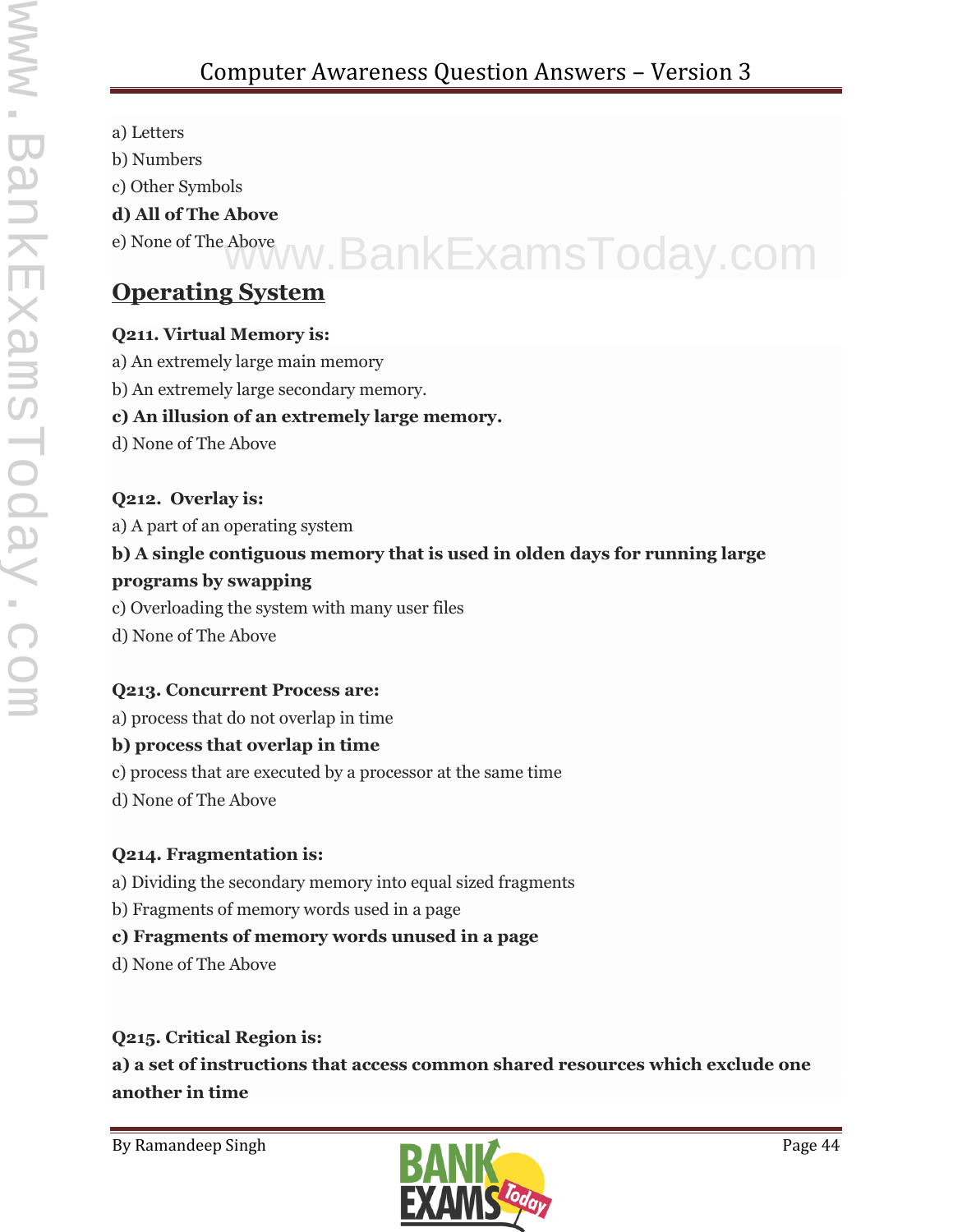- b) the portion of the main memory which can be accessed only by one process at a time.
- c) Both of The Above
- d) None of The Above

#### **Q216. Kernel is:**

**Q216. Kernel is:**<br>a) Considered as the critical part of the operating system  $\mathbb{R}\mathbb{R}\subset\mathbb{R}$  . COM

b) The software which monitors the operating system

### **c) the set of primitive functions upon which the rest of operating systems functions are built up**

d) None of The Above

#### **Q217. Necessary conditions for deadlock are:**

- a) Non preemptive and circular wait
- b) Mutual exclusion and partial allocation
- **c) Both of The Above**
- d) None of The Above

#### **Q218. Supervisor call:**

a) it is call made by the supervisor of the system

#### **b) are privileged calls that are used to perform resource management functions, which are controlled by the operating system**

- c) is a call made by someone working in root directory
- d) None of The Above

#### **Q219. Mutual exclusion problem occurs between:**

#### **a) processes that share resources**

- b) processes that do not use the same resources
- c) two disjoint processes that do not interact
- d) None of The Above

#### **Q220. Sector interleaving in disks is done by:**

- a) the disk manufacturer
- b) the disk controller cord

#### **c) the operating system**

d) None of The Above

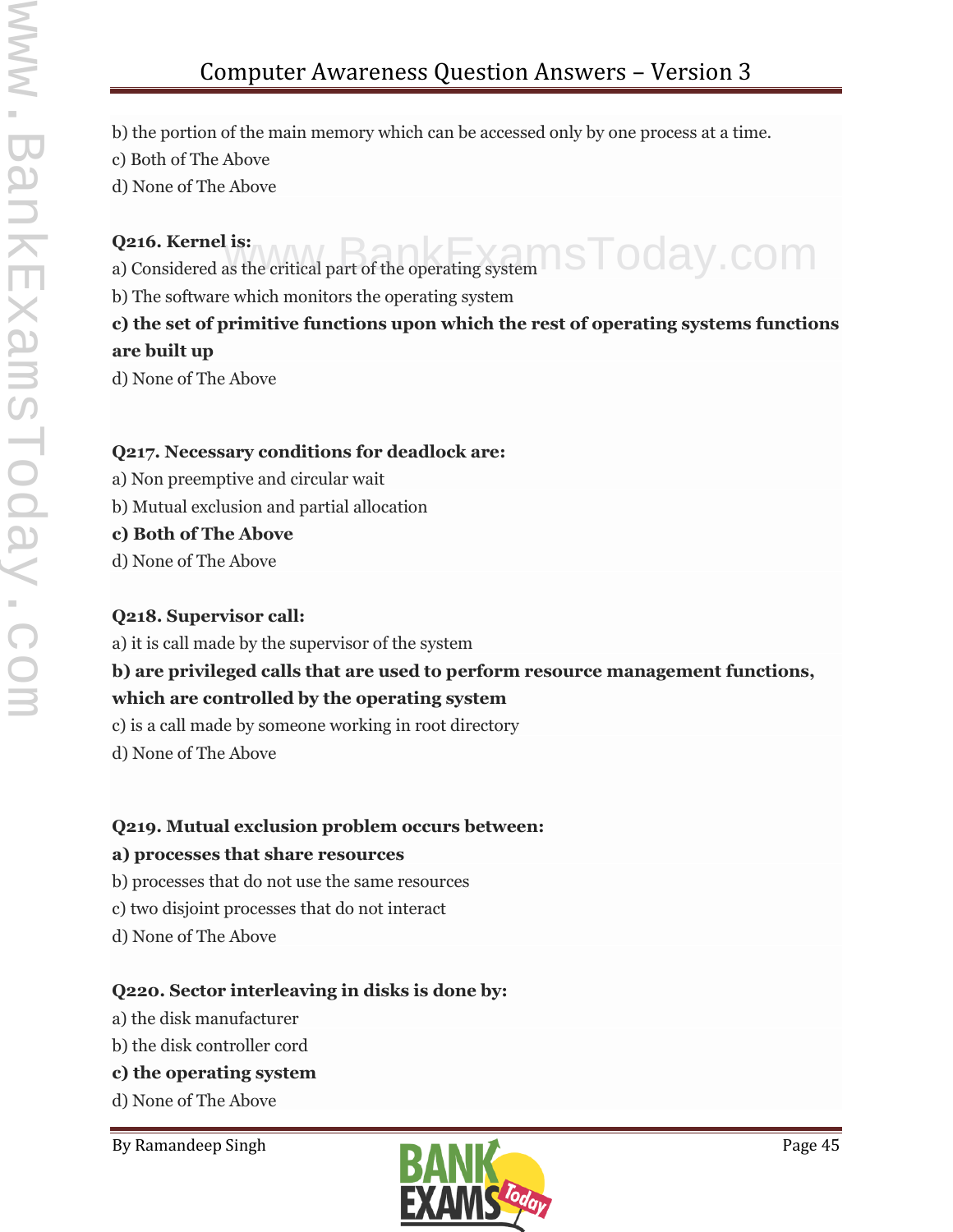#### **Q221. Memory:**

a) is an device that performs a sequence of operations specified by instructions in memory

b) is a sequence of instructions

### **c) is the device where information is stored** c) is the device where information is stored<br>d) None of The Above W.Dall NEXAMSTOOay.COM

#### **Q222. A program:**

a) is a device that performs a sequence of operations specified by instructions in memory

#### **b) is a sequence of instructions**

- c) is the device where information is stored
- d) None of The Above

#### **Q223. A processor:**

#### **a) is a device that performs a sequence of operations specified by instructions in memory**

- b) is the device where information is stored
- c) is a sequence instructions only
- d) None of The Above

## **Q224. Assembler is:**

a) a program that places programs into memory and prepares them for execution

### **b) a program that automate the translation of assembly language into machine language**

c) is a program that appears to execute a source program as if it were machine language

d) None of The Above

## **M.S. Word**

#### **Q225. What do you call the word processing task associated with changing the appearance of a document:**

#### **a) Formatting**

- b) Editing
- c) Rewording
- d) None of The Above

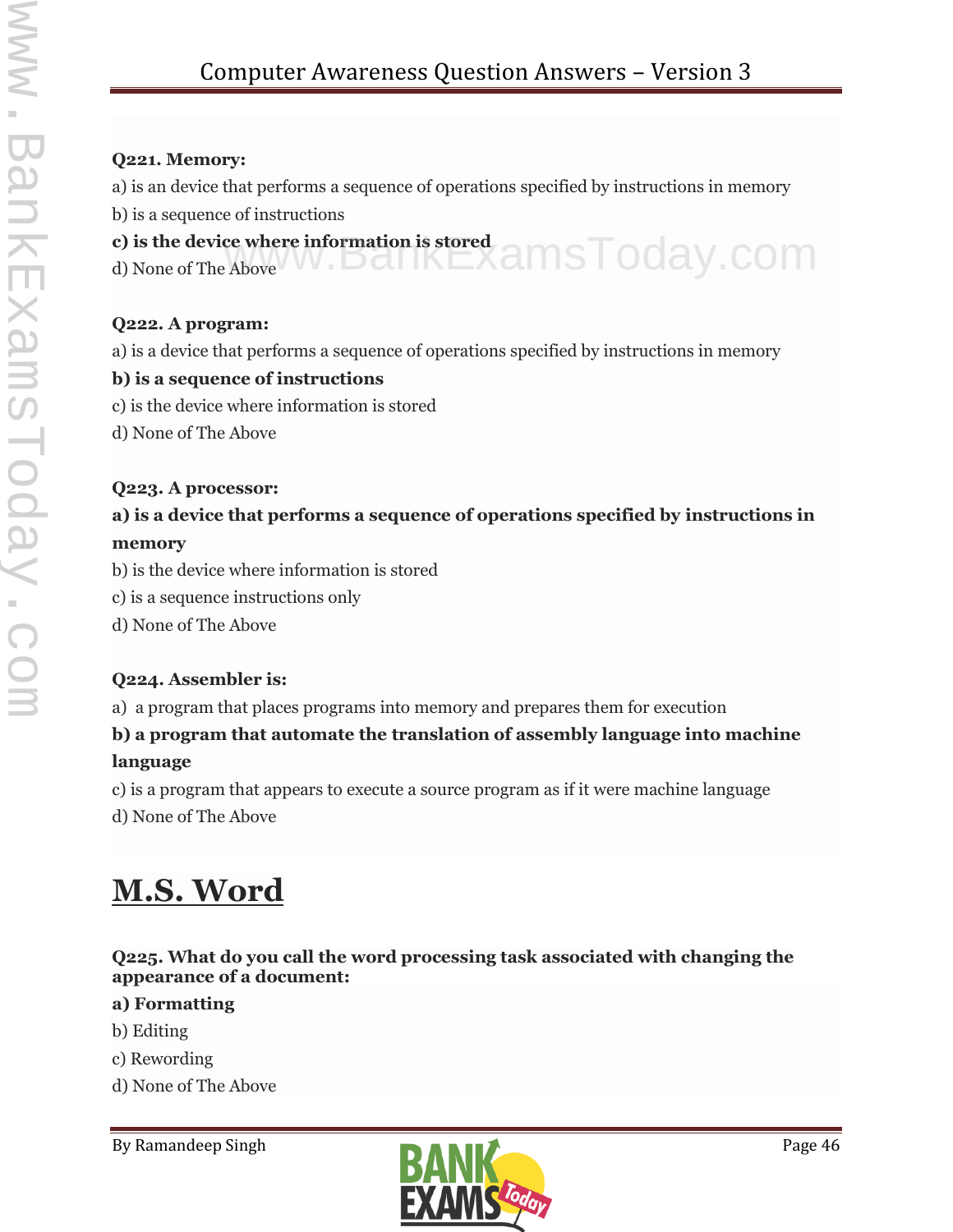#### **Q226. Minimizing a window means to:**

#### **a) Bring it down to the minimum possible size**

- b) Open a new window
- c) Enlarging a window to fit the screen c) Enlarging a window to fit the screen  $\kappa$ ExamsToday.com
- 

#### **Q227. Which among the following is a folder:**

- a) Floppy Disk
- b) Magnetic Drum
- c) Magnetic Tape
- d) DVD
- **e) None of The Above**

#### **Q228. Which of these programs will you choose to write a letter to the head of an institution:**

- a) Word Processor
- b) Spread Sheet

#### **c) Graphics and Word Processor**

d) None of The Above

#### **Q229. Graphics for word processor is:**

- a) Execute
- b) Highlight
- **c) Clip Art**
- d) None of The Above

#### **Q230. What is the purpose of Ctrl + I shortcut key in MS - Word:**

a) It converts selected text into the next larger size of the same font.

#### **b) It applies the Italic formatting to the selected text.**

- c) It makes the selected text bold
- d) It adds a line break to the document.
- e) None of The Above

#### **Q231. What is the file extension of MS - Word 2003 document:**

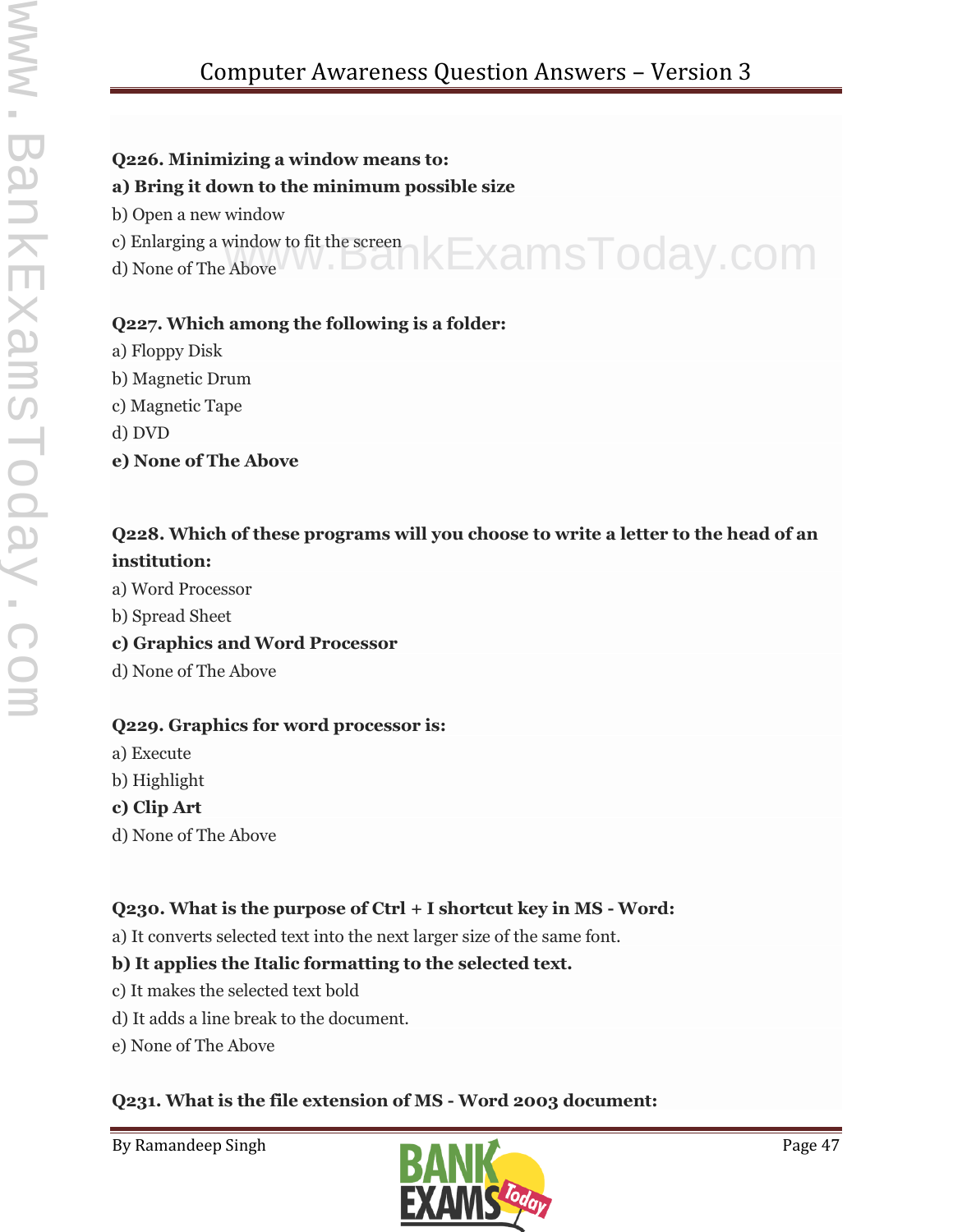a) Dom

b) Txt

**c) Doc**

d) None of The Above

# **Q232. What is the purpose of headers and footers used in document:**

a) To enhance the overall appearance of the document

b) To mark the starting and ending of a page

## **c) To allow page headers and footers to appear on document when it is printed**

d) None of The Above

### **Q233. Which among the following short cut key is used to check spelling:**

a) F2

b) F1

**c) F7**

d) None of The Above

#### **Q234. Purpose of Ctrl + B shortcut key in MS - Word is:**

a) It converts selected text into the next larger size of the same font.

b) It adds a line break to the document.

### **c) It makes the selected text bold.**

d) None of The Above

#### **Q235. The minimum number of rows and columns that a word table can have, is:** a) Zero

### **b) 1 Row and 1 Column**

c) 1 Row and 2 Columns

d) None of The Above

## **Q236. A bookmark is an item or location in document that you identify and name for future references. The task accomplished by using bookmarks is:**

### **a) To quickly jump to a specific location in the document.**

b) To add pics only

- c) To mark the ending of a page of document
- d) None of The Above

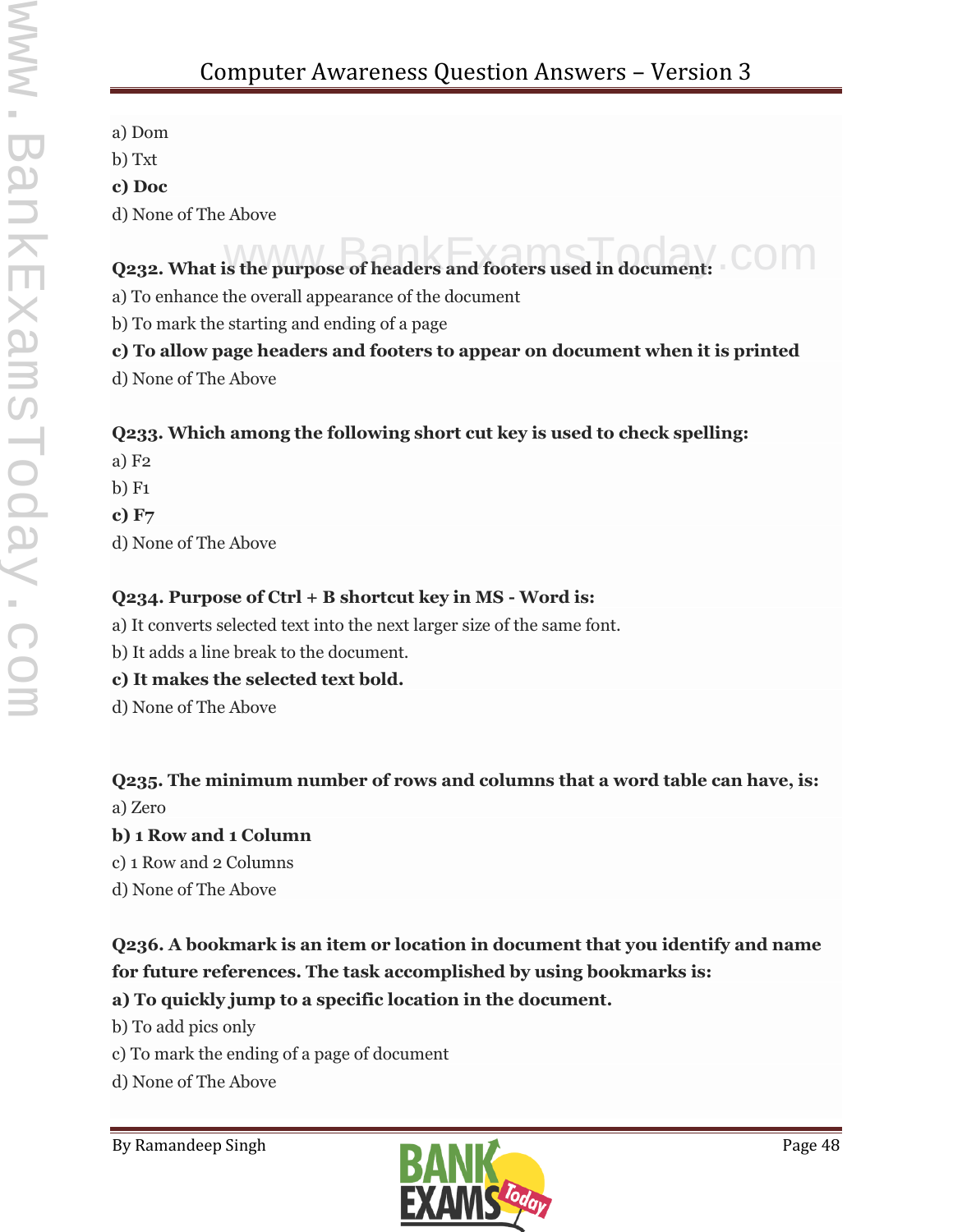#### **Q237. What is the use of sections in a word document:**

a) To divide the document into parts so that each part may be independently printed when the print command is given.

b) To divide the document into parts so as to allow certain parts of the document to display data  $from a table.$  MAAA RankEvameT

from a table.<br>**c) To vary the layout of a document within a page or between pages by dividing the document into parts and then allow formatting of each part the way you want.**

d) None of The Above

#### **Q238. Which among the following print commands should be selected to print first 5 pages of document:**

- a) Page Setup
- b) Print All

#### **c) From \_\_\_to \_\_\_\_**

d) None of The Above

### **Q239. Word Perfect and Professional Write are examples of:**

#### **a) Word Processors**

- b) Spreadsheets
- c) Presentations
- d) None of The Above

#### **Q240. What input devices do you have to work with when you work in MS Word:**

a) Keyboard Only

#### **b) Both Mouse and Keyboard**

- c) Plotter
- d) None of The Above

### **Q241. In MS - Word every command is available in:**

- a) Printer
- **b) Menu**
- c) Letter
- d) None of The Above

#### **Q242. Which among the following views in MS-Word can not display graphics:**

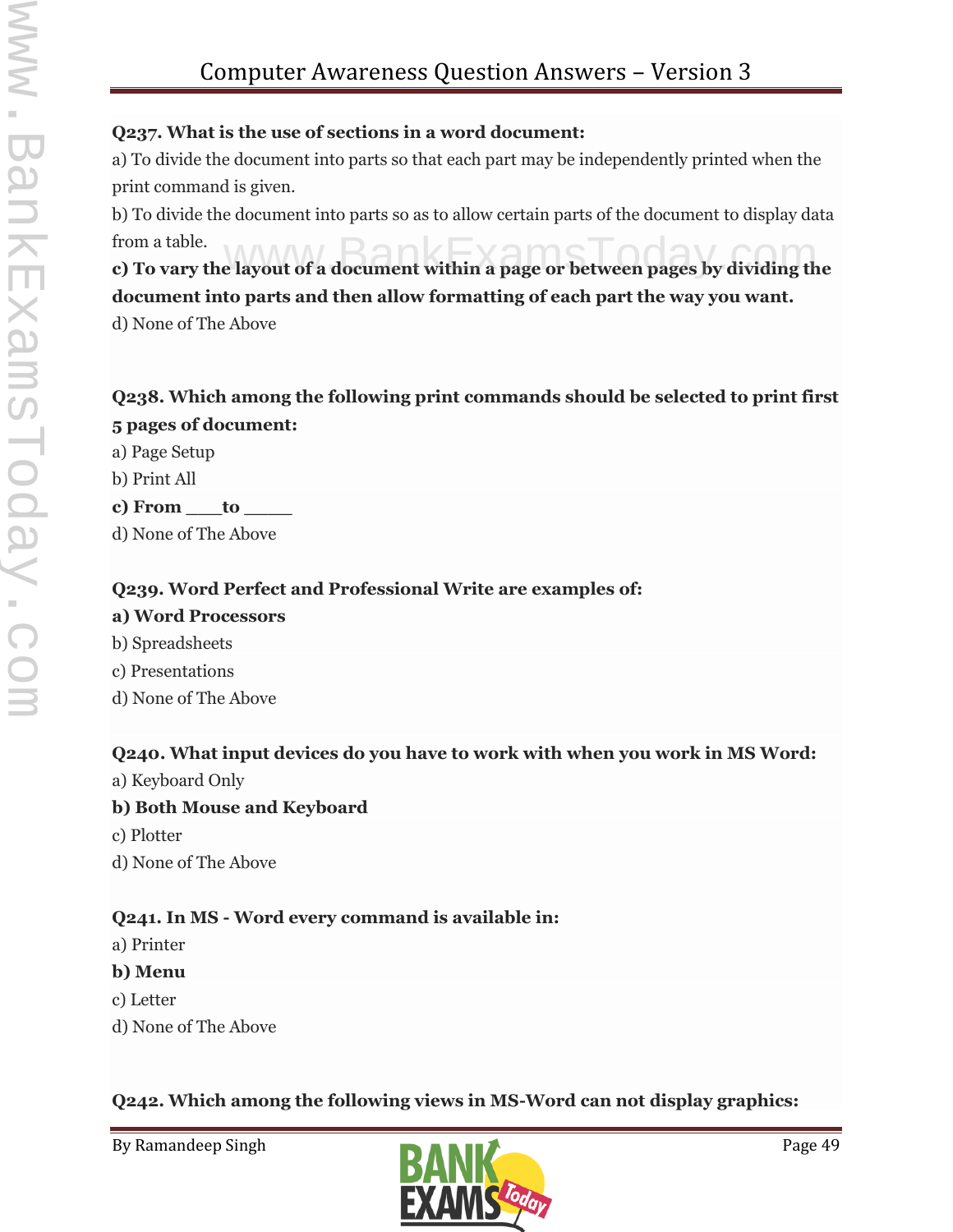- a) Printer Preview
- b) Page Layout View
- **c) Normal View**
- d) None of The Above

# www.BankExamsToday.com

#### **Q243. Background color or picture is applied from \_\_\_\_:**

- **a) Insert**
- b) Edit
- c) Format
- d) None of The Above

#### **Q244. What is an Excel:**

a) A Graphic Program

#### **b) A Spreadsheet**

- c) A Presentation Software
- d) None of The Above

## **Questions for IBPS Exams**

#### **Q245. MS Power Point was officially launched on:**

**a) May 22, 1990** b) May 25, 1990 c) May 27, 1990 d) None of These

**Q246. Power Point was officially launched on May 22, 1990 the same day that Microsoft released which of the following windows:**

- a) Window 4.0
- **b) Windows 3.0**
- c) Window 1.0
- d) None of These

#### **Q247. Slides may contain:**

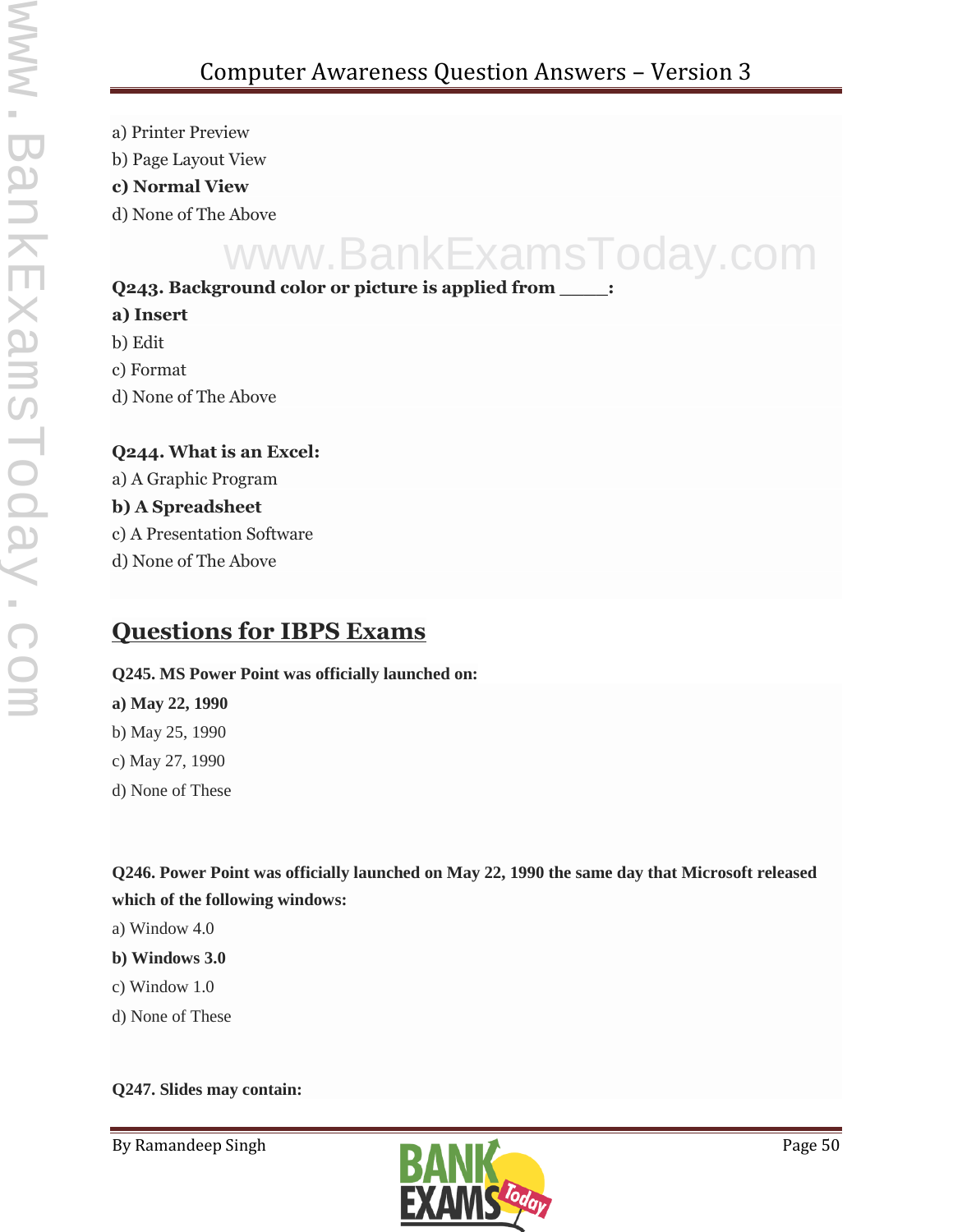- a) Text and Graphics Only
- b) Sound and Movies Only
- c) Text, Movies, Images, Sound Only and all other objects
- **d) All of the Above**

e) None of These www.BankExamsToday.com

#### **Q248. Presentations password protected for opening or modifying can be opened by:**

- a) Power Point Analyzer
- **b) Power Point Viewer**
- c) Power Point Conductor
- d) None of These

#### **Q249.For 'Maximize Power Point application window' you have to press:**

a)  $Ctrl + Shift + F10$ b) Shift  $+$  F10 **c) Alt + F10** d) None of These

#### **Q250. For 'open existing presentation' you have to press:**

a)  $Ctrl + N$ 

**b) Ctrl + O**

c)  $Ctrl + K$ 

d) None of These

#### **Q251. SIM means:**

- a) Speed In Mobile
- b) Special Identity Module

#### **c) Subscriber Identity Module**

d) None of These

#### **Q252. Which device connects LAN to Internet :**

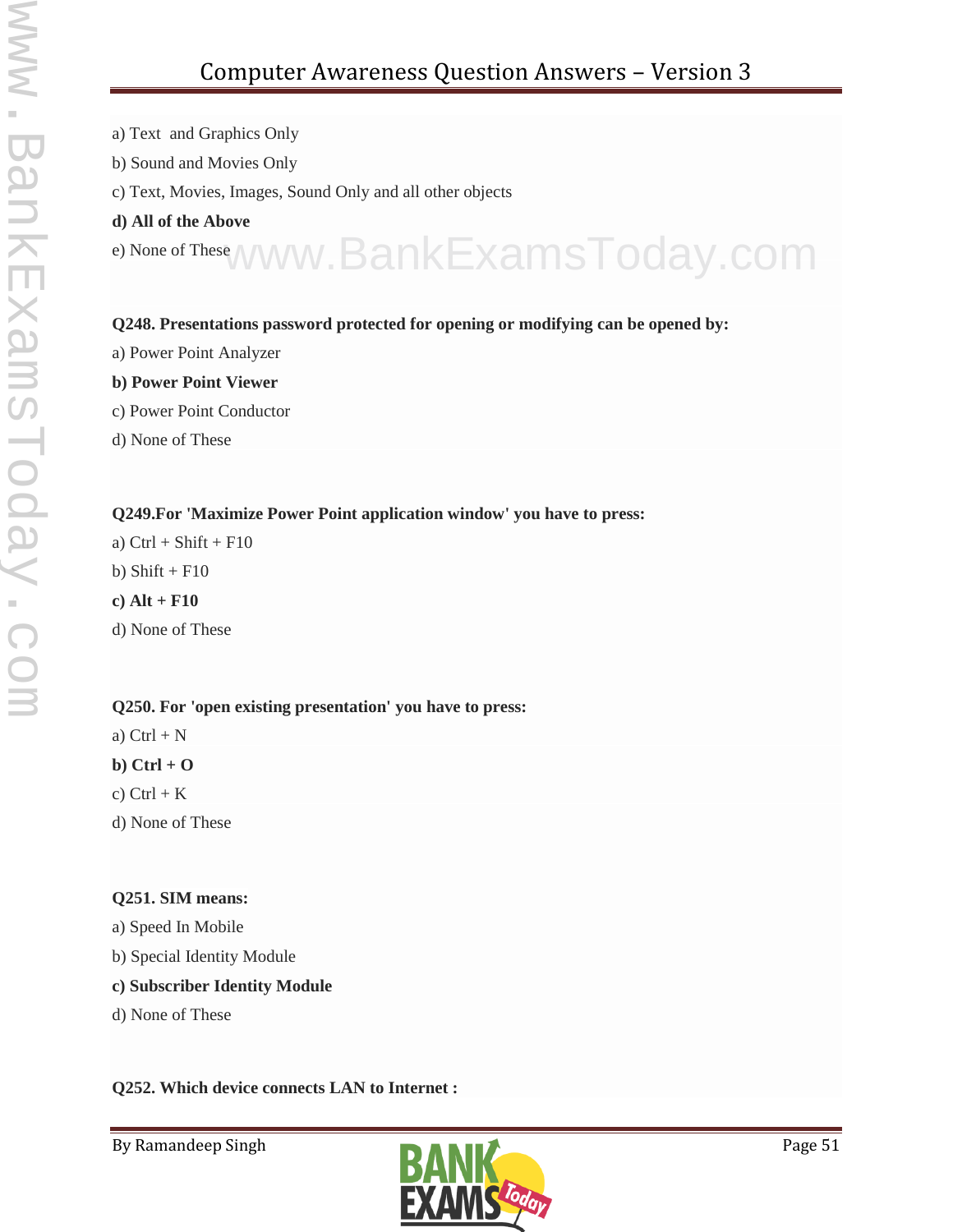- a) HTML
- b) Bridge
- **c) Router**
- d) None of These

# www.BankExamsToday.com

#### **Q253. Shortcut Key for Superscript is:**

- a)  $Ctrl +=$
- b)  $Ctrl + -$
- **c) Ctrl + Shift + =**
- d) None of These

#### **Q254. Shortcut Key for insert hyperlink in document is:**

- a)  $Ctrl + H$
- **b) Ctrl + K**
- c)  $Ctrl + L$
- d) None of These

#### **Q255. We can detect spelling and grammar error by:**

- a) Press Shift  $+ F7$
- **b) Press F7**
- c) Press  $Alt + F7$
- d) None of These

#### **Q256. OLE stands for:**

- a) Operational Linking and Enabling
- b) Object Linking and Enabling

#### **c) Object Linking and Embedding**

d) None of These

#### **Q257. RDBMS means:**

#### **a) Relational Data Base Management System**

b) Reliable Data Base Management System

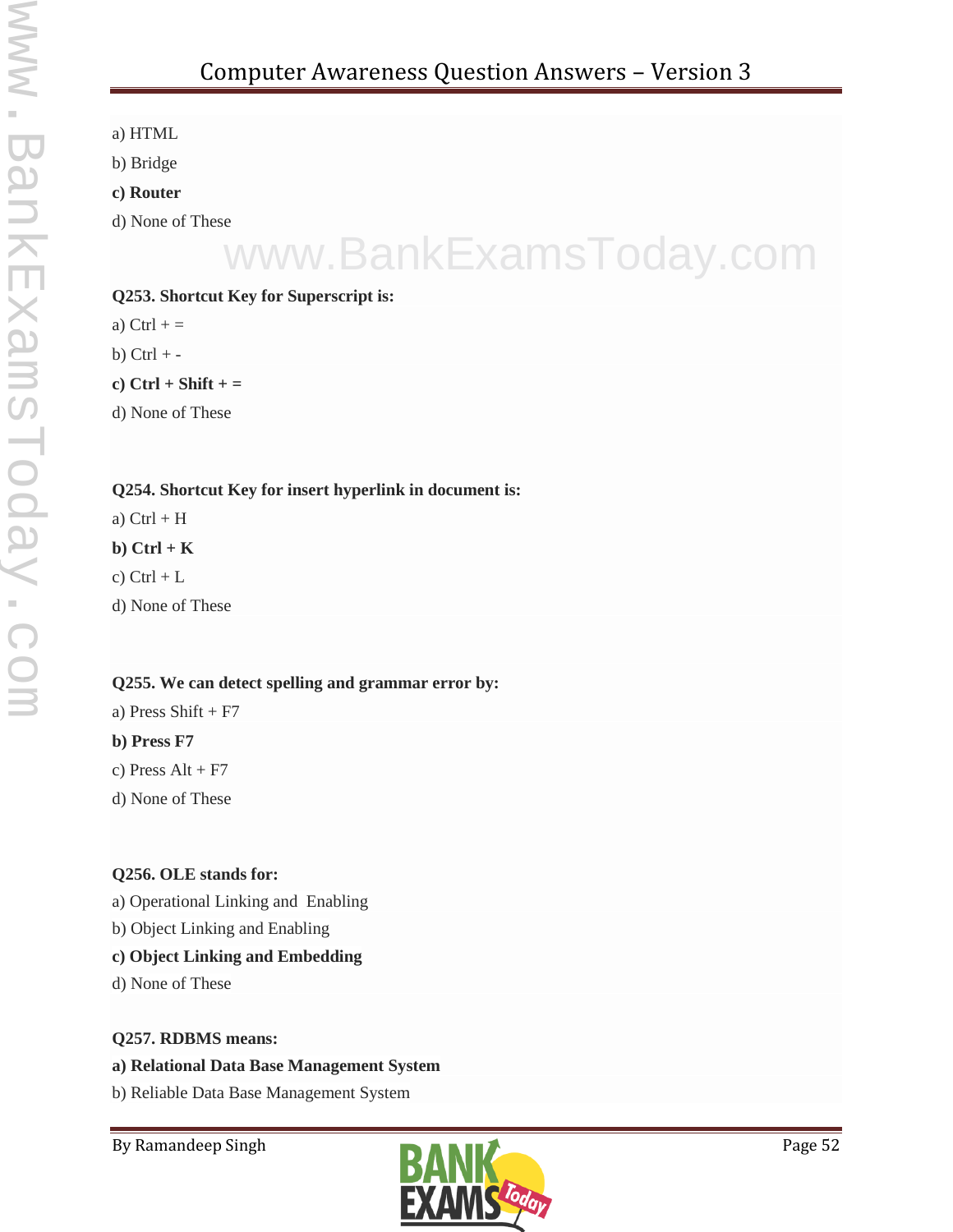c) Relational Document Base Management System

d) None of These

## **Q258. KVM stands for:** Q258. KVM stands for:<br>a) Keyboard Verstality in Mouse  $\mathsf{BankExamsToday}$  . COM

**b) Keyboard, Video, Mouse**

c) Keyboard, Video, Music

d) None of These

#### **Q259. In MS-EXCEL, for Moves the current selected range down a row, you will press:**

a) Shift + Up Arrow Key **b) Shift + Down Arrow Key** c) Ctrl + Down Arrow Key d) None of These

#### **Q260. \_\_\_\_\_\_\_vulnerability is one for which at least one working attack exists:**

a) Democratic

#### **b) Exploitable**

- c) Dominative
- d) None of These

#### **Q261. RTF stands for:**

#### **a) Rich Text Format**

- b) Reliable Text Format
- c) Resting Text Format
- d) None of These

**Q262. \_\_\_\_\_ is unauthorized access to or use of data, systems, server or networks including any attempt to probe scan or test the vulnerability of a system, server or network or to breach security or authentication measures without express authorization of the owner of the system, server or network:**

**a) Hacking**

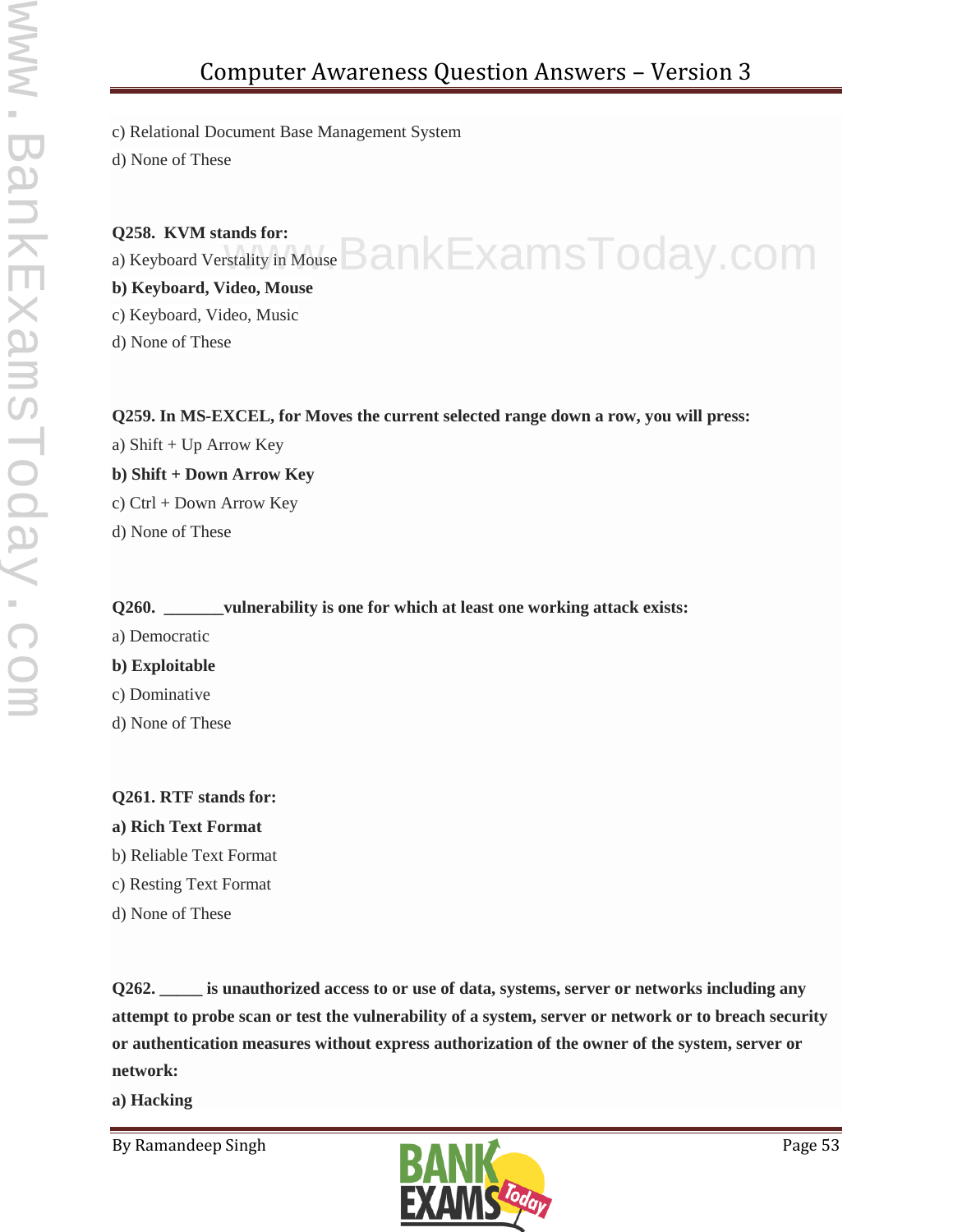b) Cracking

c) Viruses

d) None of These

## **Q263.Which of the following is incorrect:** KExamsToday.com

a) File - Print

b) File - Open

**c) File - Spelling**

d) None of These

#### **Q264. 9 Melissa was a \_\_\_\_\_macro virus:**

#### **a) Microsoft Word**

- b) Microsoft Excel
- c) Internet
- d) Microsoft Power Point
- e) None of These

#### **Q265. Which of the following is/are function of spell check in MS - Word:**

- a) It displays the misspelled words in a dialog box
- b) Highlights the misspelled words in the document
- c) Allow user to either correct the misspell manually or select the correct spelling

#### **d) All of the Above**

e) None of The Above

#### **Q266. Word appears with a wavy red underline signifies\_\_\_\_\_\_\_:**

- a) Month spellings
- b) words from languages other than english

#### **c) word is unable to recognize those spellings**

- d) Italics
- e) None of The Above

### **Q267. What is the minimum number of rows and columns that a word table can have:**

**a) 1 row & 1 column**

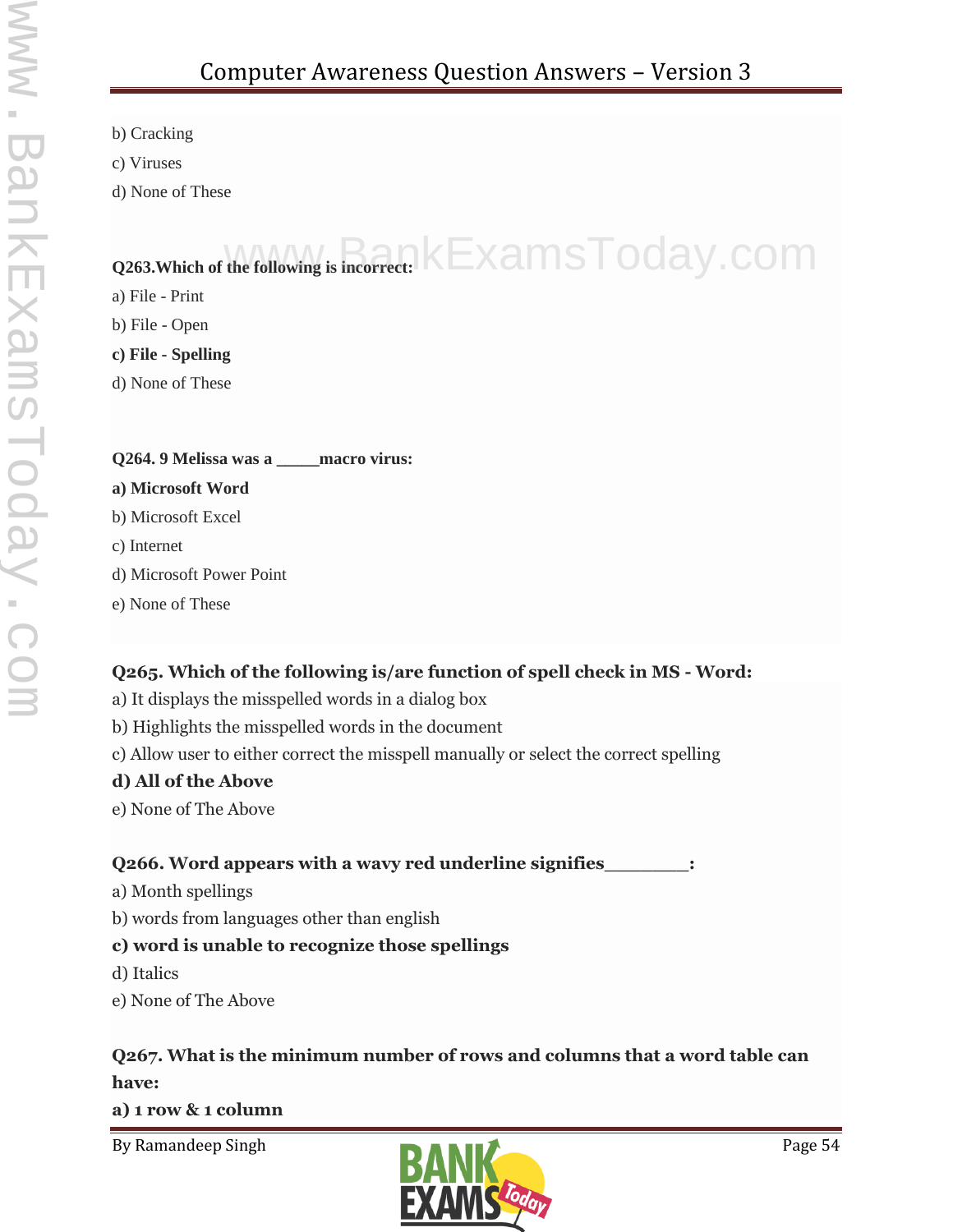b) 2 rows & 2 columns c) Zero d)1 row & 2 columns e) None of The Above

# www.BankExamsToday.com

#### **Q268. In Microsoft Word shortcut for delete is \_\_\_\_\_\_\_:**

#### **a) undo something**

- b) paste something
- c) redo something
- d) end something
- e) None of The Above

#### **Q269. Formatting toolbar is applied to \_\_\_\_\_\_\_:**

- a) select paragraph only
- b) select character only

#### **c) select both characters and paragraphs**

- d) select document only
- e) None of The Above

#### **Q270. Why are headers and footers used in the document:**

a) To mark the starting and ending of the page

#### **b) To allow page headers & footers to appear on document when it is printed**

- c) To enhance the overall appearance of the document
- d) Each page of word must have header & footer.
- e) None of The Above

### **Q271. Which key on the key board can be used to view slide show:**

- a) F1
- b) F2
- **c) F5**
- d) F10
- e) None of The Above

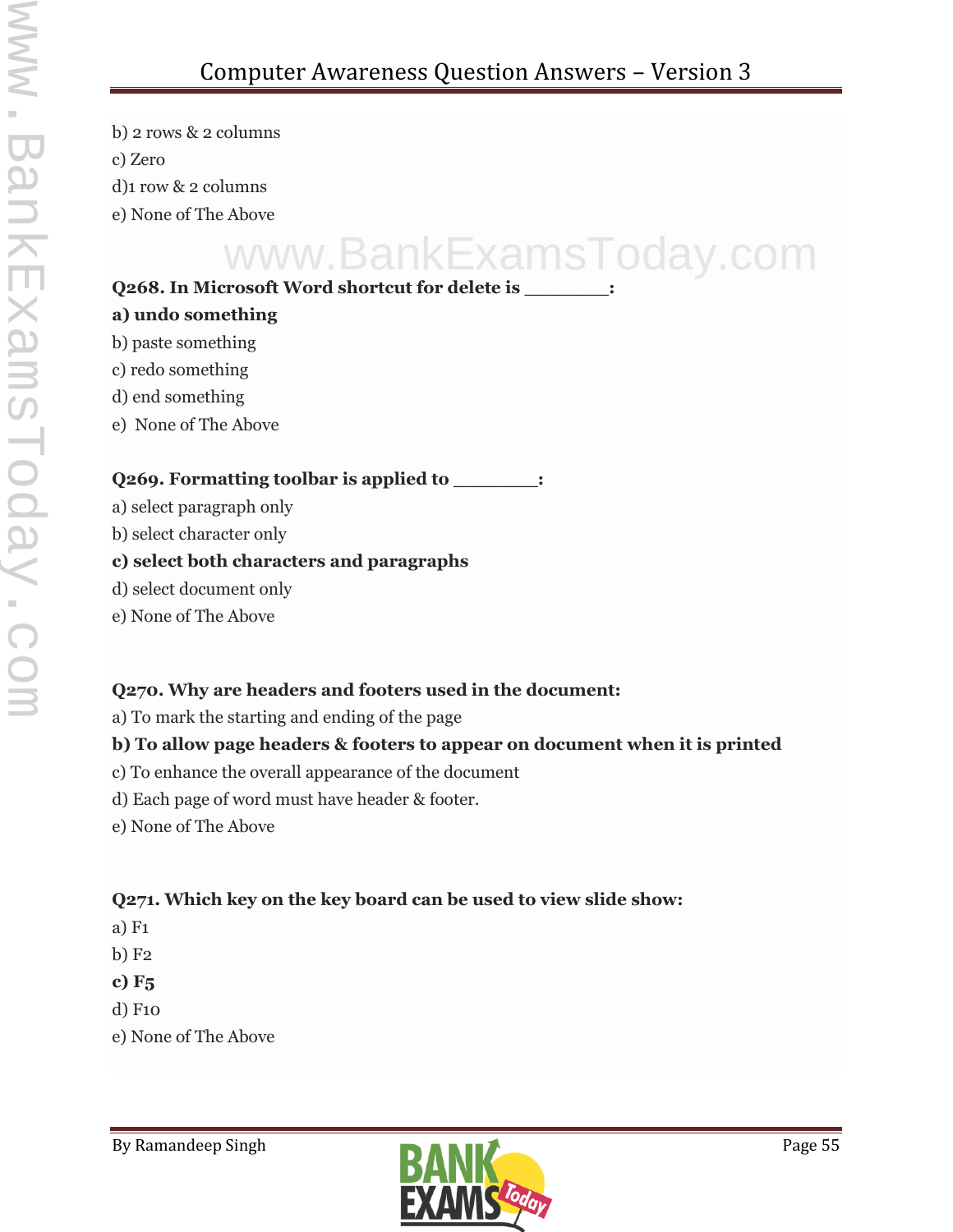#### **Q272. To insert a new slide in the current presentation, we can use \_\_\_\_key: a) Ctrl + M**  $b)$  Ctrl + N

- c)  $Ctrl + O$ d) Ctrl + F
- d) Ctrl + F<br>e) None of The Above WW. BankExamsToday.com

## **Q273. The following key is used to run a presentation in power point:**

a) F2  $b)F3$ c) F4 **d) F5** e) None of The Above

## **Q274. Which command is used to quit power point:**

## **a) Alt + F4**

b)  $Alt + Shift + F4$ c) F4 d) Either (a) or (b) e) None of The Above

## **Q275. Acronym www in www.bankexamstoday.com , stands for:**

- a) World Word in Wonder
- b) World Web is Widening
- c) Wonderful World Web

## **d) World Wide Web**

e) None of The Above

## **Q276. Which of the following is not a network device:**

- a) Router
- b) Switch
- c) Modem
- d) Bridge
- **e) None of The Above**

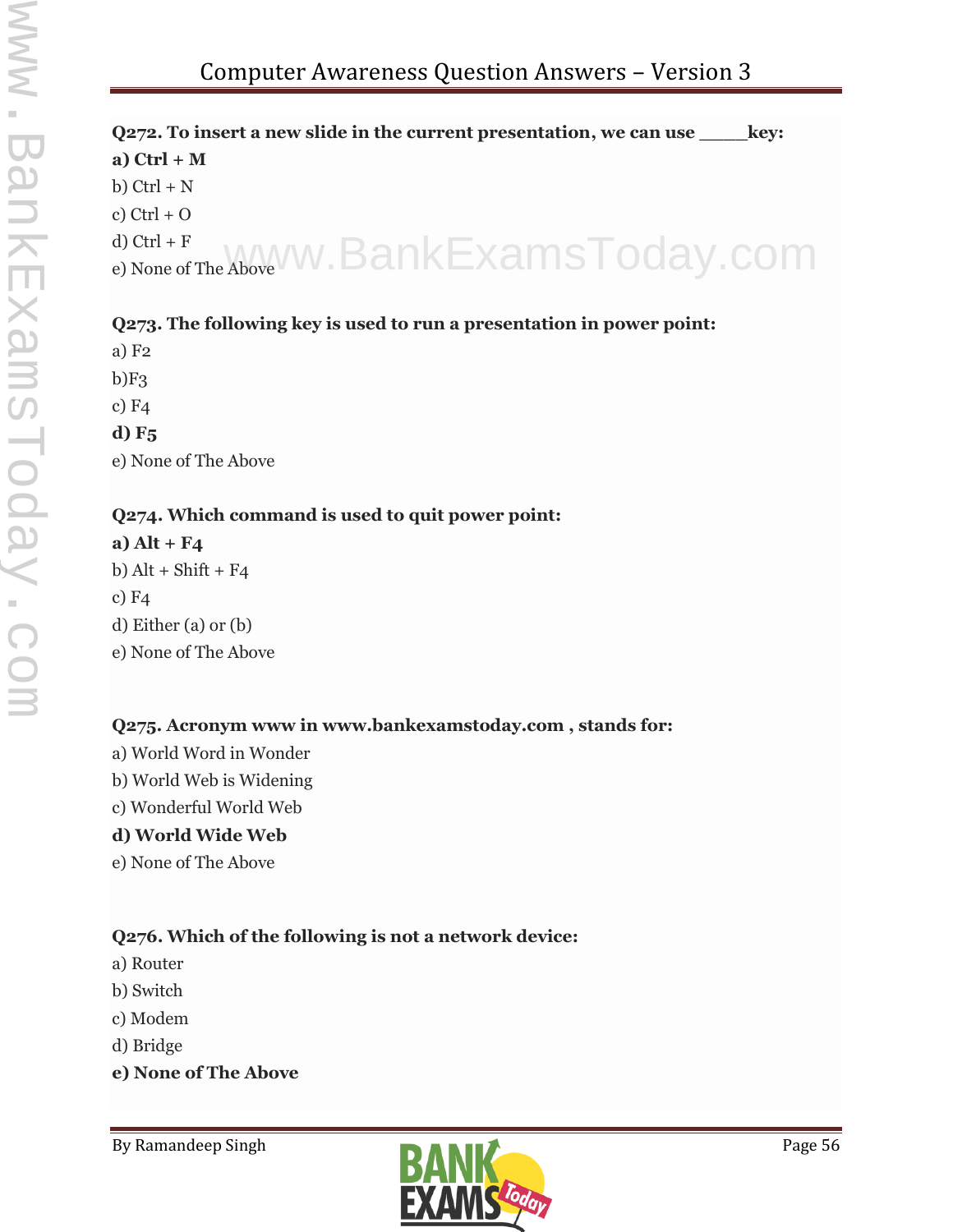#### **Q277. Computer Language used on the internet is:**

a) BASIC

b) COBOL

c) Pascal

**d) Java** d) Java eof The Above WW. BankExamsToday.com

#### **Q278. Which of the following cables can transmit data at high speeds:**

a) Co - axial cables

#### **b) Optical cables**

c) Both (a) and (b)

d) Twisted pair cables

e) None of The Above

#### **Q279. What do you need to put your web pages on the www:**

- a) A connection to the internet
- b) A web browser
- c) A web server

#### **d) All of The Above**

e) None of The Above

### **Q280. What is an E - mail:**

- a) An electronic mail that established person to person connectivity
- b) It enables us to communicate at any time of the day or night from any location

#### **c) Both (a) and (b)**

- d) Either (a) or (b)
- e) Only (b)
- f) Neither (a) nor (b)
- g) Only (a)

### **Q281. Which menu is selected to cut, copy and paste:**

- a) File
- b) Tool
- c) Title

#### **d) Edit**

e) None of The Above

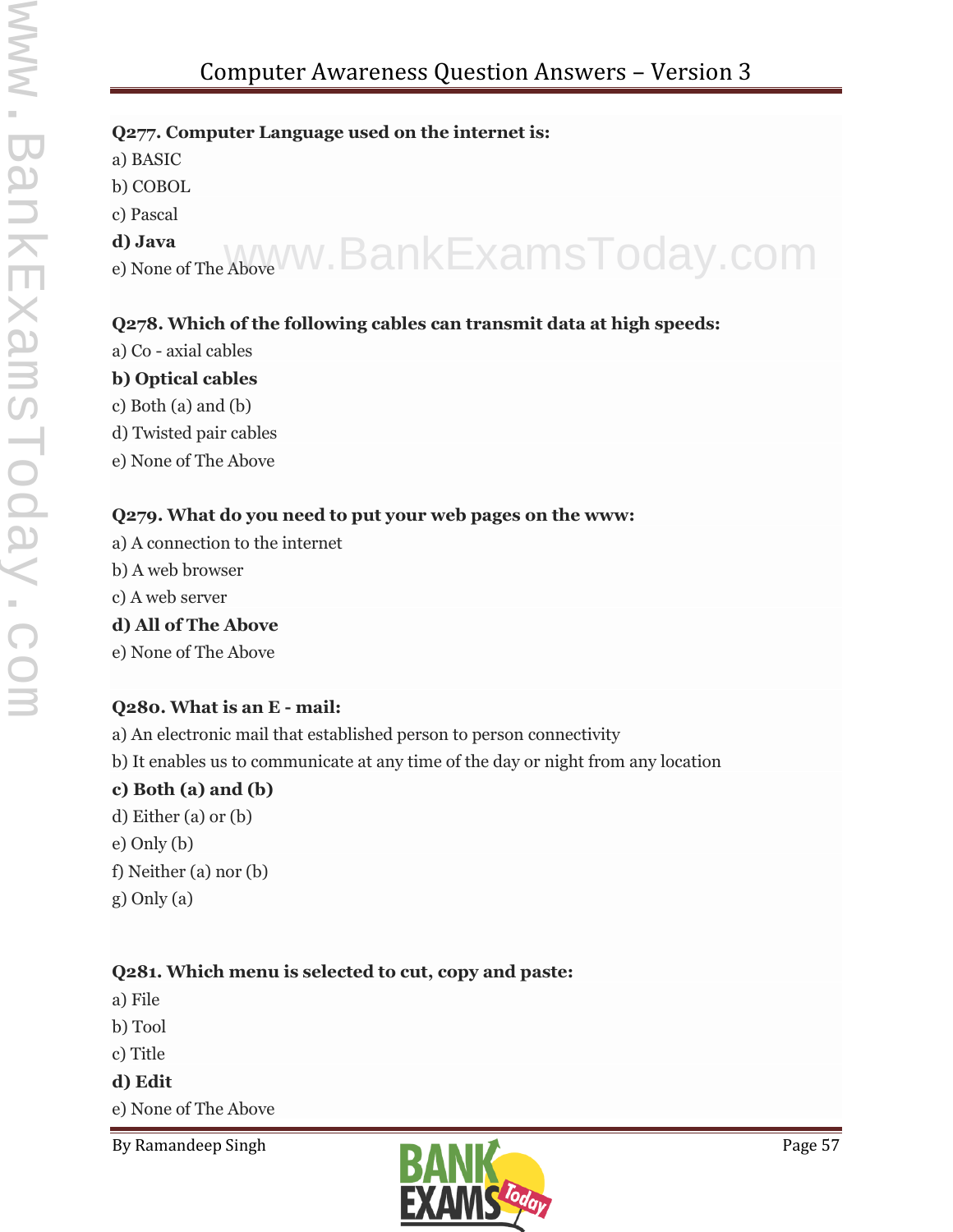#### **Q282. The most important or powerful device in computer in a typical network is:**

a) desktop

b) network client

**c) network server**

c) network server<br>d) network station WW.BankExamsToday.com

e) None of The Above

**Q283. The primary purpose of software is to turn data into \_\_\_\_\_\_:**

a) websites

#### **b) information**

- c) programs
- d) objects
- e) None of The Above

**Q284. The ability to find an individual item in a file immediately \_\_\_\_\_ is used:**

#### **a) file allocation table**

- b) directory
- c) sequential access
- d) direct access
- e) None of The Above

**Q285. Grouping and processing all of a firm's transactions at one time is called:** a) a database management system

- b) batch processing
- **c) a real - time system**
- d) an on line system
- e) None of The Above

#### **Q286. Help menu is available at which button:**

#### a) End

- **b) Start** c) Turnoff
- d) Restart
- e) Reboot

**Q287. You can keep your personal files/folders in:** a) My Folder

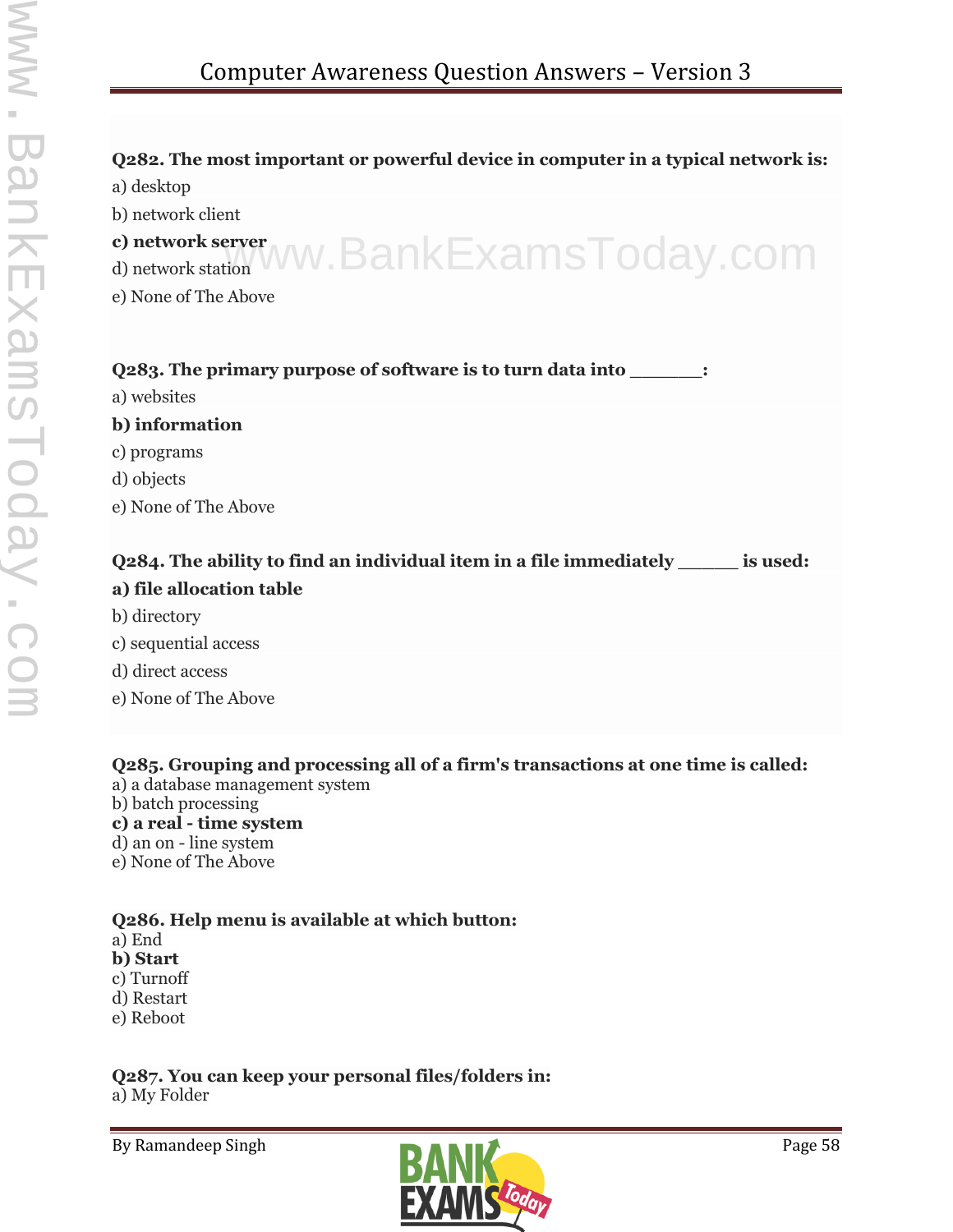**b) My Documents**

c) My Files

d) My Text

e) None of The Above

#### **Q288. A central computer that holds collections of data and programs for many** Q288. A central computer that holds collections of data and programs for many<br>PCs, workstations and other computers is a:

a) supercomputer b) minicomputer c) laptop **d) server**

e) None of The Above

#### **Q289. When you save to this, your data will remain intact even when the computer is turned off:**

a) RAM

b) Motherboard

**c) Secondary Storage Device**

d) Primary Storage Device

e) None of The Above

#### **Q290. The \_\_\_\_\_folder retains copies of messages that you have started but are not yet ready to send:**

**a) Drafts** b) Outbox c) Address Book d) Sent Items

e) None of The Above

#### **Q291. {.bas , .doc and .htm} are example of \_\_\_\_\_\_\_\_:**

a) domains b) protocols c) database **d) extensions** e) None of The Above

#### **Q292. The contents of \_\_\_\_\_\_are lost when the computer turns off:** a) storage b) input c) output **d) memory**

e) None of The Above

#### **Q293. The \_\_\_\_\_enables you to simultaneously keep multiple Web pages open in one browser window:**

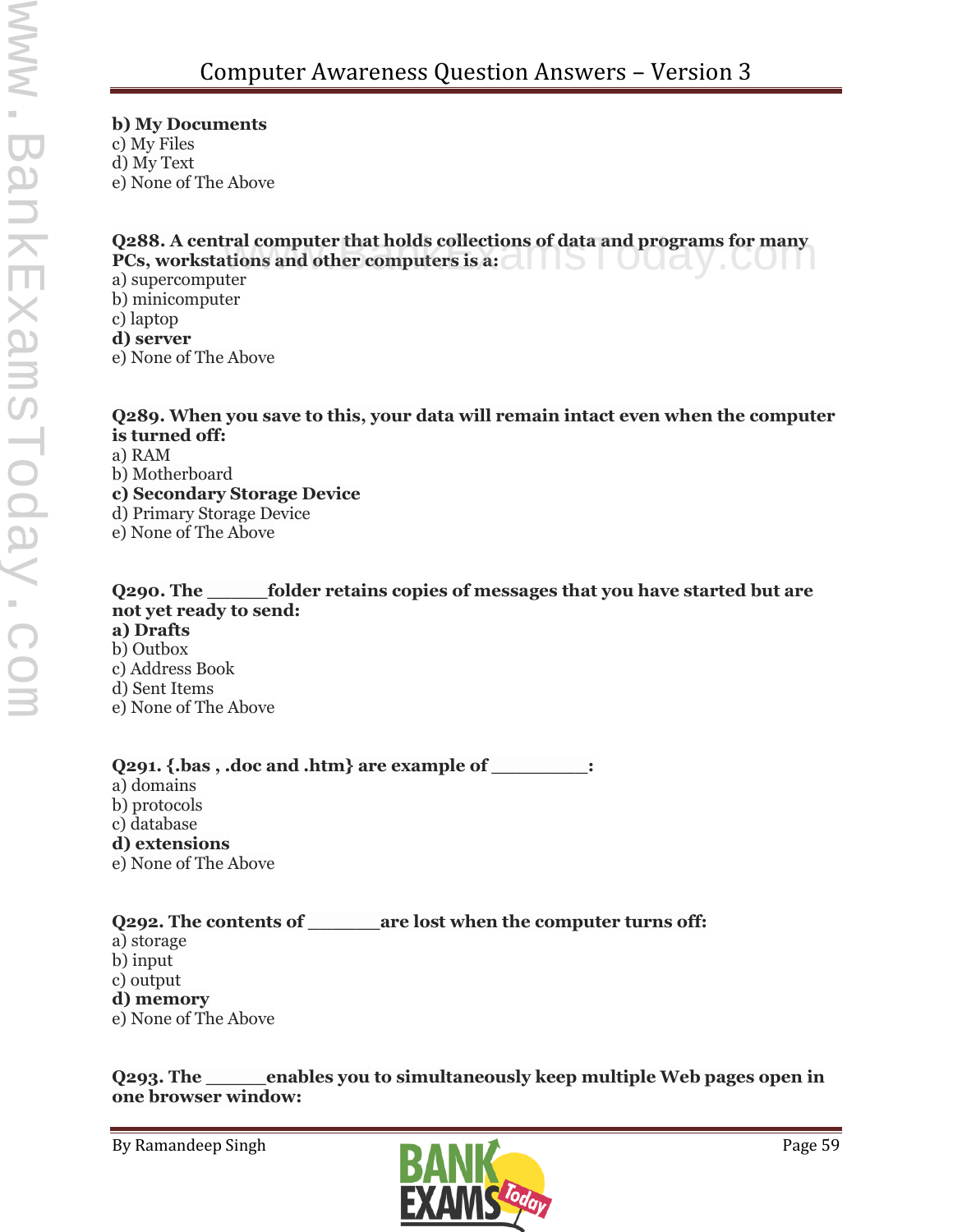a) tab box b) pop - up helper **c) tab row** d) address bar

e) Esc Key

## **Q294. A DVD is an example of an:**  $k$ ExamsToday.com

a) Hard Disk b) Optical Disk c) Output Device **d) Solid - State Storage Device**

e) None of The Above

#### **Q295. The basic unit of a worksheet into which you enter data in excel is called a**

**\_\_\_\_\_\_:** a) Tab **b) Cell** c) Box d) Range e) None of The Above

**Q296. \_\_\_\_\_\_is the process of dividing the disk into tracks and sectors:** a) Tracking **b) Formatting** c) Crashing d) Allotting e) None of The Above

**Q297. Which ports connect special types of music instruments to sound cards:** a) BUS b) CPU c) USB **d) MIDI** e) MINI

**Q298. The process of transferring files from computer on the internet is called:** a) Downloading **b) Uploading** c) FTP e) JPEG f) Downsizing

**Q299. \_\_\_\_ is a small picture on screen that depicts program, file or folder:** a) Start Bottom b) Task Bar

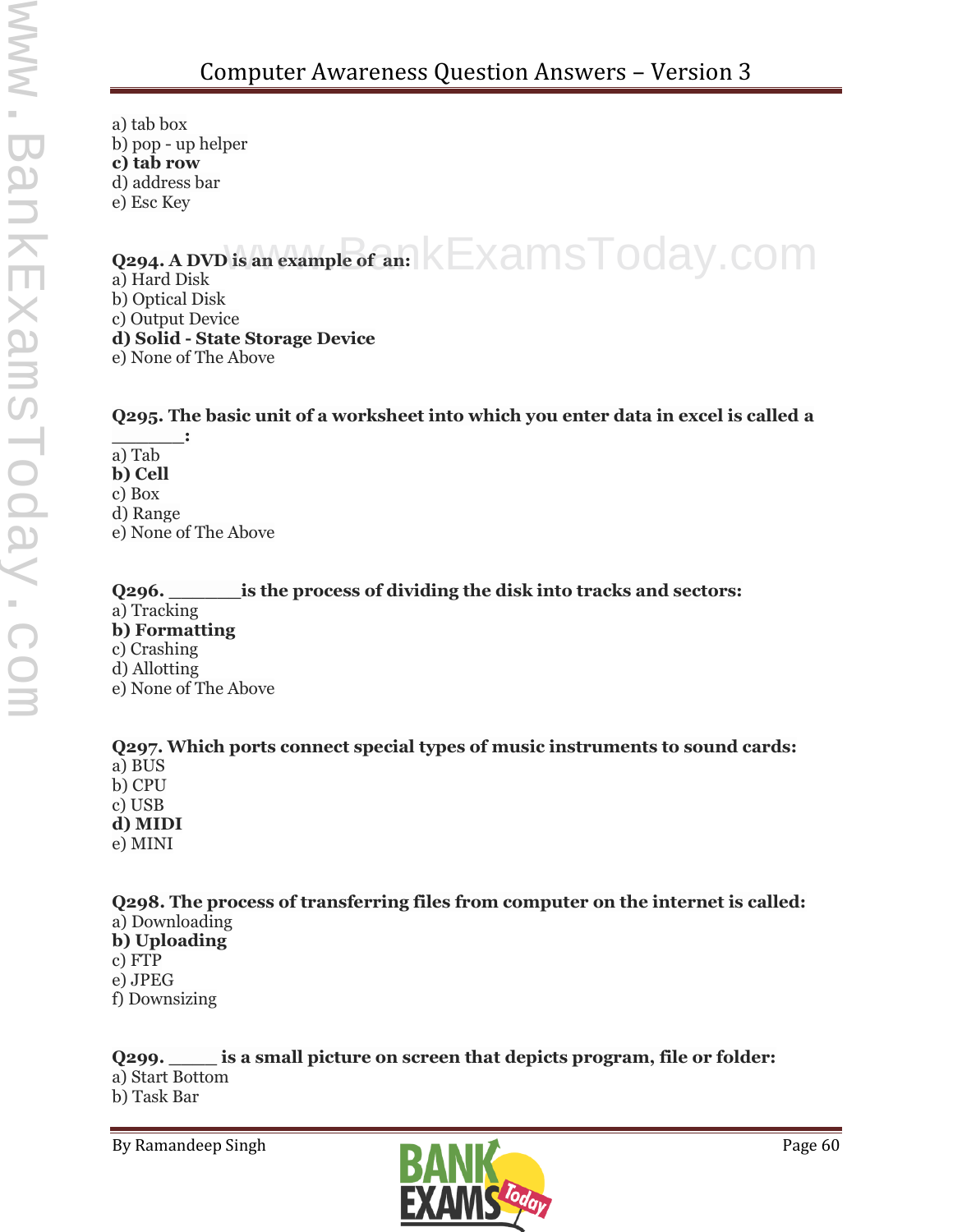**c) Icon**

d) Pixel

e) Cursor

**Q300. If you want to connect to your own computer through the internet from another location, you can use:** a) E - Mail b) FTP **c) Instant Message** ww.BankExamsToday

d) Telnet

e) None of The Above

**Q301. To reload a web page, press the \_\_\_\_\_button:** a) Redo **b) Reload and Reload** c) Restore d) Ctrl

#### **Q302. 'Platform' in the computer world means:**

a) Computer Hardware used b) Operating System Used c) Computer Software Used **d) All of The Above** e) Both (a) and (b)

#### **Q303. Which of the following is not the basic function of the computer:**

a) Accept Input b) Process Data **c) Copy Text** d) Stored Data e) None of The Above

**Q304. \_\_\_\_\_\_ are words that a programming language has set aside for its own use:** a) Control Words b) Control Structure **c) Reserved Words** d) Reserved Keys e) None of The Above

**Q305. To change selected text to all capital letters, click the change case button and then click:**

**a) UPPERCASE**

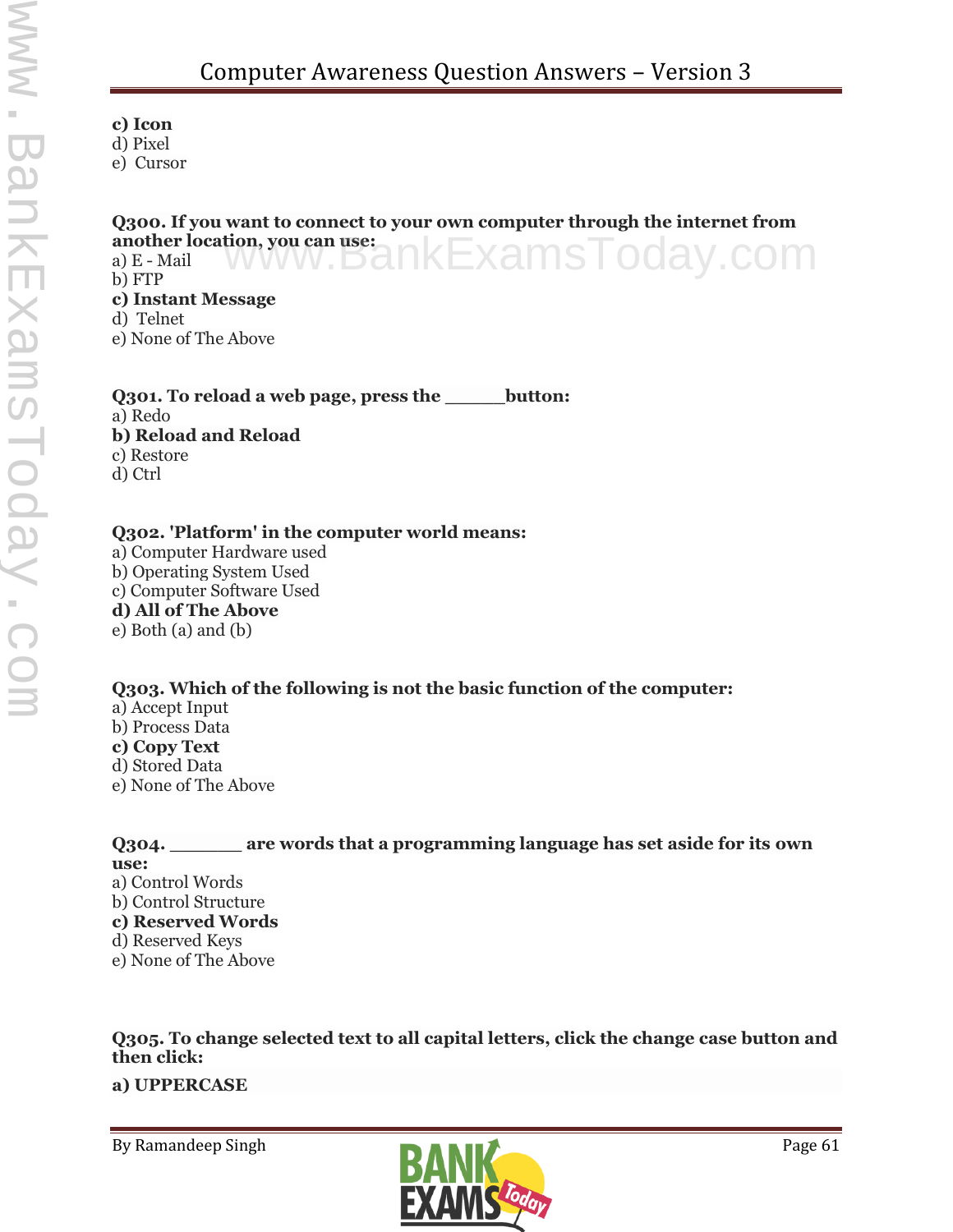b) UPPER ALL c) CAPS LOCK d) Lock Upper e) Large Size

# www.BankExamsToday.com

**Q306. A person who used his/her expertise to gain access to other people's computers to get information illegally or do damage is a \_\_\_\_\_\_\_\_: a) Hacker**

- b) Analyst
- c) Instant Messenger
- d) Programmer
- e) Spammer

#### **Q307. A device that connects to a network without the use of cables is said to be:**

- a) Distributed
- b) Free
- c) Centralized
- d) Open Source
- **e) None of The Above**

#### **Q308. Reusable optical storage will typically have the acronym \_\_\_\_\_\_\_:**

- a) CD
- b) DVD
- c) ROM
- **d) RW**
- e) ROS

#### **Q309. The most common type of storage devices are \_\_\_\_\_\_:**

a) Persistent

#### **b) Optical**

- c) Magnetic
- d) Flash
- e) Steel

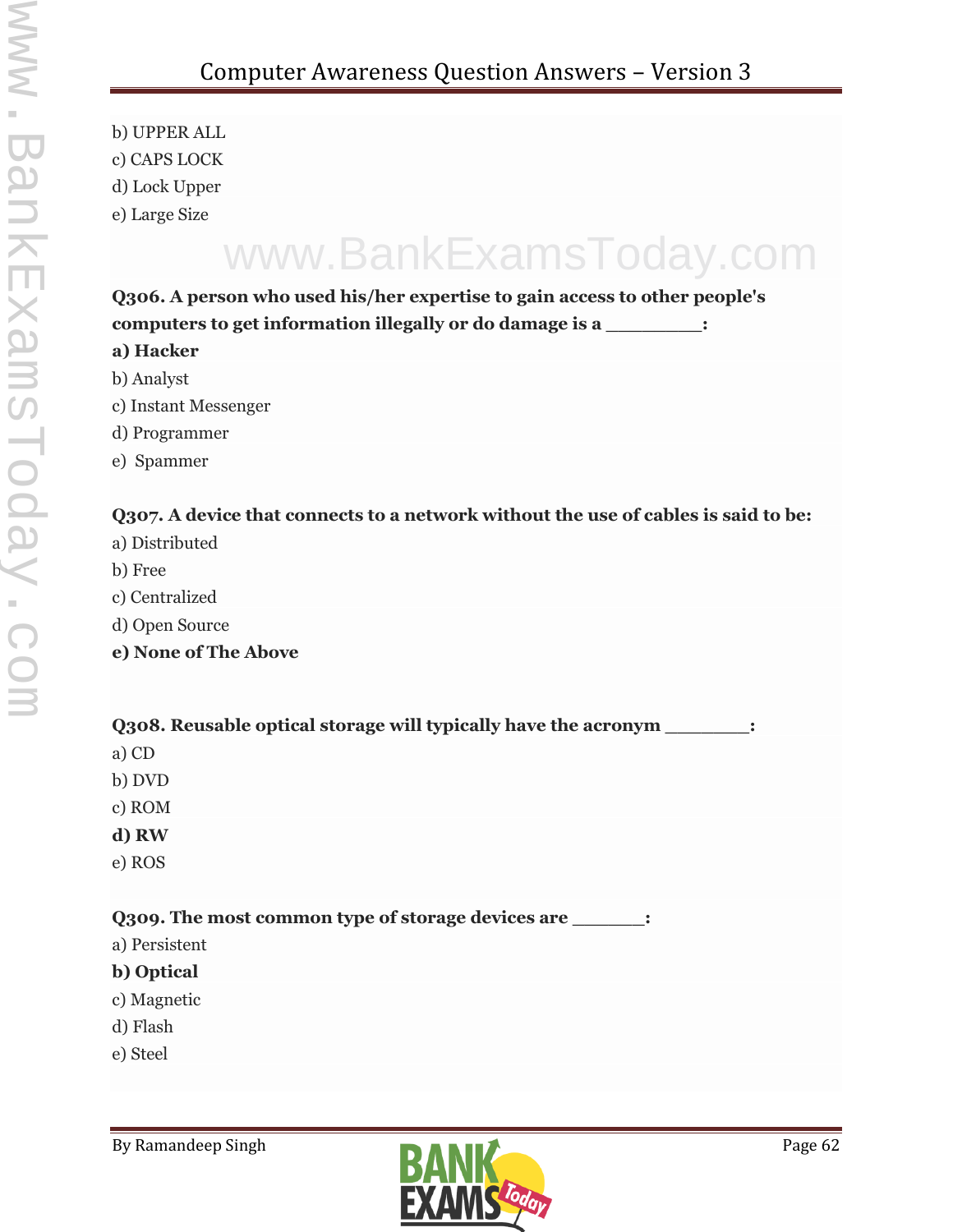## **Q310. Codes consisting of lines of varying widths or lengths that are computer readable are known as \_\_\_\_\_\_\_:**

a) an ASCII code

b) a magnetic tape

c) an OCR scanner

**d) a bar code** www.BankExamsToday.com

e) None of The Above

#### **Q311. A Web site's main page is called its:**

#### **a) Home Page**

b) Browser Page

c) Search Page

d) Bookmark

e) None of The Above

### **Q312. A \_\_\_\_\_\_\_ is a collection of information saved as a unit:**

- a) Folder
- b) File Extension
- **c) File**
- d) Path
- e) Print Out

#### **Q313. To access properties of an object, the mouse technique to use is:**

- a) Dragging
- b) Dropping

#### **c) Right - Clicking**

- d) Shift Clicking
- e) None of The Above

## **Q314. Computers use the \_\_\_\_\_number system to store data and perform calculations:**

#### **a) Binary**

b) Octal

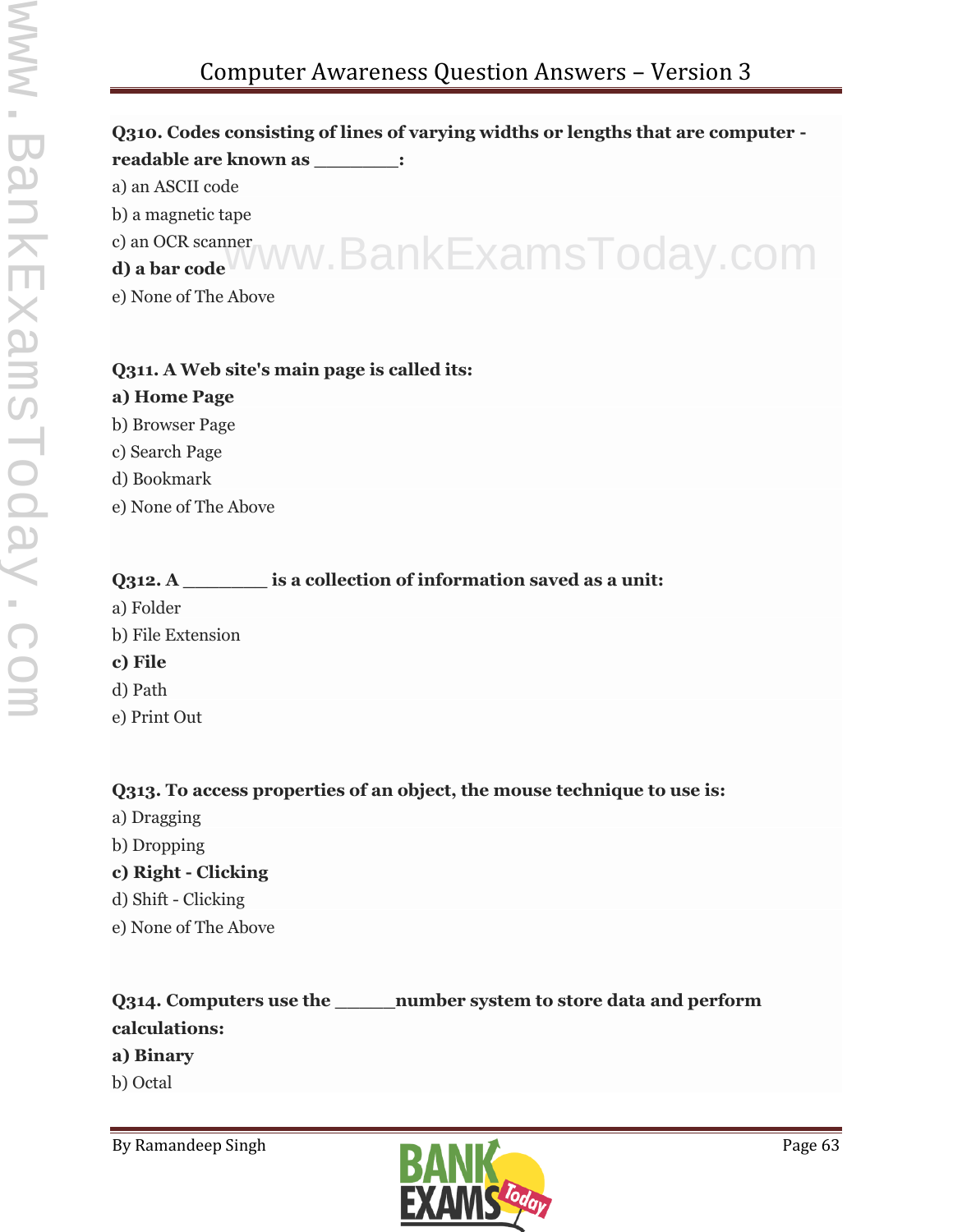- c) Decimal
- d) Hexadecimal
- e) None of The Above

## **Q315. \_\_\_\_\_are attempt by individuals to obtain confidential information from**<br>you by falsifying their identity: **you by falsifying their identity: a) Phishing Trips**

- b) Computer Viruses
- c) Spyware Scams
- d) Viruses
- e) Phishing Scams

## **Q316. Why is it unethical to share copyrighted files with your friends:**

- a) It is not unethical because it is legal
- b) It is unethical because the files are being given for free

## **c) Sharing copyrighted files without permission breaks copyright laws**

- d) It is not unethical because the files are being given for free
- e) It is not unethical anyone can access a computer

## **Q317. Which of the following can be used to select the entire document:**

**a) Ctrl + A** b)  $Alt + F_5$ c) Shift  $+A$ d)  $Ctrl + K$  $e)$  Ctrl + H

**Q318. To instruct Word to fit the width of a column to the contents of a table automatically, click the \_\_\_\_\_button and then point to Auto Fit Contents:**

- a) Fit to Form
- b) Format
- c) Auto Size
- d) Contents
- **e) Auto Fit**

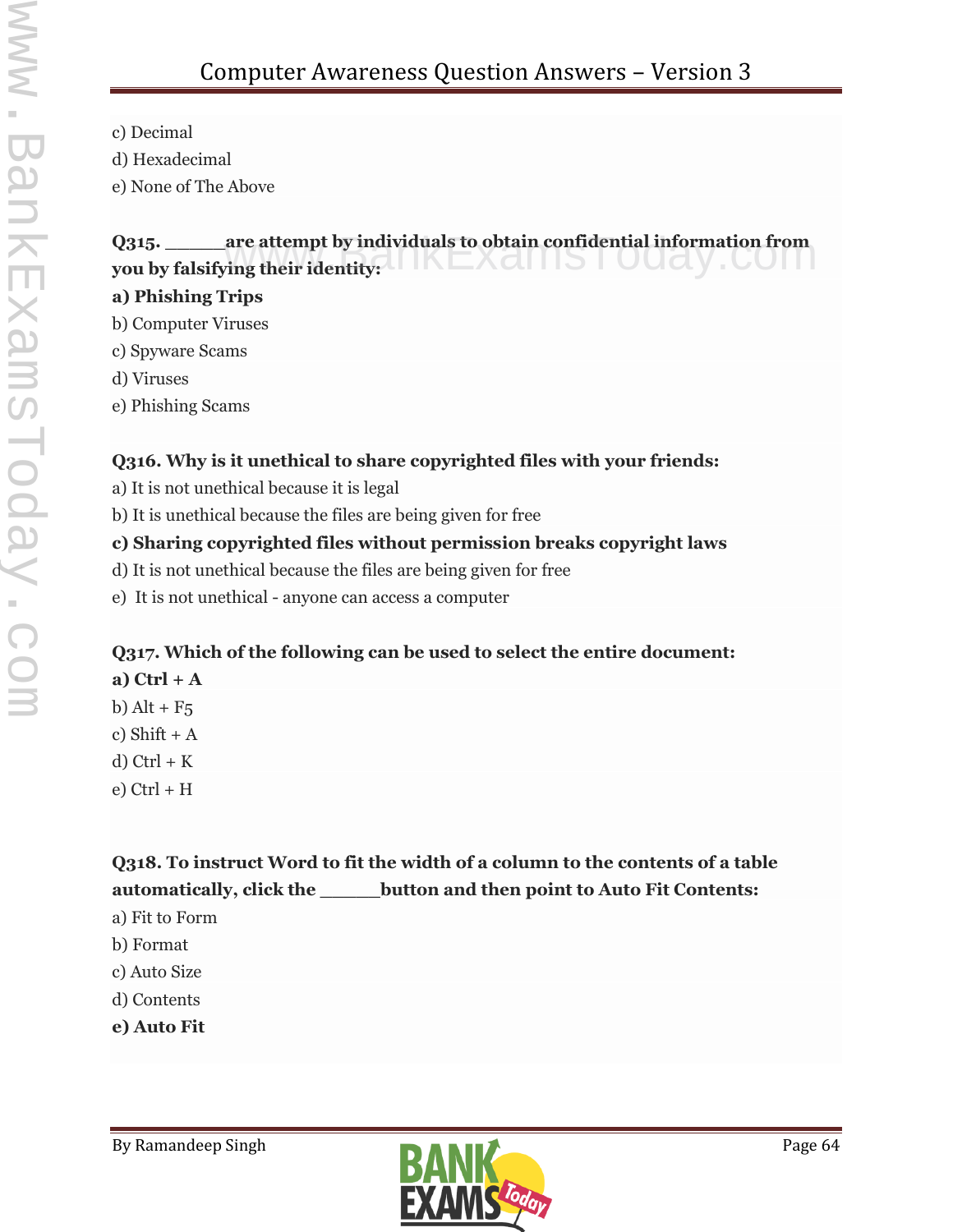#### **Q319. The simultaneous processing of two or more programs by multiple processors is:**

a) Multi programming

- b) Multi tasking
- c) Time sharing

<sup>c) Time - sharing www.BankExamsToday.com</sup>

e) None of The Above

#### **Q320. A disk's content that is recorded at the time of manufacture and that cannot be changed or erased by the user is:**

- a) memory only
- b) write only
- c) once only
- d) run only
- **e) read only**

#### **Q321. What is the permanent memory built into your computer called:**

- a) RAM b) Floppy c) CPU d) CD - ROM
- **e) ROM**

#### **Q322. To default view in EXCEL is \_\_\_\_\_\_view:**

- a) work
- b) auto
- **c) normal**
- d) roman
- e) None of The Above

#### **Q323. What displays the contents of the active cell in Excel:**

- a) Name box
- b) Row Headings
- **c) Formula bar**

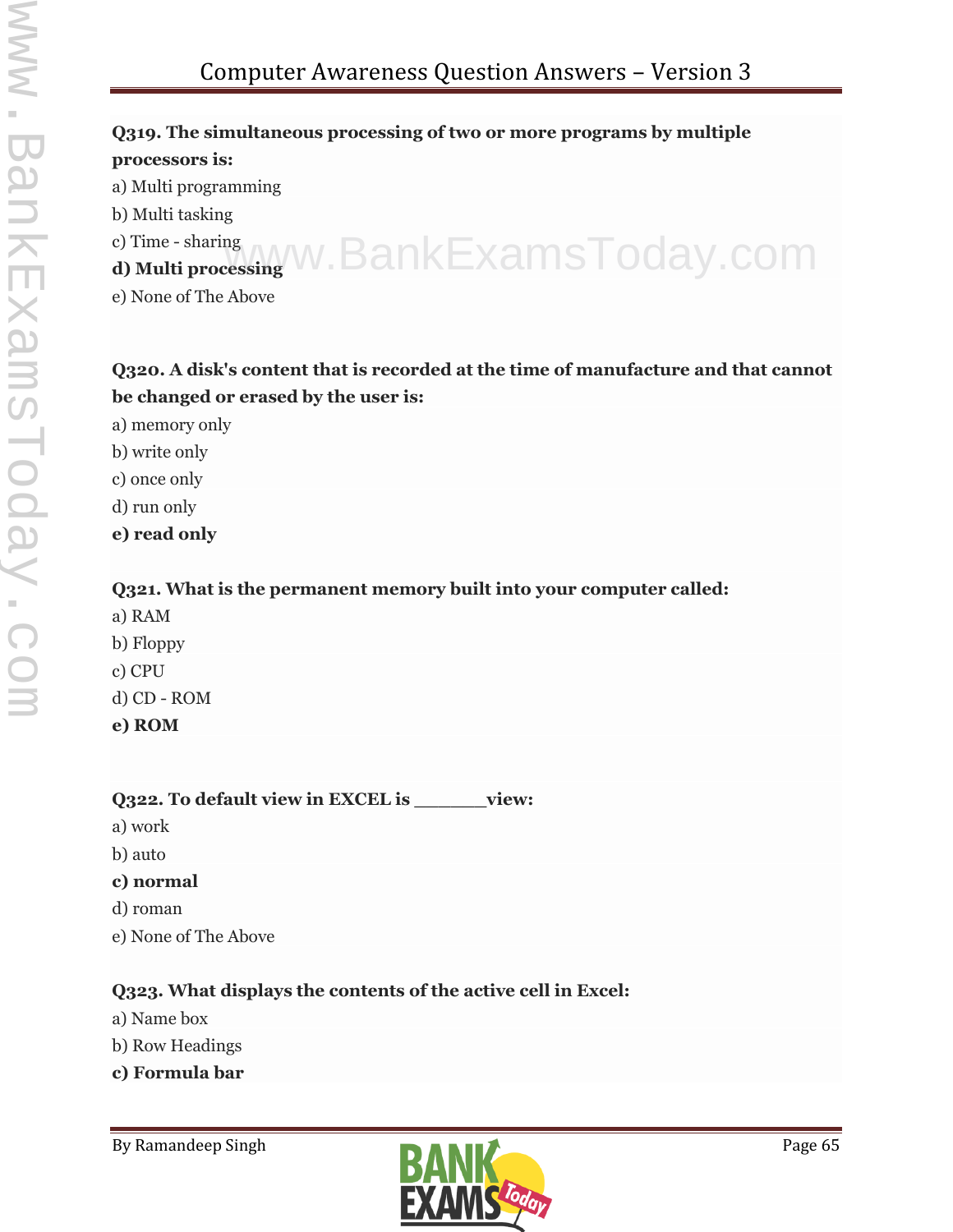#### d) Taskpane

e) None of The Above

#### **Q324. In Word you can force a page break:**

a) By positioning your cursor at the appropriate place and pressing the F1 key

a) By positioning your cursor at the appropriate place and pressing the F1 key<br>b) By positioning your cursor at the appropriate place and pressing Ctrl + Enter

#### **c) By using the Insert/ Section Break**

d) By Changing the font size of your document

e) None of The Above

#### **Q325. Data (information) is stored in computer as \_\_\_\_\_\_\_\_:**

a) Directories

#### **b) Files**

- c) Floppies
- d) Matter
- e) None of The Above

#### **Q326. Which storage device is mounted on reels:**

- a) Floppy Disk
- b) Hard Disk

#### **c) Magnetic Disk**

d) CD - ROM

e) None of The Above

#### **Q327. Primary Memory stores \_\_\_\_\_\_\_:**

- a) Data
- b) Programs
- c) Results

#### **d) All of The Above**

e) None of The Above

#### **Q328. Memory Unit is a part of \_\_\_\_\_\_\_:**

a) Input Device

#### **b) Control Unit**

c) Output Device

By Ramandeep Singh Page 66

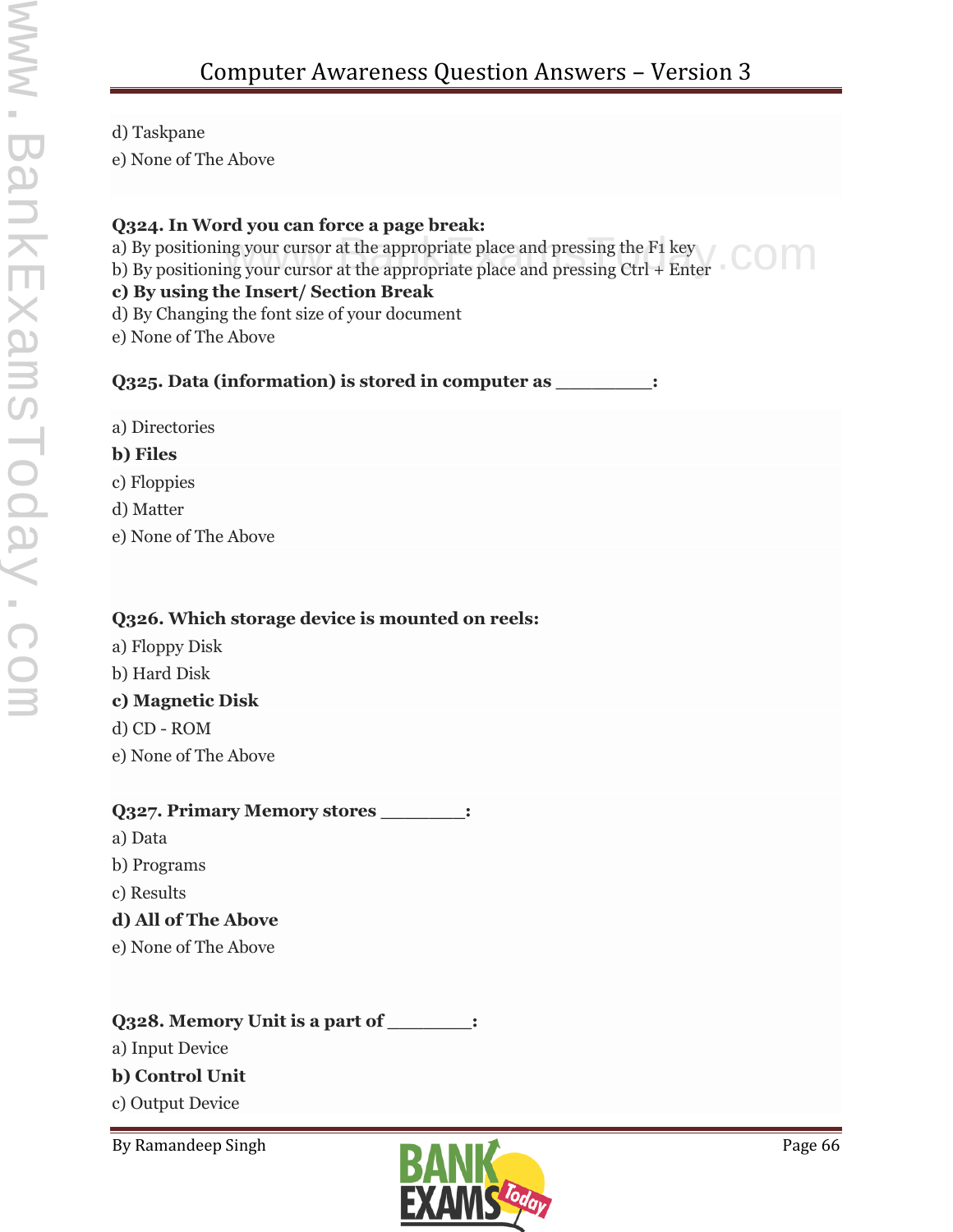d) Processing Unit

e) None of The Above

### **Q329. The contents of information are stored in \_\_\_\_\_\_\_: a) Memory Data Register** BankExamsToday.com

b) Memory Address Register c) Memory Access Register d) Memory Arithmetic Register e) None of The Above

#### **Q330. 1 Kilobyte (KB) is \_\_\_\_\_\_\_:**

a) 1000 bits b) 1 Kilo KB c) Both (a) and (b) **d) 1024 Bytes**

e) None of The Above

#### **Q331. BIOS stands for \_\_\_\_\_\_\_:**

a)Basic Integrated Output System b) Basic Integrated Operator System c) Basic Input Output Software **d) Basic Input Output System** e) None of The Above

#### **Q332. Which device can understand difference between data and programs:**

- a) Input Device
- b) Output System
- c) Memory
- **d) Microprocessor**
- e) None of The Above

#### **Q333. What does DOS stands for:**

- a) Disk Originating System
- b) Dynamic Operating System

#### **c) Disk Operating System**

d) Default Operating System

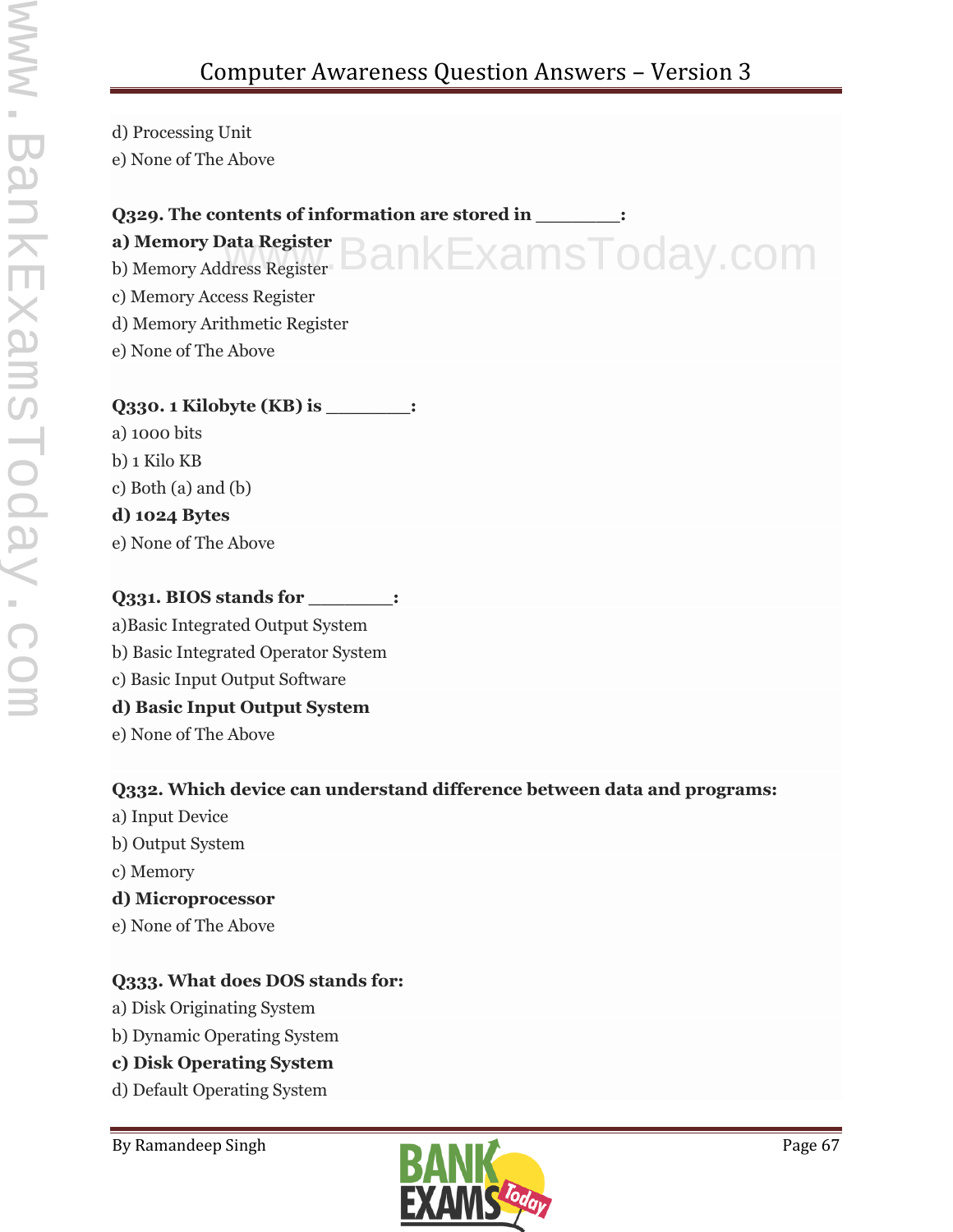e) None of The Above

#### **Q334. What do you understand by the term DOS:**

- a) Downloading the system program from the Internet
- b) Downloading operating system
- b) Downloading operating system<br>c) The master control program of the computer which helps the computer to manage the files
- d) The programs which helps computer to check the various peripheral devices
- **e) None of The Above**

#### **Q335. What do you understand by the term booting:**

#### **a) The process of starting of computer from the power off position**

- b) Connecting the computer to the electric switch
- c) Increasing the memory of the computer
- d) The process of shut down the computer
- e) None of The Above

#### **Q336. What is the difference between cold booting and warm booting:**

a) Cold Booting uses a floppy for booting while warm booting uses a hard disk for booting

### **b) Cold booting is starting the computer from the power off position and warm booting is the restarting the computer with CAD command or reset button when it hangs**

c) Both of The Above d) None of The Above

#### **Q337. What is output:**

#### **a) what the processor gives to the user**

- b) what the user gives to the processor
- c) what the processor gets from the user
- d) what the processor informs to the user
- e) None of The Above

#### **Q338. Which of the following is correct about margins:**

a) all sections in a document need to have the same margin

#### **b) different sections can have different margins**

- c) word have predefined margin setting for all documents
- d) can not say depend on the version of word

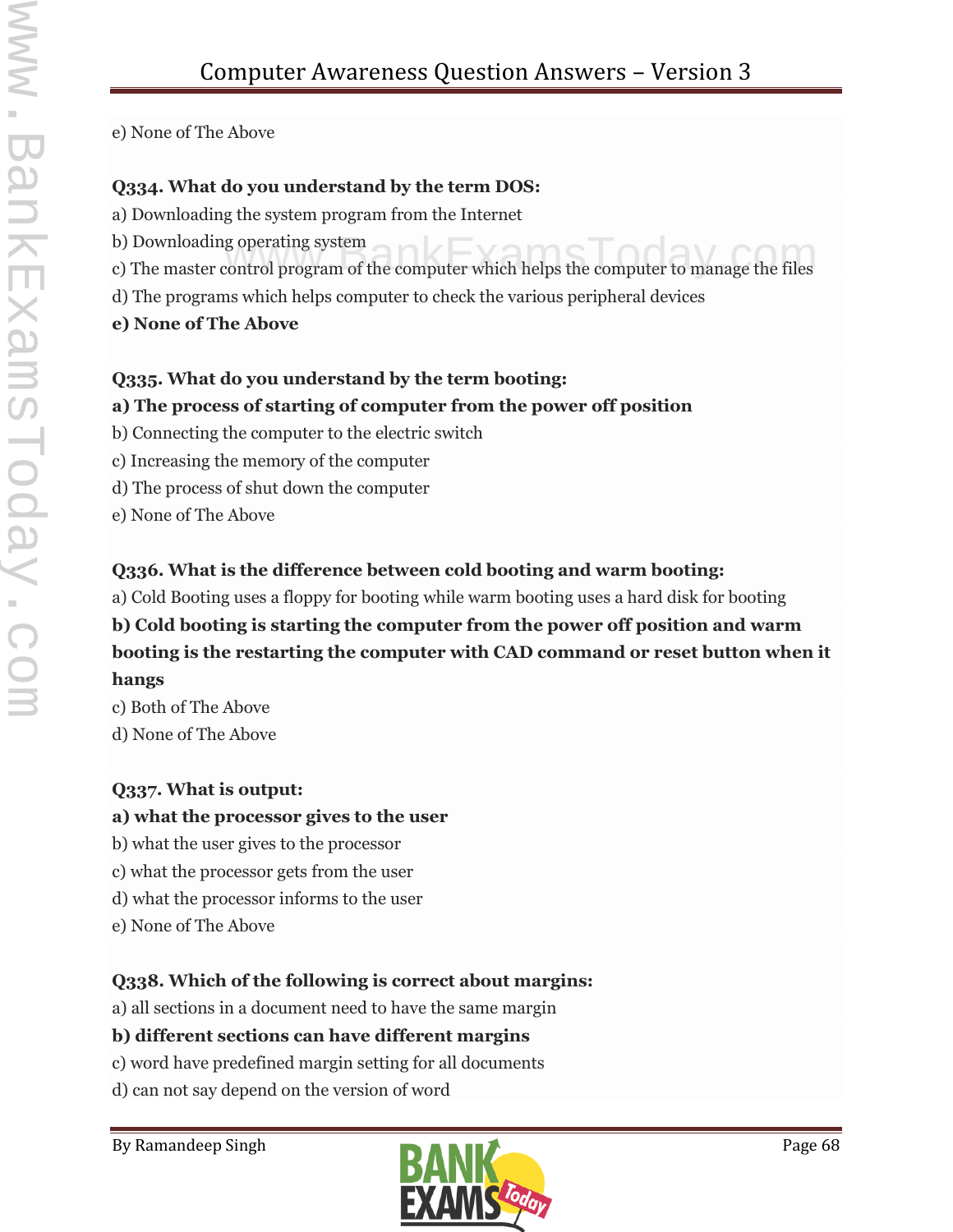e) None of The Above

## **Q339. Which among the following statements is correct about footers:**

#### **a) All pages in a document need to have same footer**

b) different section can have different footers

- c) only tow types of footers, one for even pages and one for odd page
- d) Can not say
- e) None of The Above

#### **Q340. Soft Pages breaks \_\_\_\_\_\_\_\_\_\_:**

a) are induced by the user

#### **b) are inserted by word automatically at the end of the page**

- c) can be deleted
- d) are the one to show end of paragraph
- e) None of The Above

#### **Q341. The way text appears on the page is \_\_\_\_\_\_\_:**

- a) font size
- b) font
- c) font type

#### **d) format**

e) None of The Above

#### **Q342. \_\_\_\_\_refers to title for part of document:**

- a) Header
- b) Indent
- **c) Heading**
- d) Leader Characters
- e) None of The Above

### **Q343. Which of the following should be done by user while typing a paragraph:**

- a) Press Enter at the end of every line
- b) Press Enter at the end of every statement
- c) No need to press Enter

#### **d) Press Enter at the end of every paragraph**



pday.com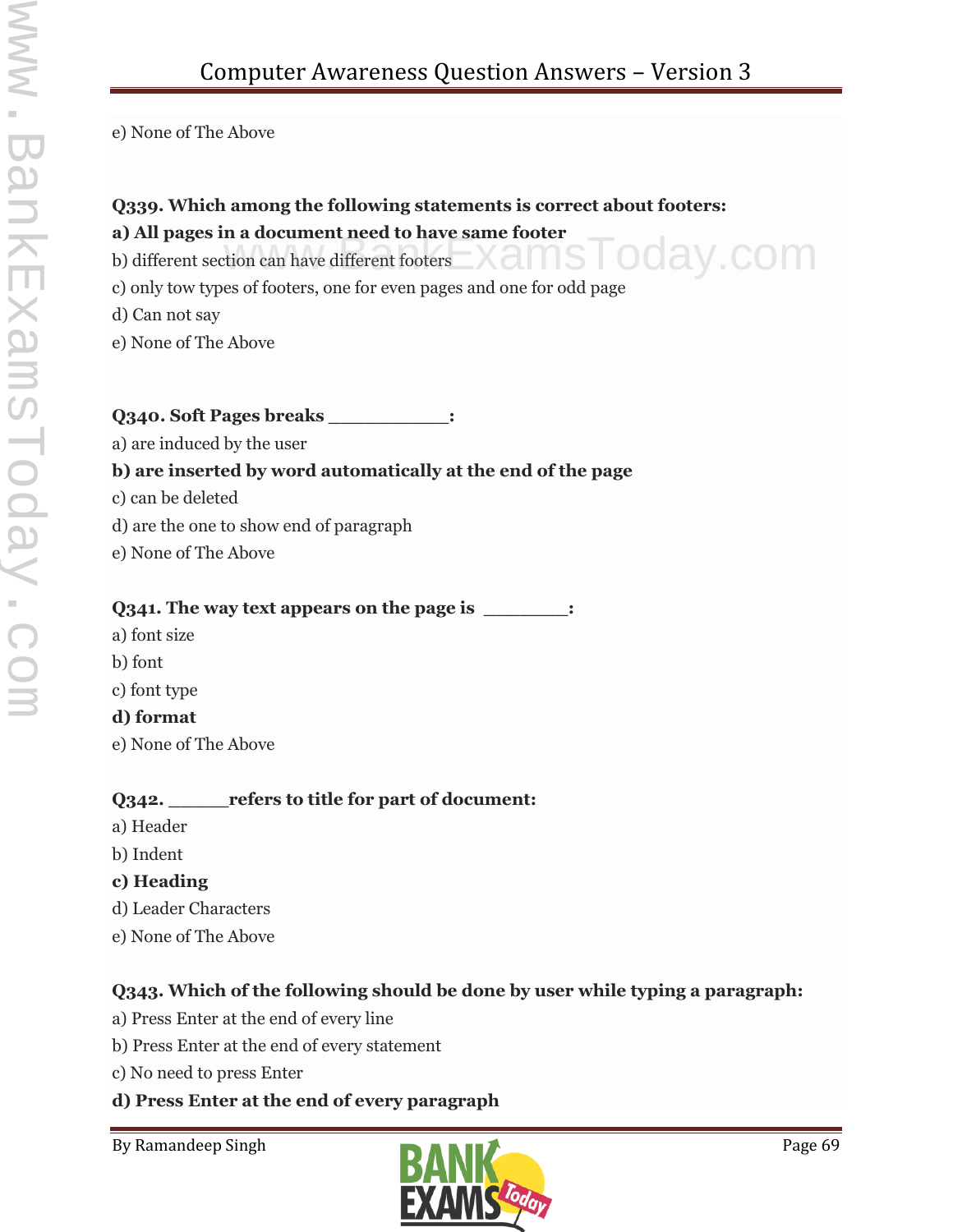.BankExamsToday.com

e) None of The Above

#### **Q344. In Microsoft Word shortcut key Ctrl + F is used for \_\_\_\_\_\_:**

a) Open the search bar

#### **b) Start the find utility**

- c) Open the history bar
- d) Opens the favorite dialog box
- e) None of The Above

#### **Q345. Which one of the following is not the feature of MS - Word:**

- a) Multiple document/files can be merged
- b) Margins and page length can be adjusted as desired
- c) Spelling can be checked and modified through spell check facility

#### **d) Provides tools such as data consolidation, goal seek, scenario etc.**

e) None of The Above

#### **Q346. What are Macros:**

a) Small add - on programs that are installed afterwards if you need them

#### **b) Small programs created in MS - Word to automate repetitive tasks by using VBA**

- c) Automatic Virus Scanning Programs
- d) None of The Above

#### **Q347. Which process is to be used to recall a document saved previously:**

- a) Enter
- **b) Open**
- c) Save
- d) None of The Above

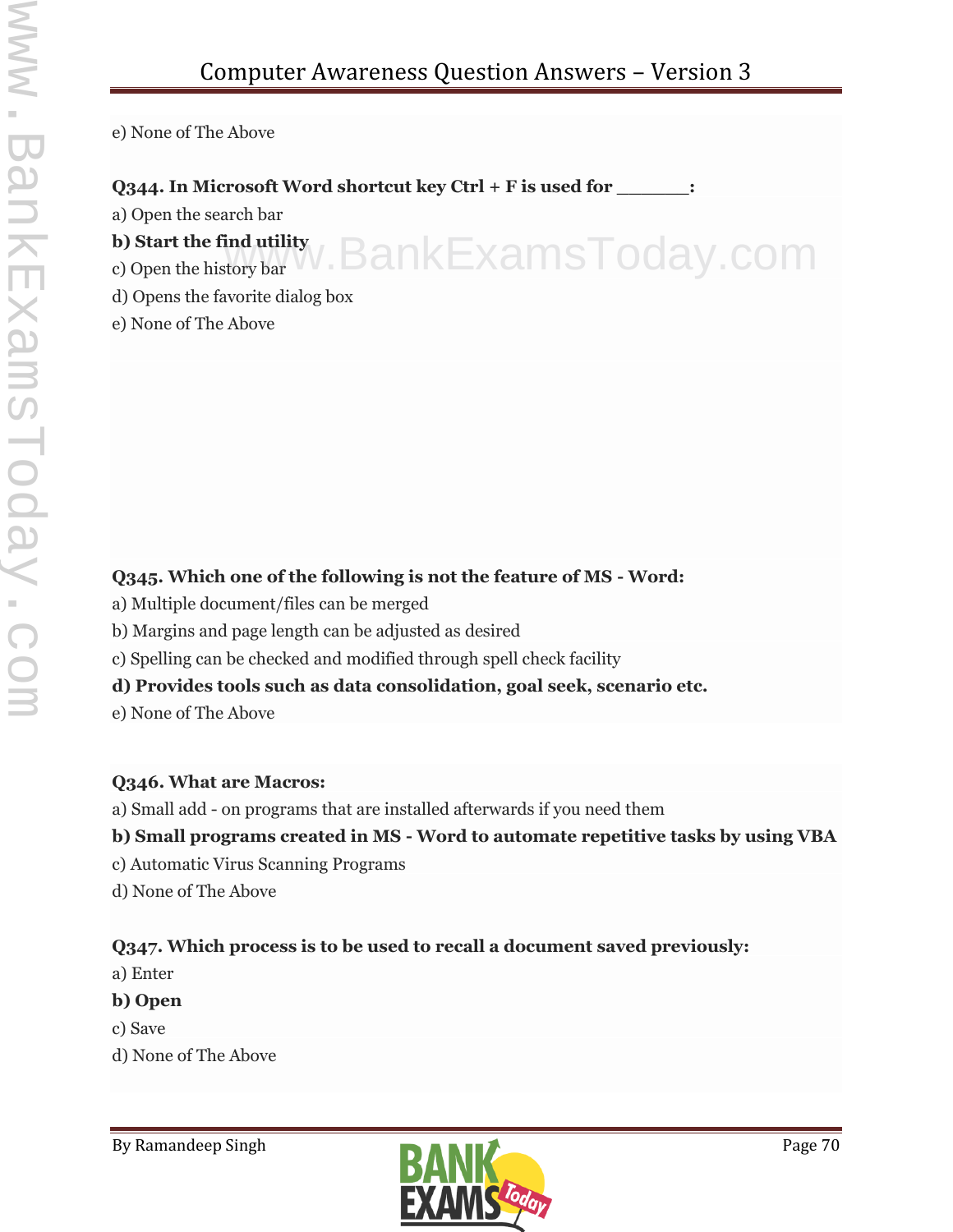#### **Q348. What input devices do you have to work with when you work in MS Word:**

a) Keyboard only

#### **b) Both Mouse and Key Board**

c) Plotter

d) None of The Above www.BankExamsToday.com

#### **Q349. In MS - Word ever command is available in:**

- a) Printer
- **b) Menu**
- c) Desktop
- d) None of The Above

#### **Q350. The menu item in dim color (gray) indicates that the menu is:**

#### **a) Unavailable for current context**

- b) Not much required menu
- c) Over used Menu
- d) None of The Above

#### **Q351. Which menu should you access if you need to edit header or footer of a document:**

#### **a) Insert**

- b) Edit
- c) View
- d) None of The Above

#### **Q352. Watermark is available on:**

a) Insert

#### **b) Page Layout**

- c) Format
- d) None of The Above

#### **Q353. Background color or picture is applied from \_\_\_\_\_menu:**

#### **a) Insert**

b) Edit

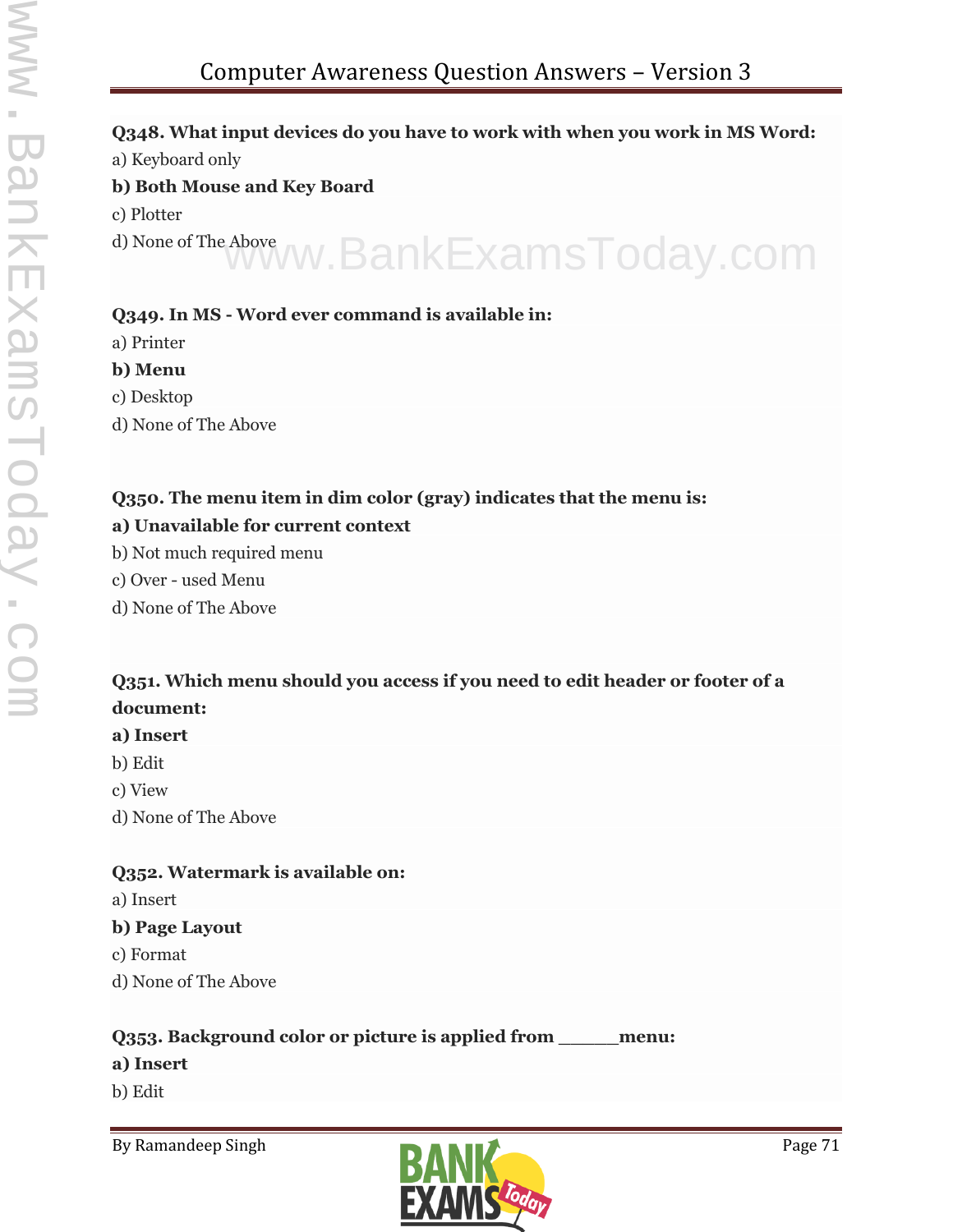c) Help

d) None of The Above

#### **Q354. On an excel sheet the active cell is indicated by:**

a) A red border a) A red border www.BankExamsToday.com c) A blinking border **d) A dark wide border**

## e) None of The Above

### **Q355. What is created when you use F11 shortcut key while creating a chart in MS Excel:**

a) A default chart

### **b) A 2 dimensional column chart**

- c) A 2 dimensional bar chart
- d) A 3 dimensional line chart
- e) None of The Above

### **Q356. What is the advantage of using a spread sheet:**

- a) Calculations can be done automatically
- b) More flexibility

### **c) Data can be analyzed using graphical representations**

d) None of The Above

### **Q357. Which of the following can you print:**

- a) A range of cells by range name
- b) An entire worksheet
- **c) A single worksheet**
- d) None of The Above

### **Q358. Which one of the following is the easiest method to select a column:**

- a) Double click any cell in the column
- b) Click the column heading

### **c) Click the column label**

- d) None of The Above
- 

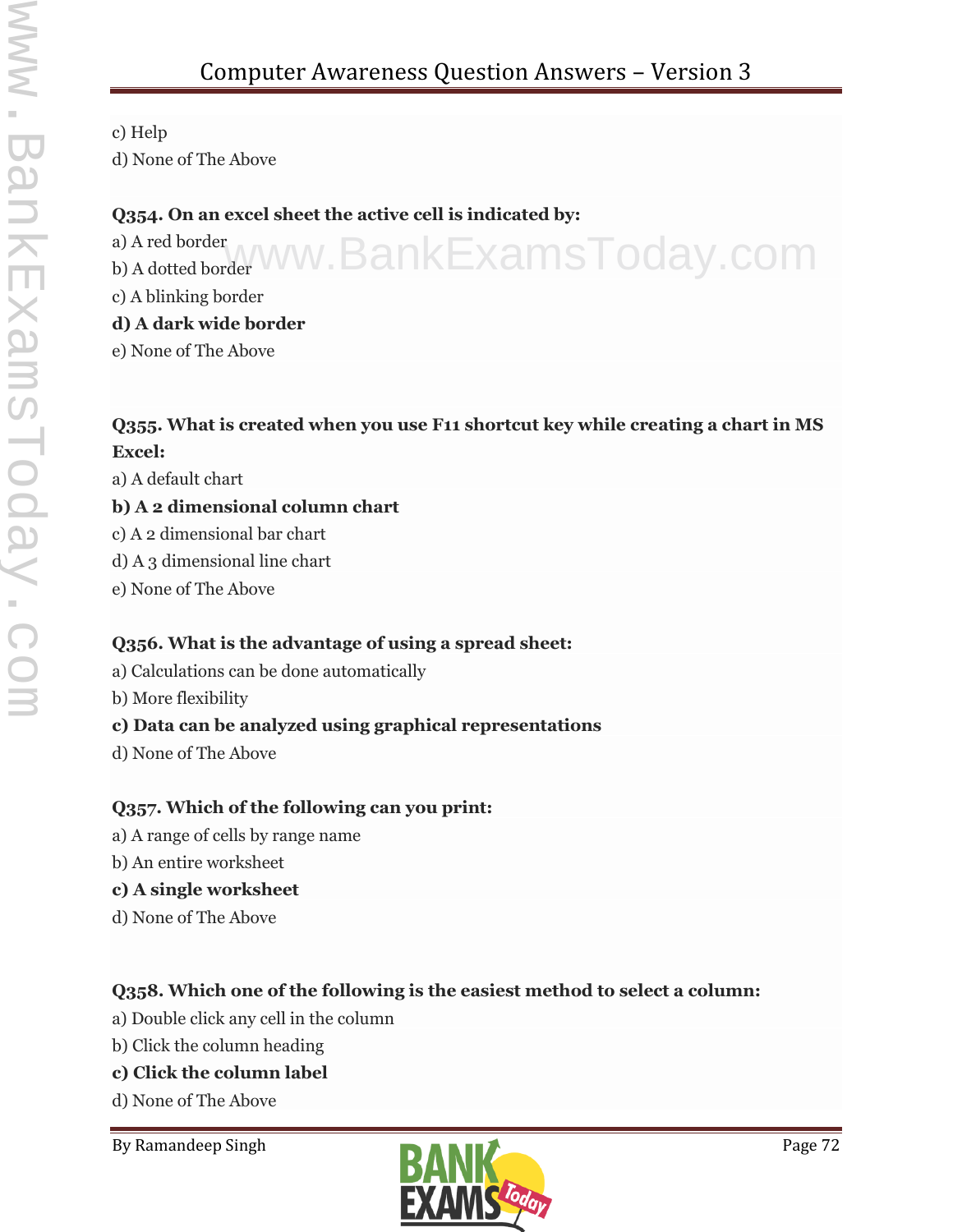# **Q359. What do you press so that the cell accept your typing as its contents:**

a) Enter

b) Tab

c) Escape **d) Enter and Tab** www.BankExamsToday.com

e) None of The Above

# **Q360. A device used for capturing an image (any drawing or photo) so that it can be stored on a computer is \_\_\_\_\_\_\_:**

- a) Modem
- b) Software

# **c) Scanner**

- d) Keyboard
- e) Mouse

# **Q361. An error in a computer program is known as \_\_\_\_\_\_\_:**

- a) Crash
- b) Power Failure
- **c) Bug**
- d) Virus
- e) Fatal Error

# **Q362. Access - control based on a person's fingerprints is an example of \_\_\_\_\_:**

# **a) Biometric Identification**

- b) Characteristic Identification
- c) Characteristic Security
- d) Fingerprint Security
- 

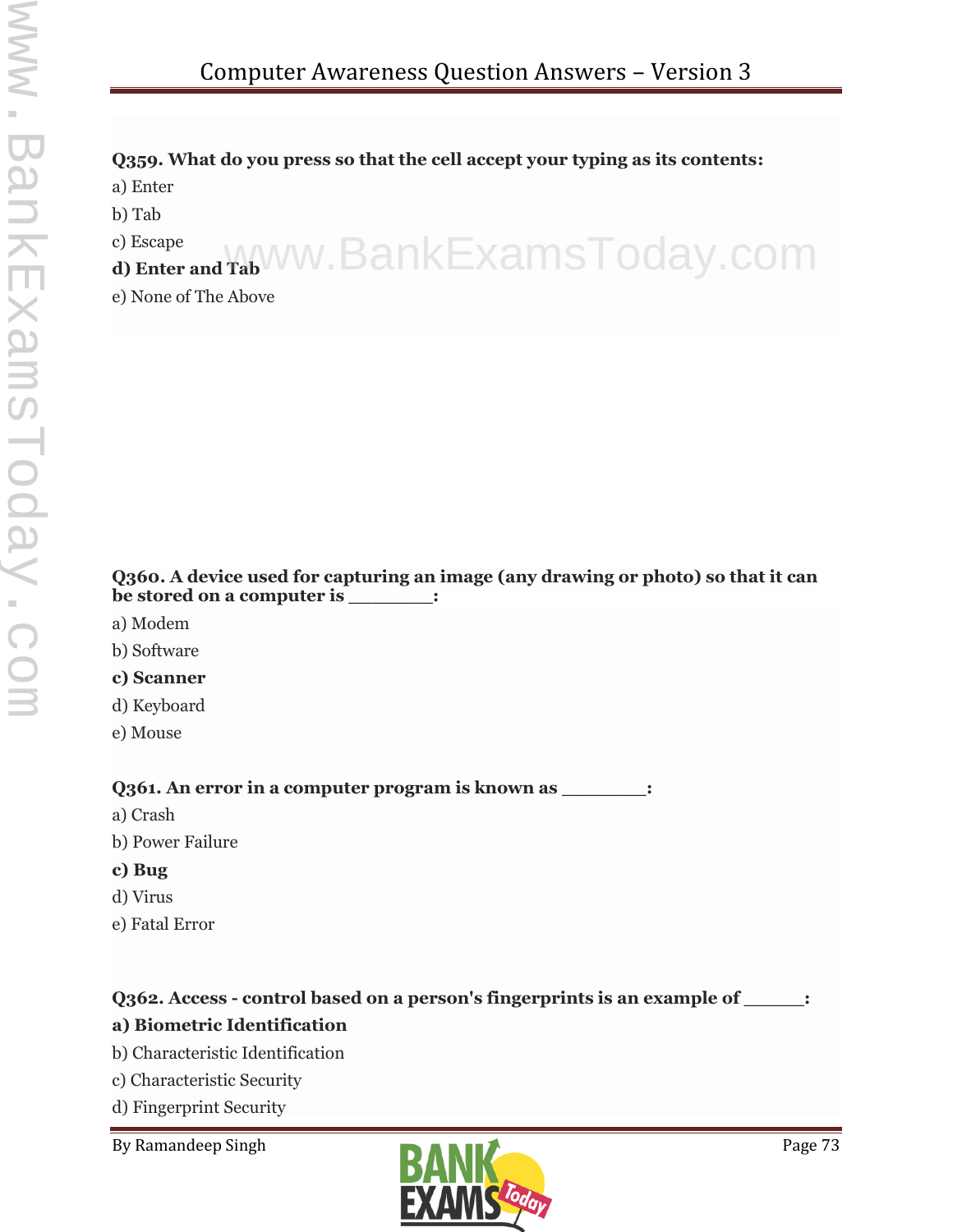#### e) Logitstics

#### **Q363. The patterns of printed lines on most products are called \_\_\_\_\_:**

- a) Prices
- b) Striping
- c) Scanners
- d) OCR
- **e) Barcodes**

# **Q364. Most mail programs automatically complete the following two parts in an e mail?**

www.BankExamsToday.com

a) From : and Body

#### **b) From : and Date**

- c) From : and To:
- d) From : and Subject
- e) None of The Above

### Q365. The computer's capability of distinguishing spoken words is called  $\qquad \qquad$  :

- a) voice analysis
- b) speech acknowledgement

#### **c) voice recognition**

- d) speech interpretation
- e) vocalization

# **Q366. Which of the following is an advantage of mounting an application on the web?**

- a) The possibility of 24 hour access for users
- b) Creating a system that can be extended globally
- c) Standardizing the design of the interface

### **d) All of The Above**

e) None of The Above

# **Q367. The first page of a website is called the \_\_\_\_\_:**

# **a) Homepage**

- b) Index
- c) Java Script
- By Ramandeep Singh Page 74

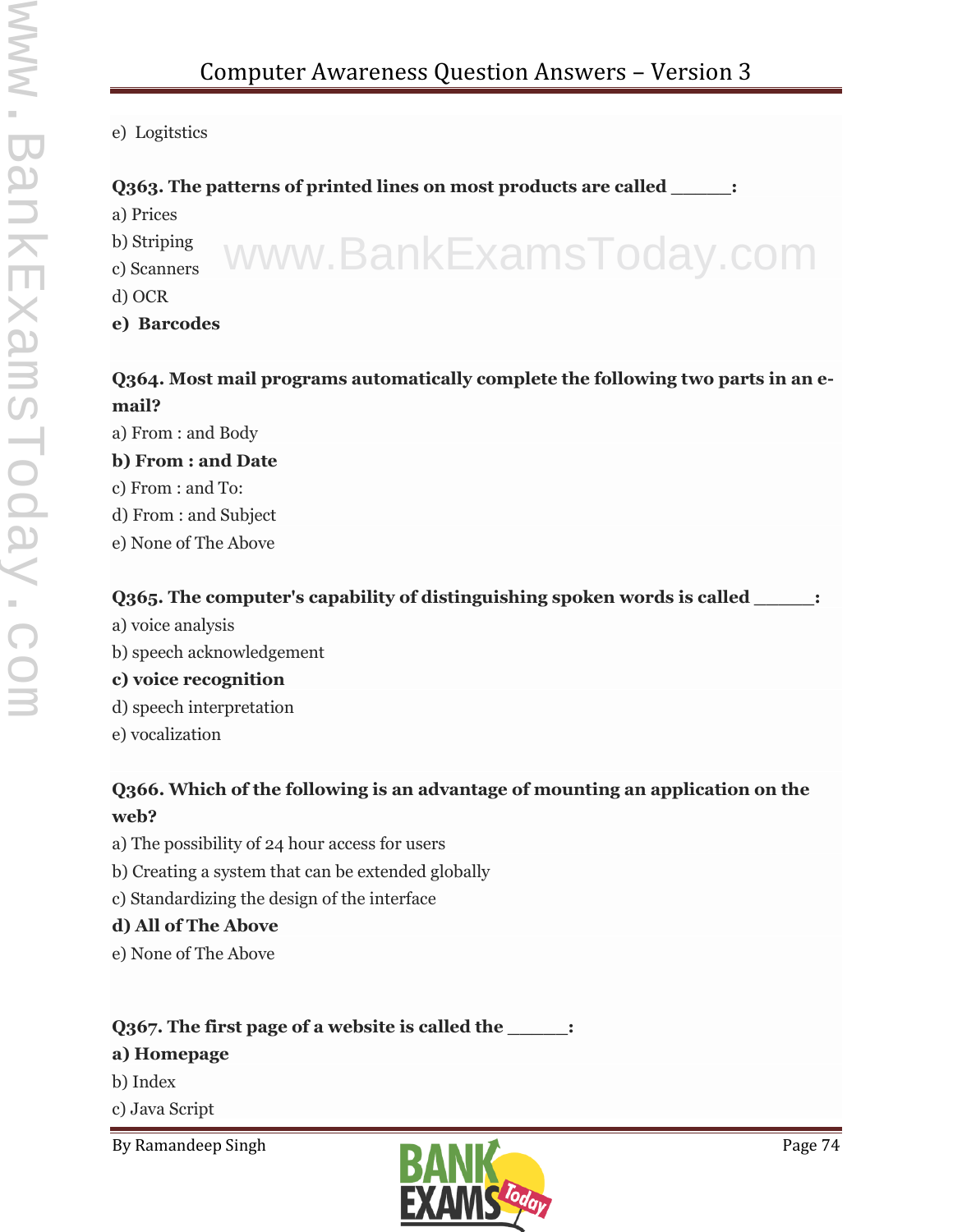- d) Bookmark
- e) Intro Page

# Q<sub>3</sub>68. ERP is an acronym for  $\cdot$

- a) Enterprise Retirement Planning
- a) Enterprise Retirement Planning<br>b) Enterprise Relationship Planning

# **c) Enterprise Resource Planning**

- d) Enterprise Reorder Planning
- e) Enterprise Retention Planning

# **Q369. The software that allows users to surf the Internet is called a/an \_\_\_\_\_:**

- a) Search Engine
- b) Internet Service Provider
- c) Multimedia Application

# **d) Browser**

e) Internet Surfing Provider

# **Q370. The issues that deal with the collection and use of data about individual is**

- **\_\_\_\_\_:**
- a) Access
- b) Publicity
- c) Accuracy
- d) Property
- **e) Privacy**

# **Q371. A term related to sending data to a satellite is \_\_\_\_\_:**

- a) down link
- b) modulate
- c) demodulate

# **d) up link**

e) interrelate

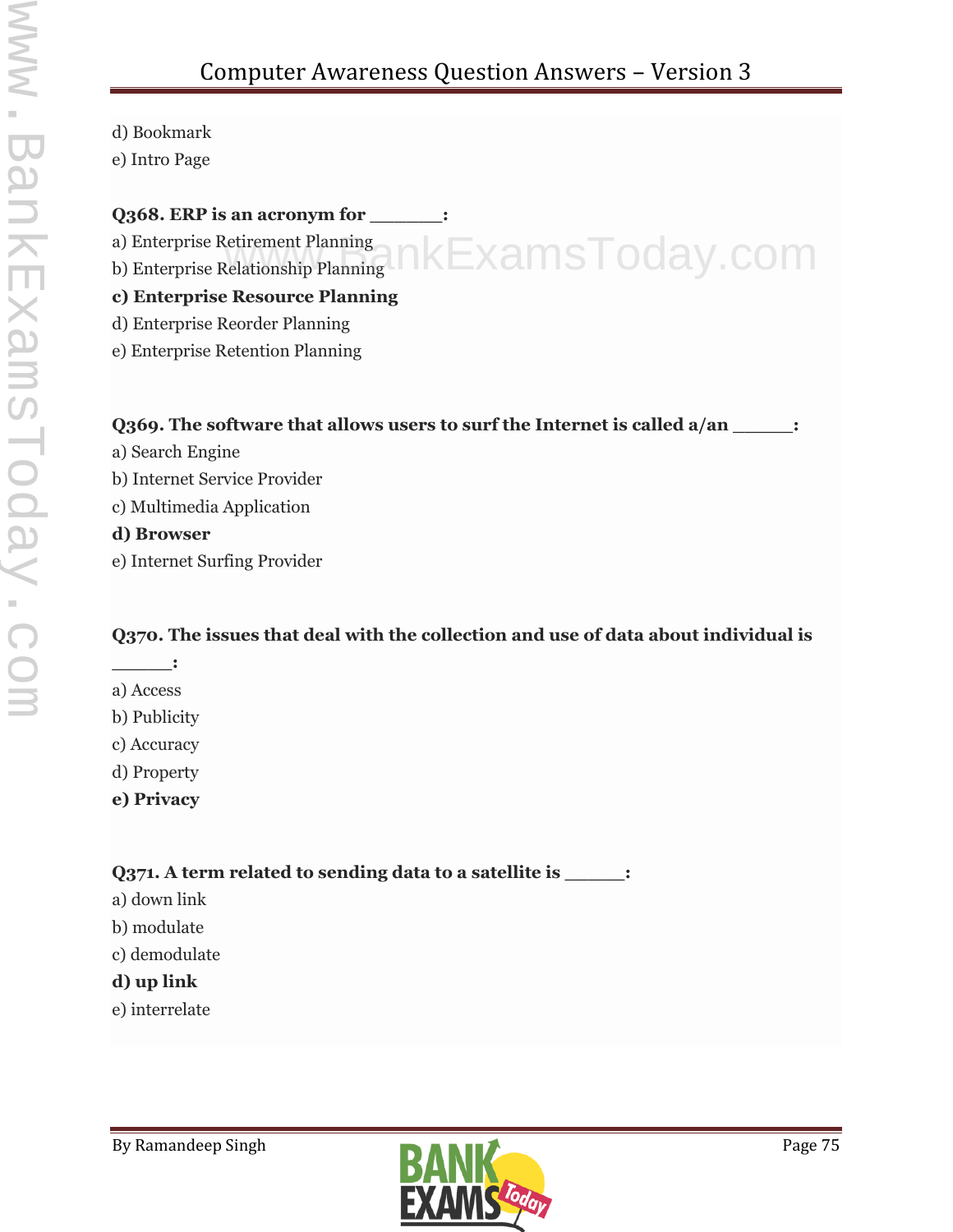**Q372. Online documents containing underlined phrases or icons that a user can click in order to move immediately to related parts of the current document or to other documents with related information is called \_\_\_\_\_\_:**

a) Hypermedia

b) Hypertext c) HTML **d) URL** www.BankExamsToday.com

e) FTP

**Q373. Physical security is concerned with protecting computer hardware from human tampering and natural disasters and \_\_\_\_\_security is concerned with protecting software from unauthorized tampering or damage:**

- a) Data
- **b) Cyber**
- c) Internet
- d) Meta Physical
- e) Publicity

# **Q374. Hackers \_\_\_\_\_\_\_:**

a) all have the same motive

- b) after people who maintain
- c) may legally break into computers
- d) are people who are allergic to computers
- **e) break into other people's computers**

**Q375. Unauthorized copying of software to be used for personal gain instead of for personal backup is called \_\_\_\_\_\_:**

- a) program thievery
- b) data snatching
- **c) software piracy**
- d) program looting
- e) data looting

# **Q376. Junk e-mail is also called \_\_\_\_\_:**

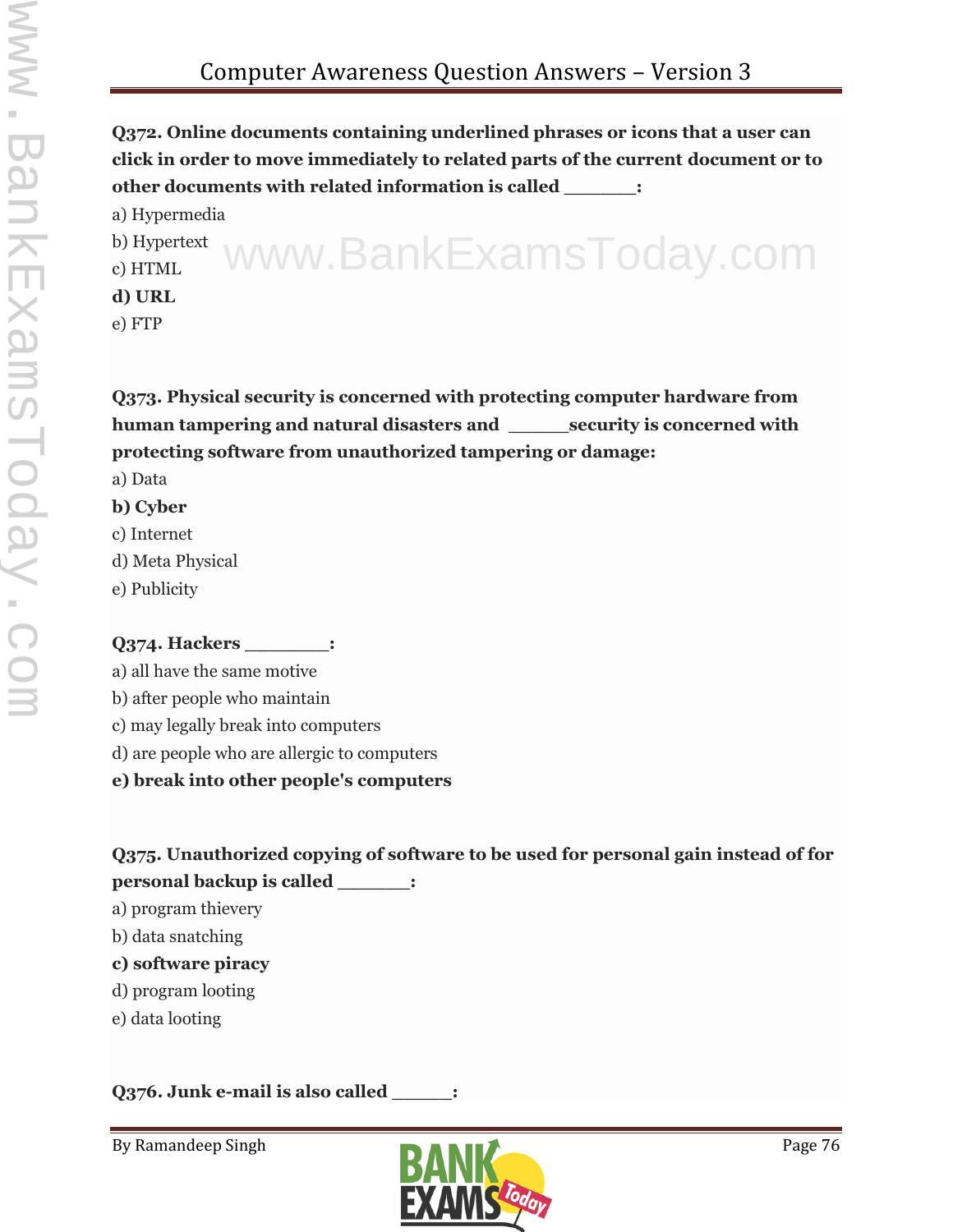### **a) Spam**

- b) Spoof
- c) Cookie Crumbs
- d) Sniffer Script
- e) Spill

# www.BankExamsToday.com

# **Q377. What is usually used for displaying information at public places?**

a) Monitors

# **b) Overhead Projections**

- c) Monitors and Overhead Projections
- d) Touch Screen Kiosks
- e) Loud Speakers

# **Q378. What is MP3:**

- a) A Mouse
- b) A Printer

# **c) A Sound Format**

- d) A Scanner
- e) A Mobile Phone

# **Q379. What is the most popular hardware for multimedia creations? a) PCs**

- b) Minicomputers
- c) Mainframe Computers
- d) WANs
- e) Super Computers

# **Q380. For sound recording, what is necessary?**

a) Speaker

# **b) Microphone**

- c) Talker
- d) Mouse
- e) Telephone

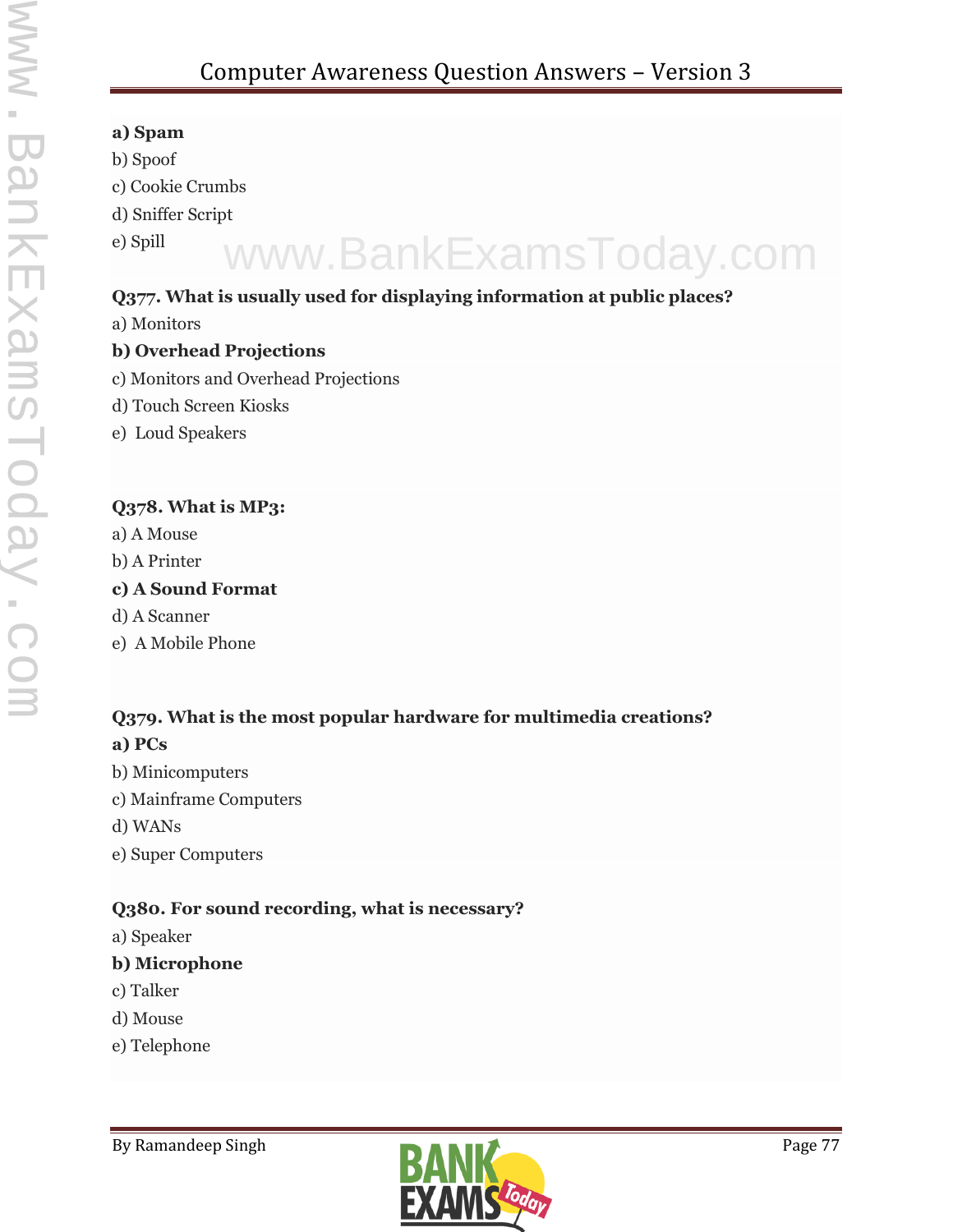# Computer Awareness Question Answers – Version 3

**Q381. The life - span of a CD - ROM is \_\_\_\_\_\_\_:**

a) approximately one year

b) approximately two year

# **c) approximately five year**

d) approximately twenty - five years d) approximately twenty - five years<br>e) All of The Above WW.DankExamsToday.COM

# **Q382. The \_\_\_\_\_\_setting are automatic and standard:**

# **a) Default**

- b) CPU
- c) Peripheral
- d) User Friendly
- e) Defaulter

# **Q383. What are the two parts of an E - mail address?**

- a) User Name and Street Address
- b) Legal Name and Phone Number

# **c) User Name and Domain Name**

- d) Initials and Password
- e) User Name and Recipient Name

# **Q384. Participate can see and hear each other in a/an:**

- a) Electronic Mail System
- b) Message System

# **c) Tele - Conference**

- d) Bulletin Board
- e) None of The Above

# **Cyber Crimes**

# **Q385. Computer crime or Cyber crime is crime that involves:**

- a) Computer
- b) Network
- **c) Both of Above**
- d) None of These

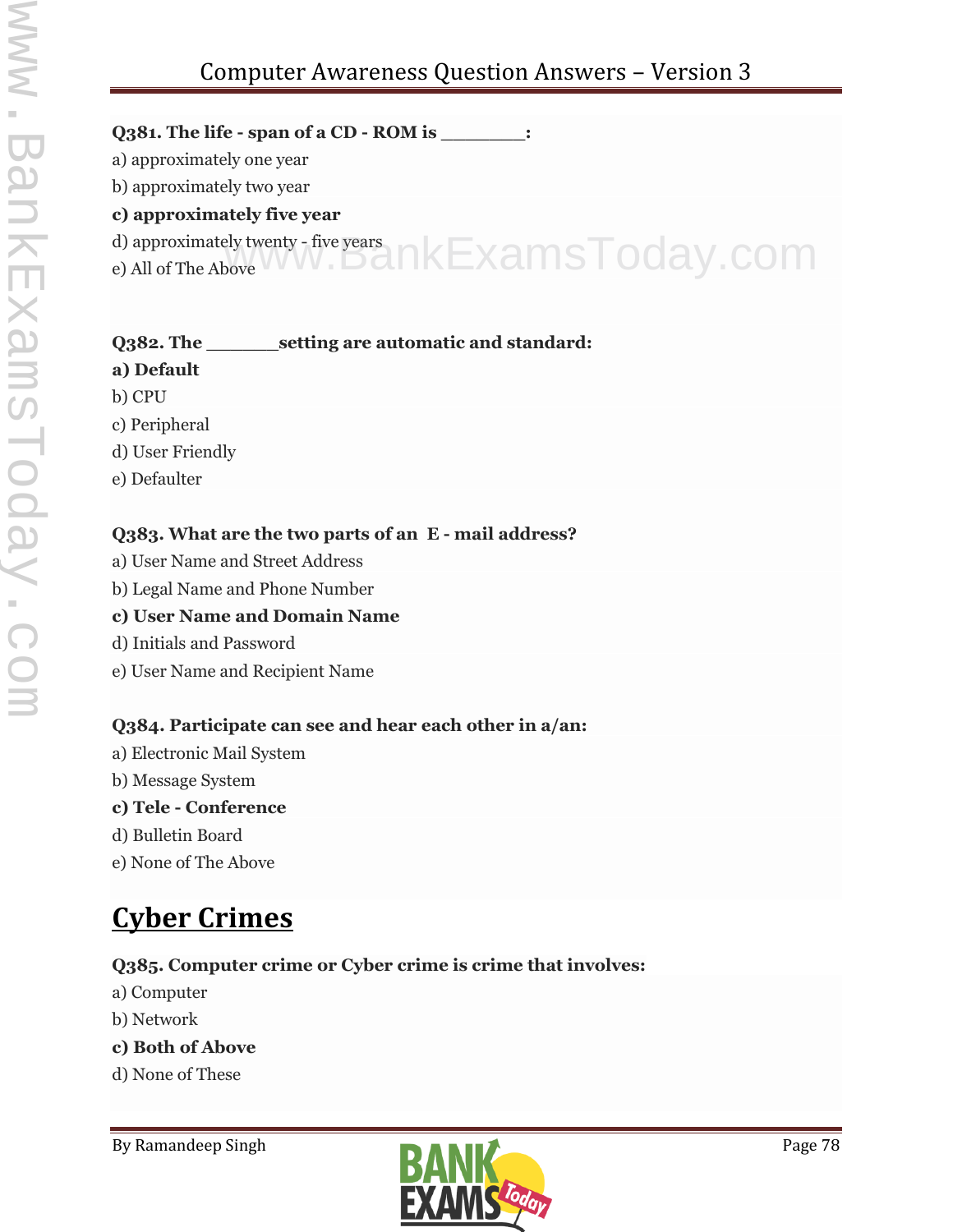# **Q386. Net crime is criminal exploitation of the \_\_\_:**

- a) Browsers
- b) Servers
- **c) Internet**
- 

# d) None of These www.BankExamsToday.com

# **Q387. Crime through Internet includes:**

- a) Telemarketing
- b) Internet fraud
- c) Identity Theft
- d) Credit Card account thefts
- **e) All of the Above**
- f) None of These

# **Q388. Which among the following is correct about "Hacking":**

a) Hacking is an illegal intrusion into a computer system and/or network.

b) Cracking term is equivalent to Hacking (In Indian Laws perspective there is no difference between the term hacking and cracking).

c) Every act committed towards breaking into a computer and/or network is hacking.

d) Hacker can hack or personal monetary gains, such as to stealing the credit card information, transferring money from various bank accounts to their own account followed by withdrawal of money.

# **e) All of the Above**

f) None of These

# **Q389. Which among the following is correct about "Child Pornography":**

a) Pedophiles lure the children by distributing pornographic material.

b) Pedophiles falsely represent their selves as of same age and win the confidence of children by chatting and by sending images.

c) Pedophiles after wining the confidence of children then offers then monetary as well as physical awards.

d) Pedophiles may sexually exploit the children by using them as sexual objects or by taking their pornographic pictures, in order to sell those over the internet.

# **e) All of the Above**

f) None of These

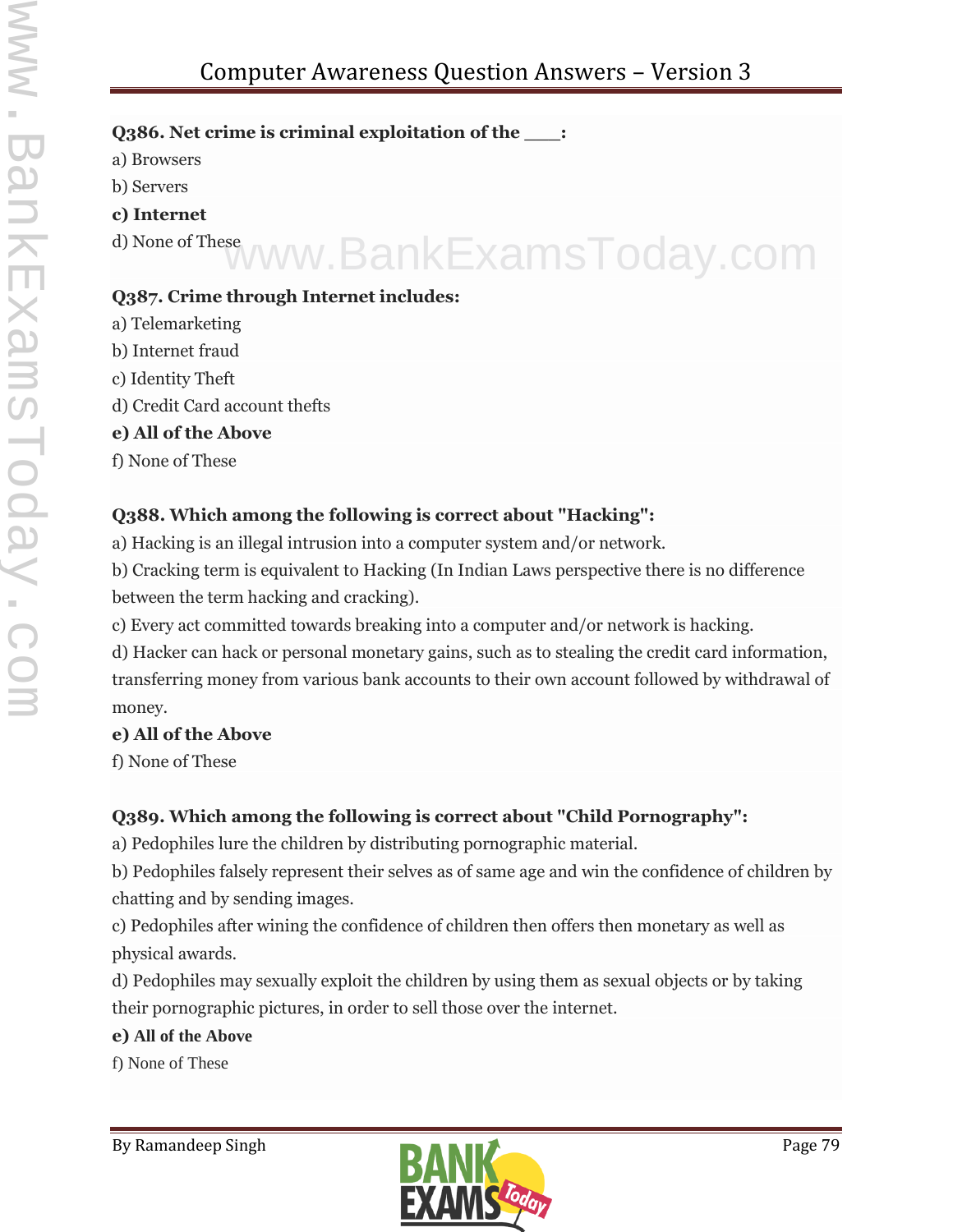#### **Q390. Which among the following characteristics are correct about 'Cyberstalking':**

a) Cyberstalking is the use of the internet or electronics to stalk or harass an individual or any group.

b) It includes making harassing phone calls, killing the victims pet, vandalizing victims property, leaving written messages or objects

c) It may be offline as well as online c) It may be offline as well as online<br>**d**) All of the Above WW.DankExamsToday.com

e) None of These

# **Q391. Denial - of - service attack includes:**

a) a type of attack on a network that is designed to bring the network to its knees by flooding it with useless traffic

b) DoS attacks are included in it.

### **c) Both of Above**

d) None of These

# **Q392. Which among the following is wrong characteristic of "Phishing":**

a) Fakers, by offering special rewards or money prize etc asked for personal information such as passwords, credit card information, social security and bank account numbers or other material information.

b) Main purpose is theft or misuse the acquired material

c) Both of Above

**d) None of These**

# **Q393. Credit Card Fraud includes:**

- a) Credit cards are illegally get and used to get movable or immovable property
- b) Unauthorized and illegal use of credit cards

# **c) Both of Above**

d) None of These

# **Q394. Punishment for Hacking in Inida is:**

- a) Imprisonment up to 3 years only
- b) Fine (Depend on case to case) only

# **c) Both of Above**

d) None of These

**Q395. Which among the following is best suitable for term "Software Piracy":**

By Ramandeep Singh Page 80

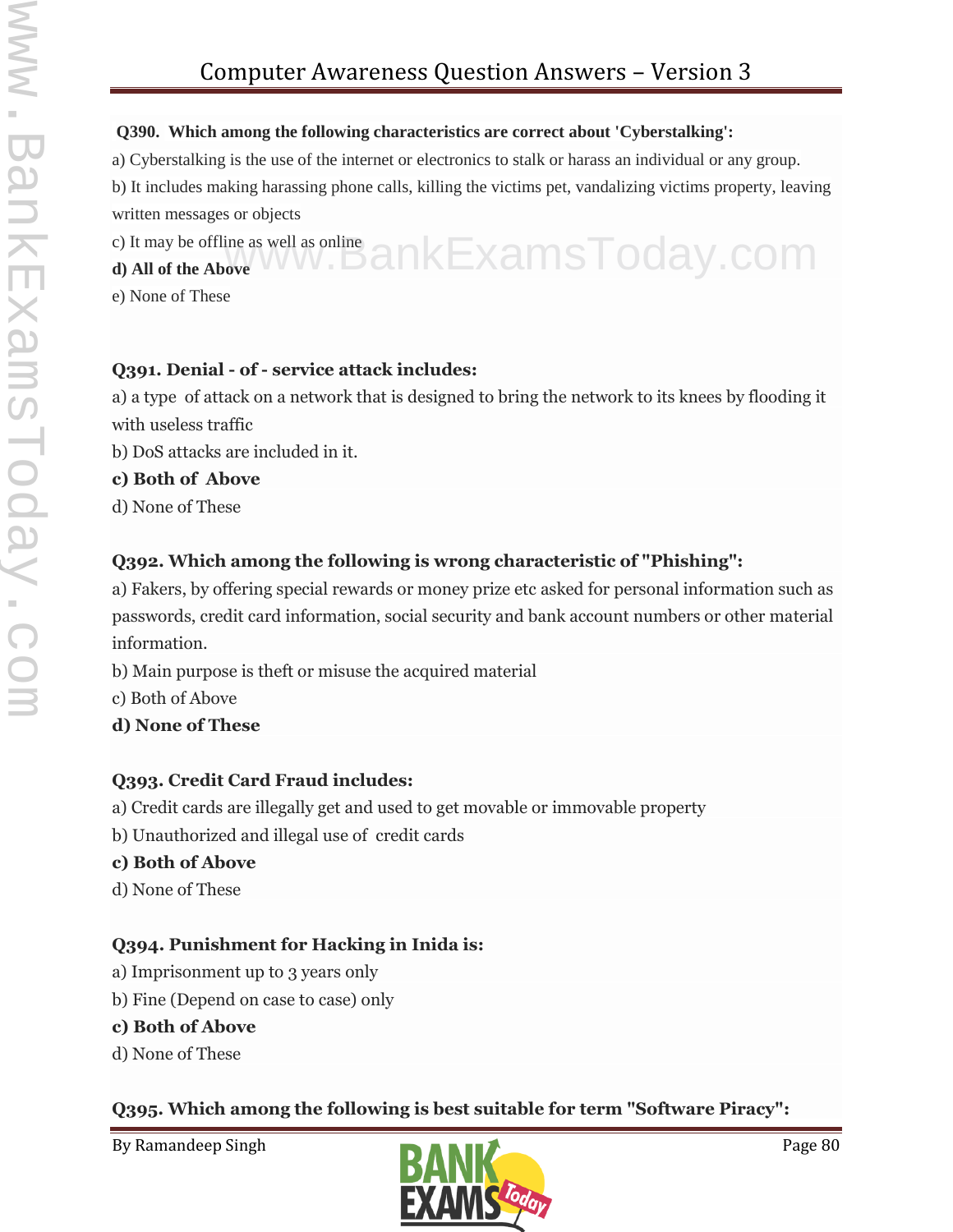- a) Counterfeiting original products
- b) Illegal copying of genuine program

#### **c) Both of Above**

d) None of These

# www.BankExamsToday.com

### **Q396. Which among the following are Malicious Softwares:**

- a) Virus and Worms
- b) Trojan Horse and Time Bomb
- c) Logic Bomb and Rabbit and Bacterium
- d) None of These
- **e) All of the Above**

# **Q397. IRC stands for:**

### **a) Internet Relay Chat**

- b) Internal Rely Chat
- c) Information Relay Chat
- d) None of These

### **Q398. MOD refers to:**

a) Monitor of Deception

### **b) Master of Deception**

- c) Management of Deception
- d) None of These

# **Q399. INTER POL stands for:**

- **a) International Police**
- b) Internal Polythims
- c) Internet Protocol
- d) None of These

# **Firewall**

# **Q400. A firewall is a \_\_\_\_\_\_security system:**

### **a) Network**

- b) File
- c) Program

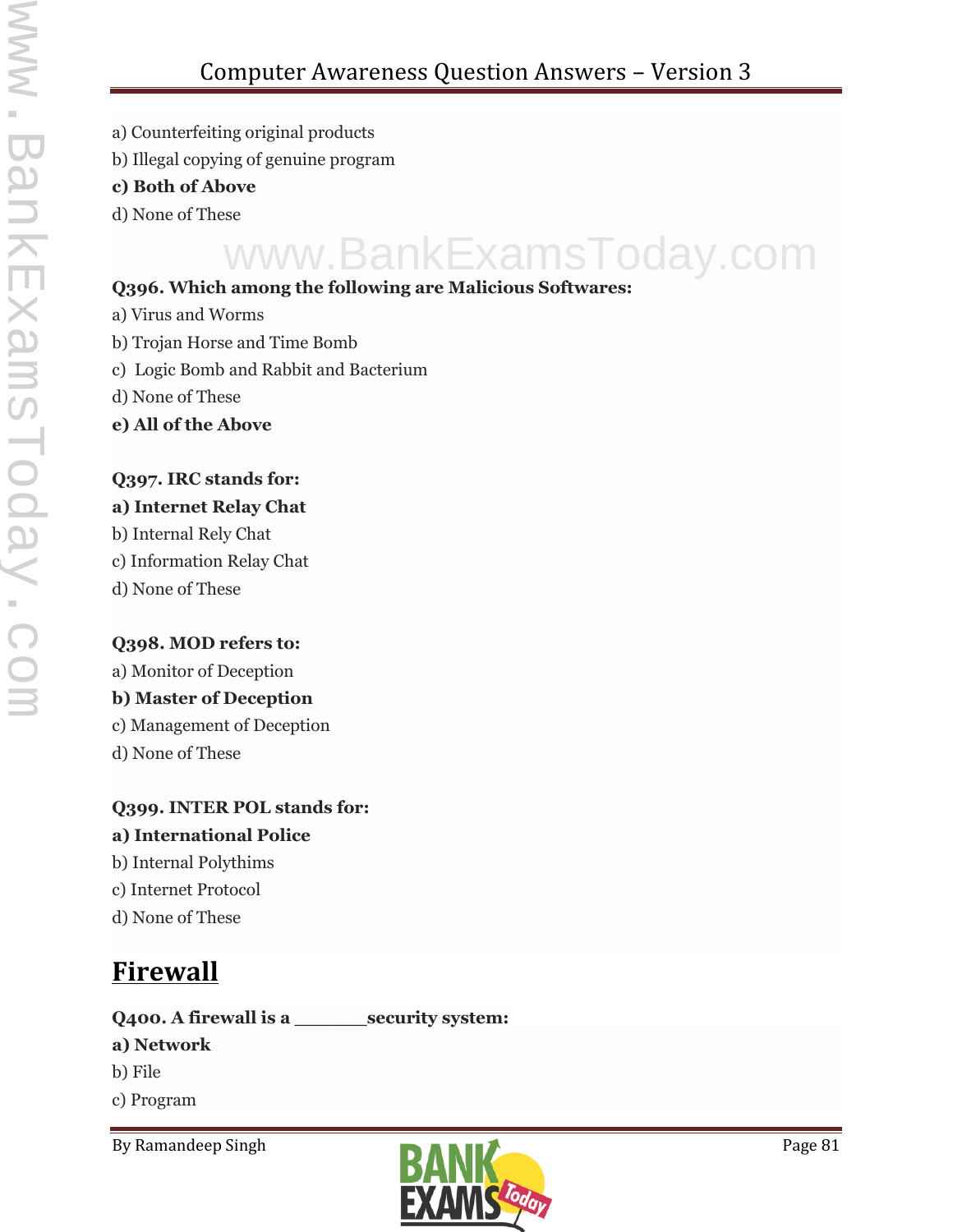d) None of These

# **Q401. A firewall is a network security system \_\_\_\_\_\_based that controls incoming and outgoing network traffic based on a set of rules:**

and outgoing network trainc based on a set of rules:<br>a) Hardware  $WWW$  ,  $BANKEXamsToday$  ,  $com$ 

b) Software

#### **c) Both hardware or software**

d) None of These

#### **Q402. Which among the following is correct:**

- a) A firewall is a system designed to prevent unauthorized access to or from a private network.
- b) Firewalls can be implemented in both hardware and software or a combination of both.

#### **c) Both of Above**

d) None of these

# **Q403. Firewalls are frequently used to prevent unauthorized internet users from accessing private networks connected to the internet especially \_\_\_\_:**

#### **a) Intranets**

- b) Extranets
- c) Both of Above
- d) None of These

#### **Q404. Firewalls are used to protect:**

- a) Home Networks
- b) Corporate Networks
- **c) Both of Above**
- d) None of These

# **Q405. If you have more than one computer connected in the home, it is important to protect every computer. You should have a \_\_\_\_firewall (such as a router) to protect your network:**

#### **a) Hardware**

- b) Software
- c) HTML

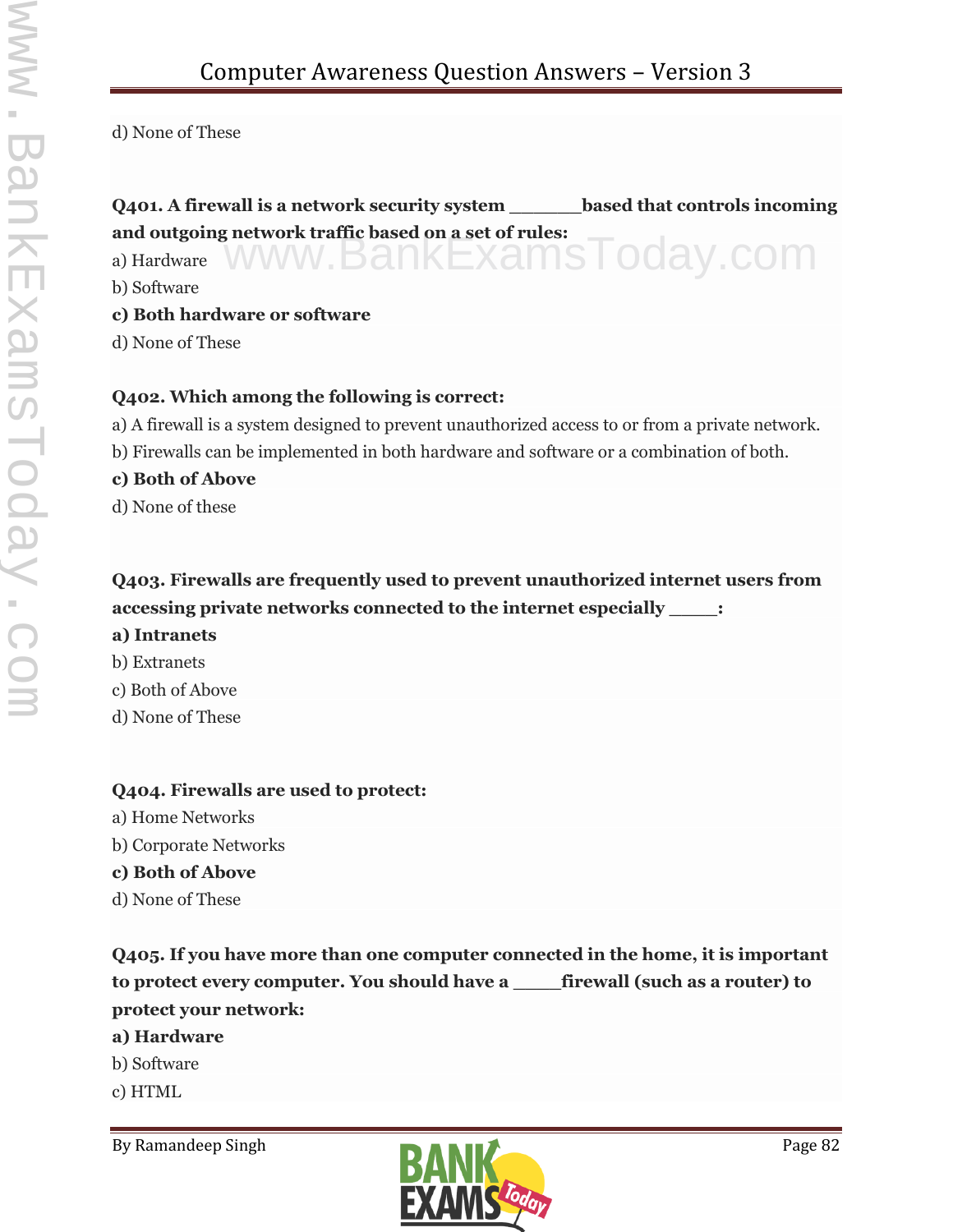d) None of These

# **Q406. \_\_\_\_intercepts all messages entering and leaving the network. The \_\_\_\_\_effectively hides the true network addresses:**

a) Circuit Level Gateway **b) Proxy Server** v.BankExamsToday.com

c) Packet Filter

d) None of These

### **Q407. Firewalls are often categorized as:**

- a) Network Firewalls
- b) Host Based Firewalls

# **c) Either Network firewalls or Host based firewalls**

d) None of These

# **Q408. Which among the following is correct:**

a) Network firewalls are a software appliance running on general purpose hardware or hardware based firewall computer appliances that filter traffic between two or more networks.

b) Host - based firewalls provide a layer of software on one host that controls network traffic in and out of that single machine

### **c) Both of Above**

d) None of These

# **Q409. The first type of firewall was the packet filter which looks at:**

- a) network addresses
- b) Ports of the packet and determines if that packet should be allowed or blocked
- **c) Both of above**
- d) None of These

**Q410. The first paper published on firewall technology was in \_\_\_\_, when engineers from Digital Equipment Corporation (DEC) developed filter systems known as packet filter firewalls:**

**a) 1988**

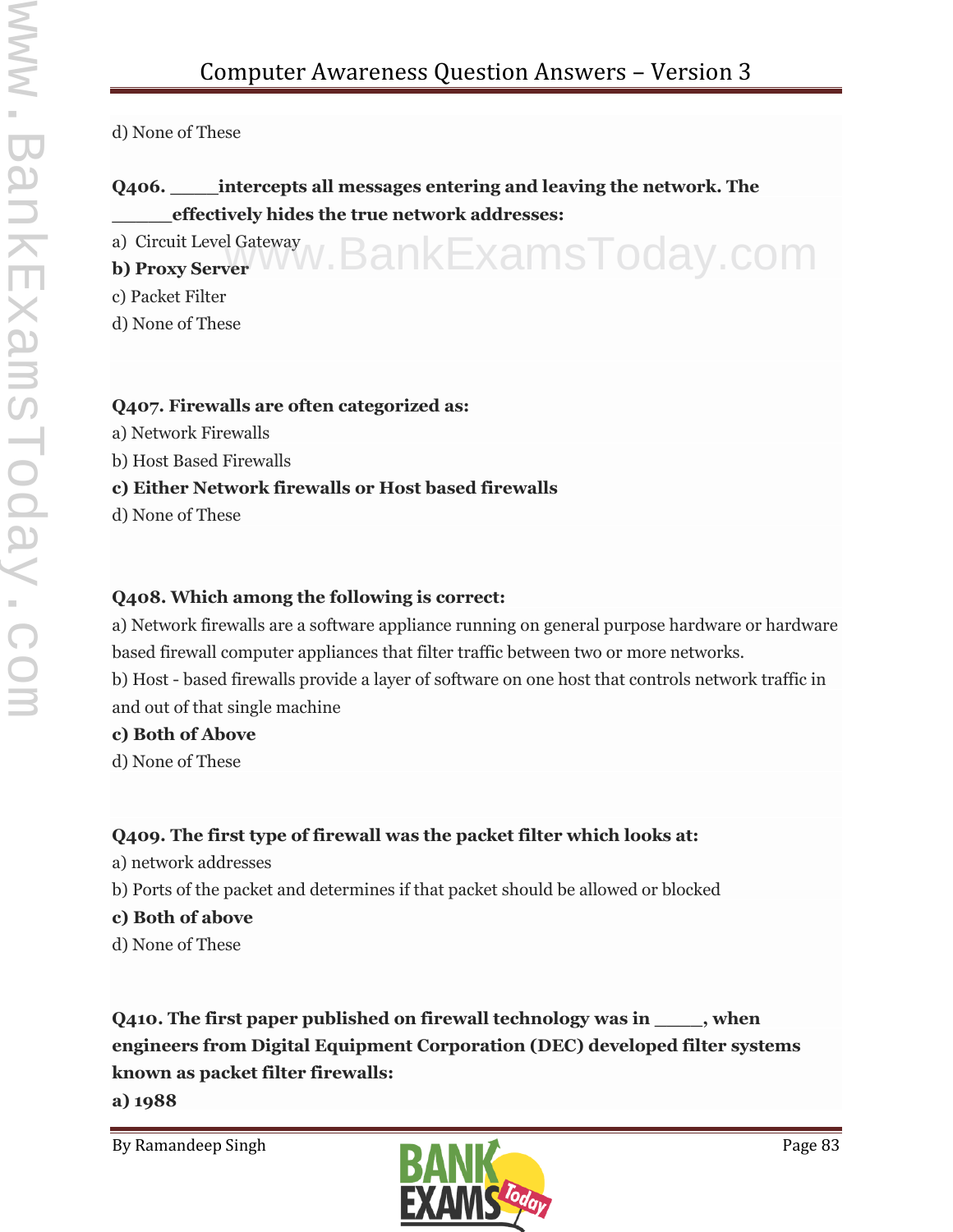b) 1999 c) 1992 d) None of These

**Q411. From 1989 - 1990 three colleagues from AT & T Bell Laboratories, Dave Presotto, Janardan Sharma and Kshitij Nigam developed the second generation of firewalls, calling them:**

**a) Circuit Level Gateway**

b) Application Layer

c) Proxies

d) None of These

**Q412. Application layer firewalls works on the application level of the \_\_\_\_stack (i.e. all browser traffic or all telnet or FTP traffic) and may intercept all packets travelling to or from an application:**

a) TCP b) IP

**c) Both of Above**

d) None of These

# **Q413. NAT stands for:**

# **a) Network Address Translation (Translation or translator same meaning)**

- b) Network Address Transformation
- c) Network Access Translation
- d) None of These

# **Q414. Which among the following is correct characteristics about proxy server:**

a) A proxy server may act as a firewall by responding to input packets in the manner of an application while blocking other packets.

b) A proxy server is a gateway from one network to another for a specific network application

c) It performs its tasks or functions as a proxy on behalf of the network user;

# **d) All of the Above**

e) None of These